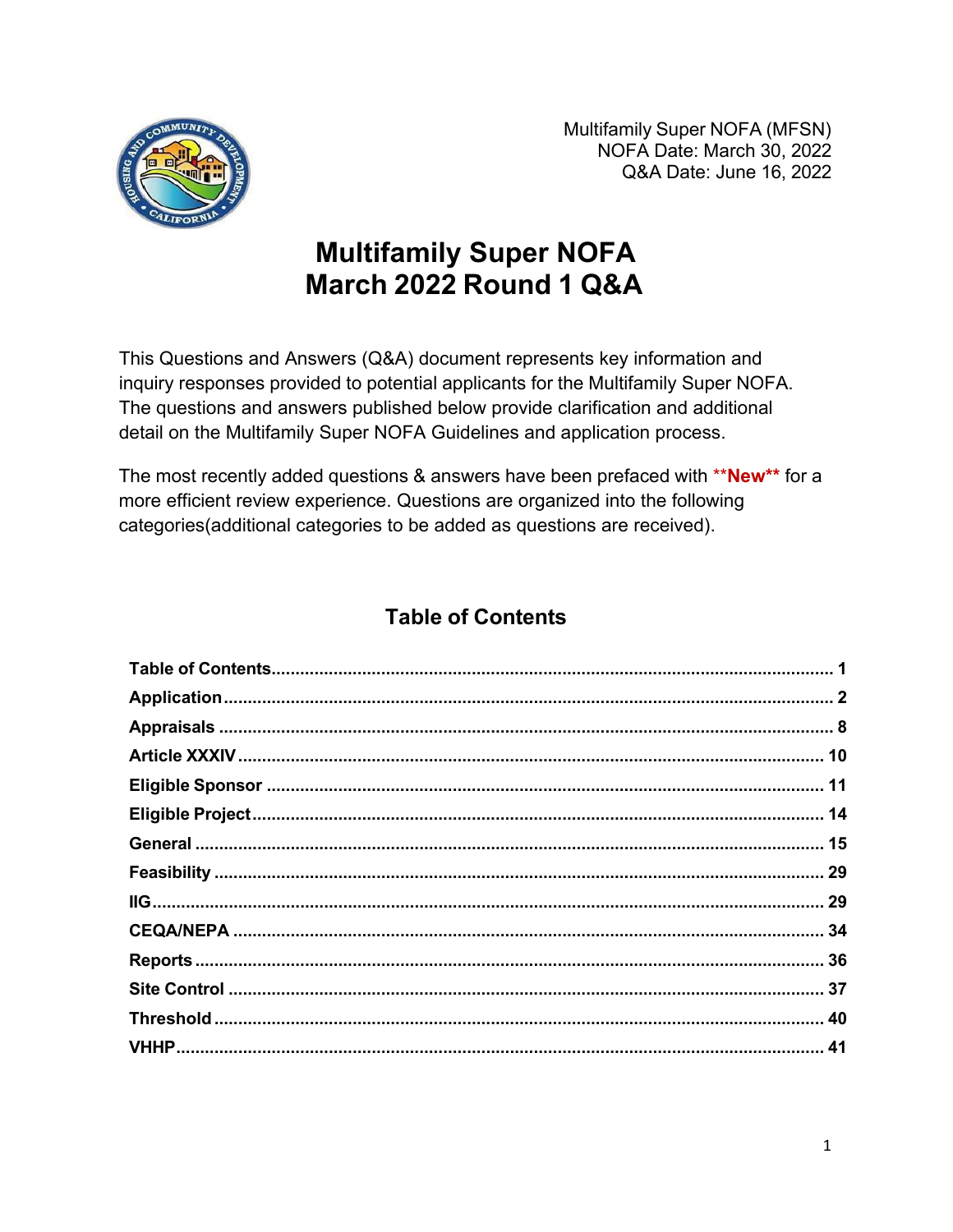# <span id="page-1-0"></span>**Application**

**1. Pursuant to HCD's allowance of concurrent applications, NOFA Section §II(E): Will the forthcoming e-application allow for a project that qualifies (e.g. meet the threshold/points/loan requirements) for both MHP and VHHP, to indicate that \$xxx amount of funds (within the loan(s) limits) are being sought and would like the ability to compete for either MHP funds or VHHP funds, WITHOUT having to prepare a separate application "scenario" for evaluation?**

**Obviously, it would save time on both sponsor (preparing the application) and HCD (reviewing the application) if the project was not required to prepare another application for the same amount of funds with the same financing structure, just to request either MHP or VHHP funds (as they are available).**

The Super NOFA released March 30, 2022, makes funds available for the MHP, VHHP, Serna (Multifamily), and IIG (Qualified Infill Projects) programs in one combined application. Sponsors may apply for one or more Super NOFA program, with the request based on the funding needs and gap.

# **2. Can you please confirm we can only apply for IIG, or just Serna, and that MHP does not need to be requested in every application?**

The Super NOFA released March 30, 2022, makes funds available for the MHP, VHHP, Serna (Multifamily), and IIG (Qualified Infill Projects) programs in one combined application. Sponsors may apply for one or more Super NOFA program, with the request based on the funding needs and gap.

Please see the Super NOFA Section I (D) for the per unit loan limits available.

### **3. Do you have a definition of "Community Based Developers" so I can be sure we fit into that category?**

Community Based Developer (CBD) is a new Sponsor entity type that has been defined. Defined terms can be located in Appendix A, located at the end of each set of Program guidelines. The CBD defined term lists all the qualifying factors and can be found in Appendix A.

A qualified CBD must also meet all eligible Sponsor requirements. For a full list of eligible Sponsor requirements, please see MHP Guidelines Section 7303.

The Super NOFA Application lists the requirements for community based services. Please ensure you select the applicable sections in the Project Overview, which will provide additional conditions needing to be met.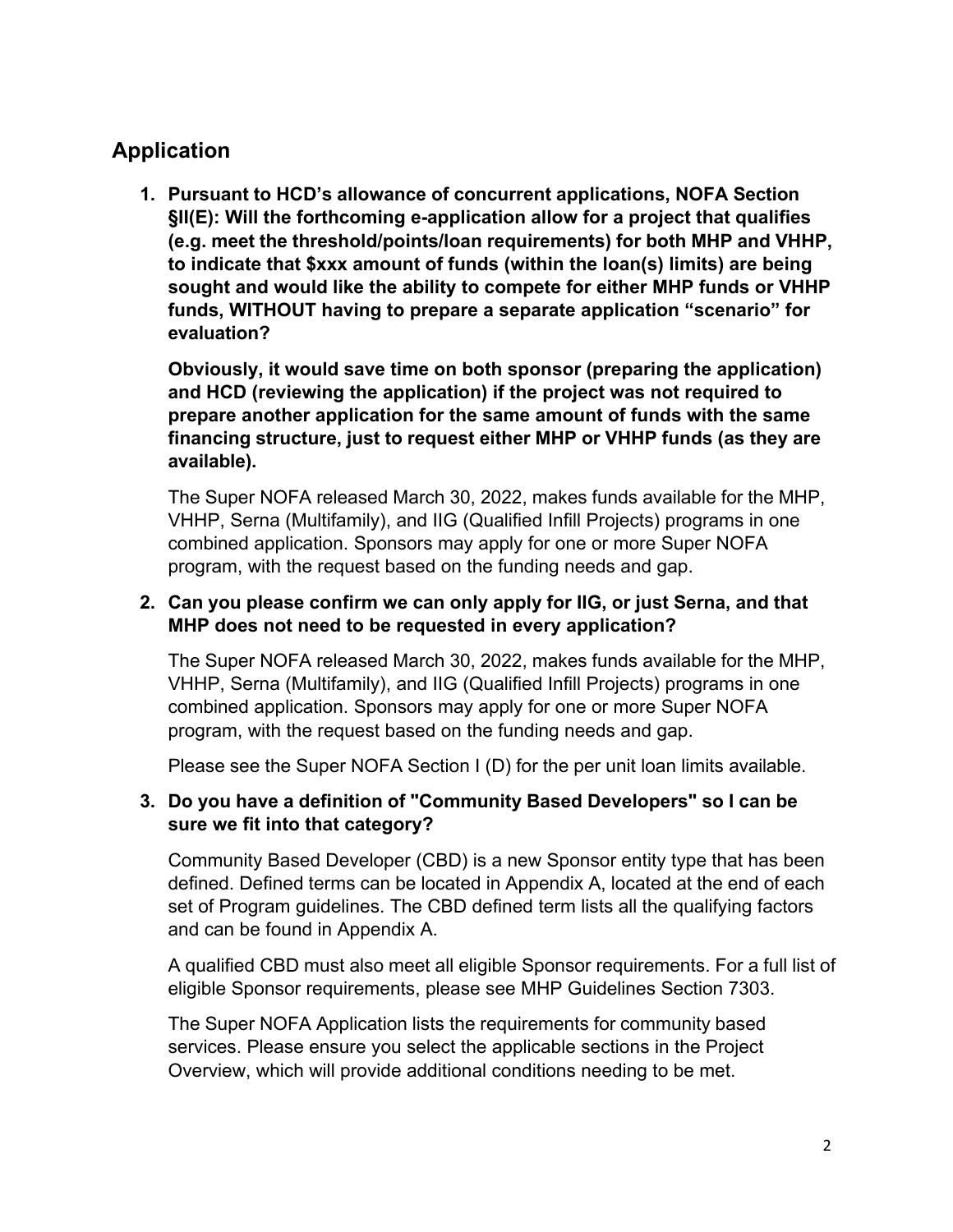**4. I want to be sure I'm using the most up to date MHP loan limits. On HCD's website, I was able to find the MHP 2021 Per Unit Loan Limits, which were effective starting April 1, 2021. Are these still the right loan limits to use?**

The current Loan Limits for the March 30, 2022, Multifamily Super NOFA (MFSN) are available on the HCD website. [State and Federal Income, Rent, and](https://www.hcd.ca.gov/state-and-federal-income) [Loan/Value Limits | California Department of Housing and Community](https://www.hcd.ca.gov/state-and-federal-income) **[Development](https://www.hcd.ca.gov/state-and-federal-income)** 

# **5. In scoring section, where you are prioritizing application also applying for VHHP/SERNA, can you confirm that a project with an existing VHHP award that is only applying for MHP and IIG will get that same benefit?**

The Multifamily Super NOFA dated March 30, 2022, Sections I (J) (2) (a-k) provides an overview of the application ranking process and funding order. Projects that have previously awarded funds in any of the four (4) Super NOFA programs – MHP, VHHP, Serna MF, or IIG QIP, are not eligible for the priority ranking. The priority is given to applications with requests for new Super NOFA funding.

# **6. Reducing Barriers Plan – Can you clarify if this is regarding marketing of the building or something else?**

The Super NOFA application, document checklist provides a list of all potential documents required for your proposal. The Department does not provide templates for the attachments referenced.

Attachment # 59, the AICP Letter, would be provided as part of the Universal Scoring Matrix document requirements. The Super NOFA dated March 30, 2022, Section III (E)(2) identifies scoring opportunities for Loan and Environmental Approvals. If you qualify for Section III  $(E)(2)$ (iii), the accompanying document to verify that score would be attachment #59. It would be a letter signed by a planner certified by the American Institute of Certified Planners that the project meets all of the requirements under a non-discretionary approval process. For the full criteria, please ensure you review the section reference provided.

Attachment # 67, the Reducing Barriers Plan, would be provided as part of the Universal Scoring Matrix document requirements. The Super NOFA dated March 30, 2022, Section III (F)(3) identifies scoring opportunities for Broadband Access. If you qualify for Section III (F)(3), the accompanying document to verify that score would be attachment #67. It would be a plan for reducing barriers to broadband internet access for Project tenants. The plan can include programs providing free or reduced prices, internet facilities and equipment, as well as training or technical assistance. For the full criteria, please ensure you review the section reference provided.

# **7. The Entity Org Docs tab of the excel applications references "Resolutions templates" and to check the web site for new templates. Can you please**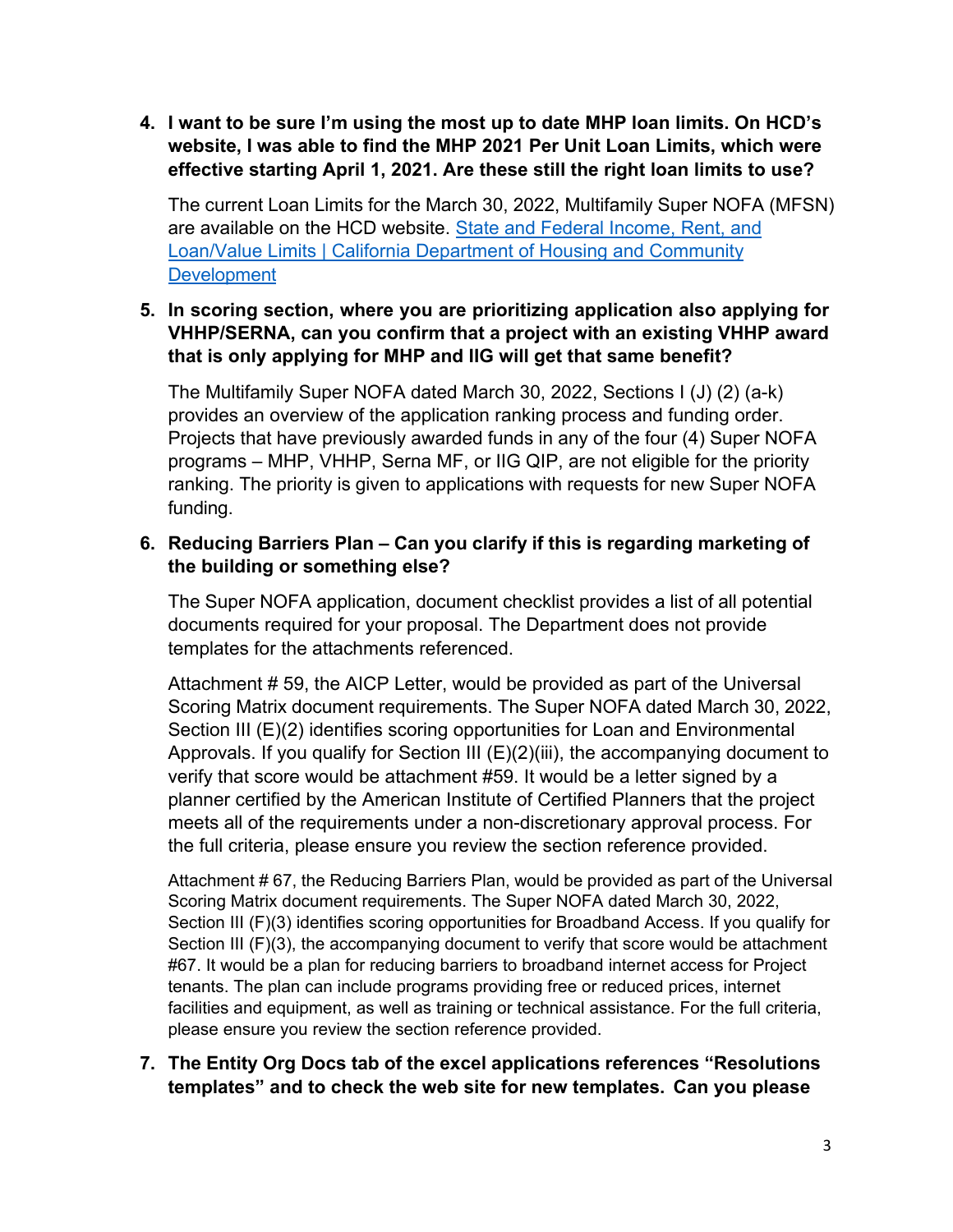### **direct me to where these can be downloaded or when they will be available?**

For this first round of Super NOFA funding, a resolution is not required for any Sponsor or entity at the time of application. If a project is awarded, the assigned representative will reach out to obtain the applicable resolutions.

**8. When I click on solely IIG as the HCD program, the scoring automatically gives me 10 points in the State Priority – Special Needs section without any special needs units. My understanding from the guidelines is that we must have at least 10% of units designated as special needs regardless of what application (MHP, IIG, VHHP) we are applying to. That said, the application appears to give me full points (10 points) in this section when we are applying solely to IIG without a special need's population. I would like confirmation that we would receive 10 points in the "State Policy Priorities" -special needs section if we only applied for IIG and did not have a special needs population as the application indicates.**

The IIG Restrictive Covenant, recorded against the fee of the Qualifying Infill Project, shall impose development, use, and affordability restrictions upon the real property. However, IIG does not impose, or regulate occupancy (i.e. Special Needs Populations). For this reason, and to ensure equitable scoring outcomes, projects proposing IIG only will automatically receive 10 points in the State Policy Priorities category. An upcoming NOFA amendment will clarify this provision, which is properly calculating in the Super NOFA Excel application.

**9. If we were to apply for both IIG and MHP, I understand that to score at least 8 points from the State Priority – "Special Needs" section we would need at least 10% of the units allocated to "special needs" (5 units). Because we would have a special needs component, we would need an integration plan, a supportive service plan, and a contract with our service provider. Is there anything else that must be included if we have a portion (10%) of units designated to "special needs"?**

All projects proposing any special needs units must include a preliminary Supportive Services Plan (SSP) meeting the requirements of Section 7310 at time of application. Prior to the permanent closing of the MHP loan, the Sponsor shall finalize the plan and obtain the Department's express written approval thereof. Note that submission of the preliminary SSP is a threshold requirement.

Only Special Needs Projects where at least 25 percent of the Restricted Units are limited under Department Regulatory Agreements to occupancy by Special Needs Populations, must comply with the requirements of Section 7302(5), including the integration requirements.

To open the SSP tabs in the Application, you may need to select "Special Needs" as a project type, in addition to your actual project type, in the Project Overview tab.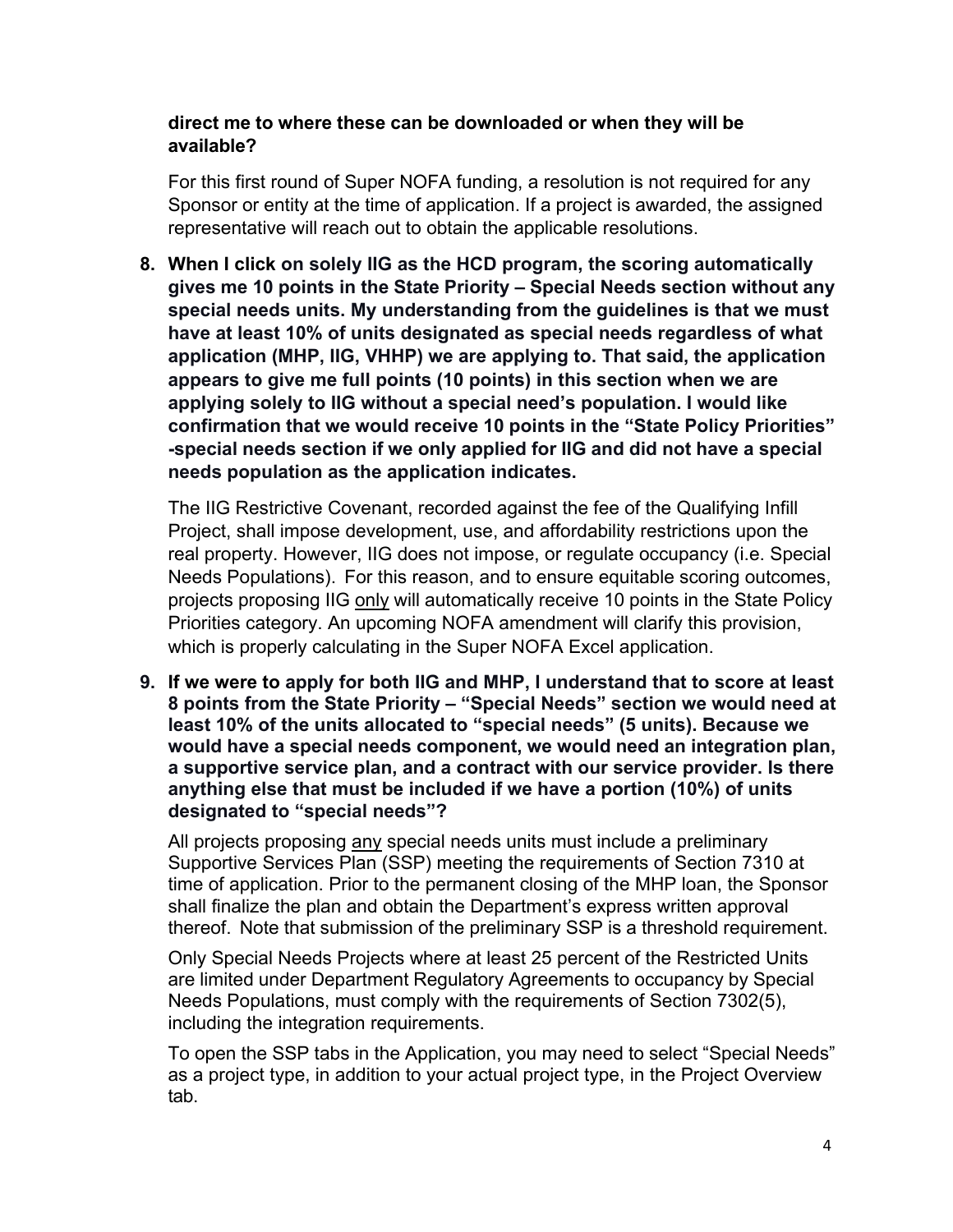**10.We will have obtained all land use approvals prior to issuance of a building permit, so we score the 5 Points. I put "No" for 2(A)(ii) and 2(A)(iii) because if I put "Yes" more documents such as a Land Use App Submission are required although we are attaching Local Approvals (File #63). Is this the correct way to fill out the application?**

To obtain points in Universal Scoring Section E(2)(a), "Land Use Approvals", select only the option which is applicable to your project. The choices are (i) OR (ii) OR (iii).

# **11.I am wondering what the "Manager of LLC" is in the organizational documents section of the checklist. Could you provide an example or definition?**

Pursuant to UMR Section 8313.2(a)(3) Special Purpose Entity(ies) "There shall be no more than two corporate entities between the Sponsor and the special purpose entity in the corporate control and organizational structure(s). For the purposes of this subsection, "corporate entity" may include a corporation, limited liability company, business trust, limited partnership, or general partnership. For the purposes of determining "control," the Sponsor must provide, at the very minimum, evidence satisfactory to the Department that the Sponsor (or Sponsors) through direct control of the corporate entities between the Sponsor and the special purpose entity, performs the substantial management duties on behalf of the special purpose entity".

The term "Special Purpose Entity" refers to the Owner/Borrower, which is often a Limited Partnership. In the majority of projects, the Borrower structure includes the Sponsor  $\rightarrow$  a Sponsor-controlled affiliate (typically an LLC as Managing or Administrative General Partner, as applicable to the for-profit/non-profit status of the partners), and  $\rightarrow$  the LP (Borrower). In this structure there is one entity between the Sponsor and the LP.

In some instances, the Borrower structure may include an additional entity Sponsor  $\rightarrow$  Sponsor-controlled affiliate LLC  $\rightarrow$  2<sup>nd</sup> Sponsor-controlled affiliate LLC as MGP/AGP  $\rightarrow$  LP (Borrower). This structure has two entities between the Sponsor and the LP.

The "Manager of LLC" in the organizational documents section refers to the 2<sup>nd</sup> entity described in the above example. Note that this entity is not required to be an LLC, although that is the most common, it could be any of the entity types stated in UMR Section 8313.2, provided that the Sponsor demonstrates control of all entities and the LP/Borrower.

**12.Would a "Yes" response to the following question in Project Overview tab disqualify project?: "Does Sponsor/Applicant plan to complete, or has completed, any emergency repairs to existing structures required to eliminate hazards or threats to health and safety?" We will be**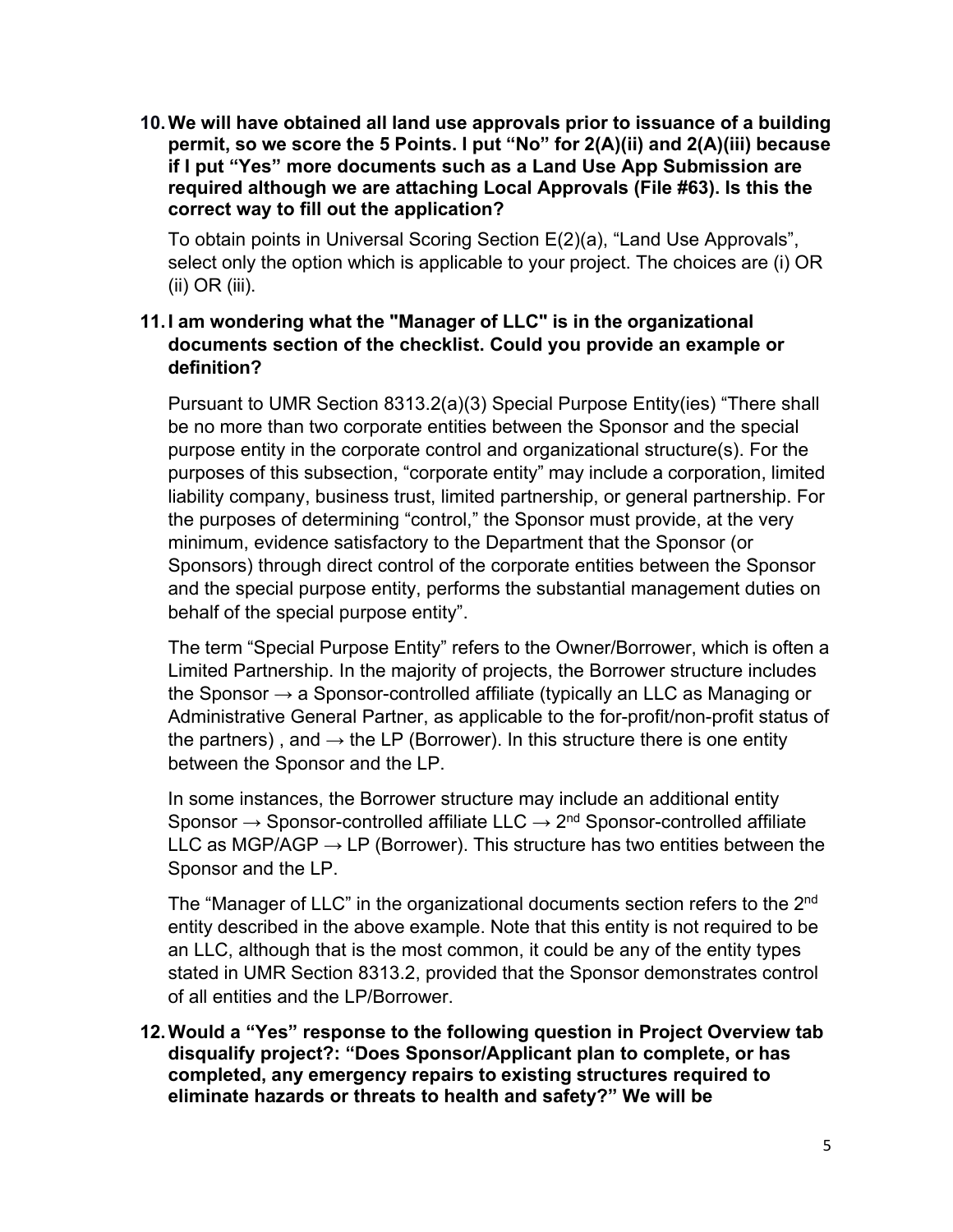### **demolishing existing structures and installing vapor barrier during construction.**

A "yes" answer does not disqualify a project, but this question is specific to "emergency repairs as described in MHP Guidelines Section 7302(c): "At the time of the application due date, the construction or Rehabilitation work has not commenced, except for emergency repairs to existing structures required to eliminate hazards or threats to health and safety".

Such emergency repairs must be verified (i.e. documentation of condemnation or mandatory requirement of the local jurisdiction). Otherwise, no construction activities, including demolition of existing structures and installation of vapor barriers shall have commenced prior to the date of application submission. Your comment "We will be (doing demolition & vapor barrier) during construction" seems to indicate that these are not emergency repairs as specified in 7302.

- **13.We have a project where the only required discretionary review is design review. The form does not account for a situation where the only discretionary approval is design review.**
	- **a. How do you suggest we fill this form out?**

**We have a project where the Project site is has been determined as eligible for streamlined ministerial approval under SB-35. The form does not account for a situation where the Project site is eligible for streamlined ministerial approval under SB-35.**

- **b. How do you suggest we fill this form out?**
	- **i. Would it make sense to leave this section of the form blank and provide a separate letter from the planning department confirming Project site eligibility for SB-35**

The Super NOFA Application, Local Enviro Verification tab is applicable to all Project proposals, regardless of funding type requested. MHP Guideline Section 7303.1 lists all minimum threshold requirements. Submission of the completed Local Approval and Environmental Review Verification (the "Verification") is a threshold requirement as part of a complete application.

There are also scoring opportunities per the Universal Scoring Matrix, Section III located in the Super NOFA dated March 30, 2022. The local jurisdiction must complete the Verification indicating the status of the review and supporting documentation is required. If the project is subject to design review only, please select N/A in the drop down options with additional comments located in the comment box located below the question.

If your project is subject to the streamlined process identified in SB-35, select the N/A in the drop down options with additional comments located in the comment box located below the question. Any supporting documentation related to the SB-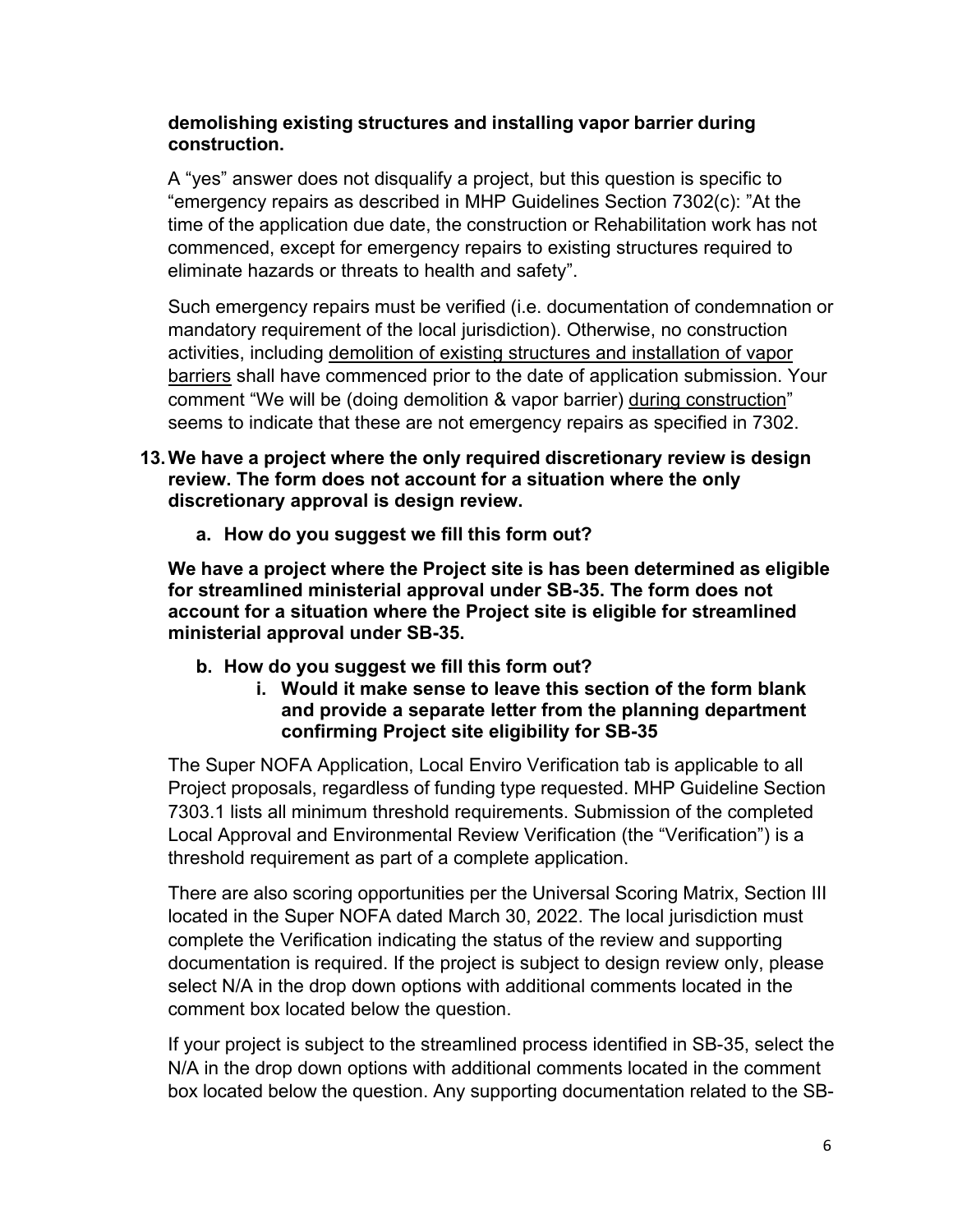35 eligibility should be provided along with a Letter of Explanation. The Verification and all supporting documentation should be submitted by the application due date.

#### **14.\*\*New\*\* Is there a certification form Super NOFA and/or MHP would like sponsors to use to attest to the nondiscrimination policy and fair housing requirements?**

The Super NOFA Application, Project Overview tab, provides self-certifications the Sponsor is attesting to. No additional documentation is required to be submitted at the application due date.

**15.\*\*New\*\* My project has an existing VHHP commitment. In the Super NOFA, I am applying for additional funding from MHP and IIG. On the Super NOFA Application Portal initial page, should I select Yes or No for VHHP? The question only lists the program and requests Yes or No; it does not specify if it is requesting the funds you are applying for in this Super NOFA, or the funds that are applicable to your project in general.**

Applicants should select only the programs for which they are seeking funding under this Super NOFA. Prior award information must be entered in the Excel Application in the Project Overview, Unit Mix and Development Sources tabs.

- **16.\*\*New\*\* My project is applying for MHP as a 'Large-Family' qualifying project. The project also happens to have about 37% of the units restricted to special needs (homeless vets, per prior VHHP award), but we are not asking to be a Special Needs project. We are taking 10 points for State Policy Priorities for having 25%+ Assisted Units serving Special Needs populations. Please confirm:**
	- **a. We don't need to meet all requirements of Special Needs projects**
	- **b. Experience scoring doesn't need to go by the Special Needs criteria**
	- **c. We can simply submit the supportive services plan from our previous HCD VHHP application which is the program funding the Special Needs units as an FYI, but do not need to re-do the supportive service plan and documents for this application**
	- a. To receive points under State Policy Priorities, the special needs units claimed for points must be funded by a Super NOFA funding source, in this case, MHP. Using the revised application, which was posted on 6/10/2022, identify these units associated with MHP in the column "Special Needs", matching the VHHP units. Note that in addition to VHHP, these units will be restricted under the MHP Regulatory Agreement as special needs units. The project does not need to be identified as a Special Needs Project to include these units.
	- b. Because this project has received a prior award of VHHP funding, the Applicant should adhere to the VHHP requirements.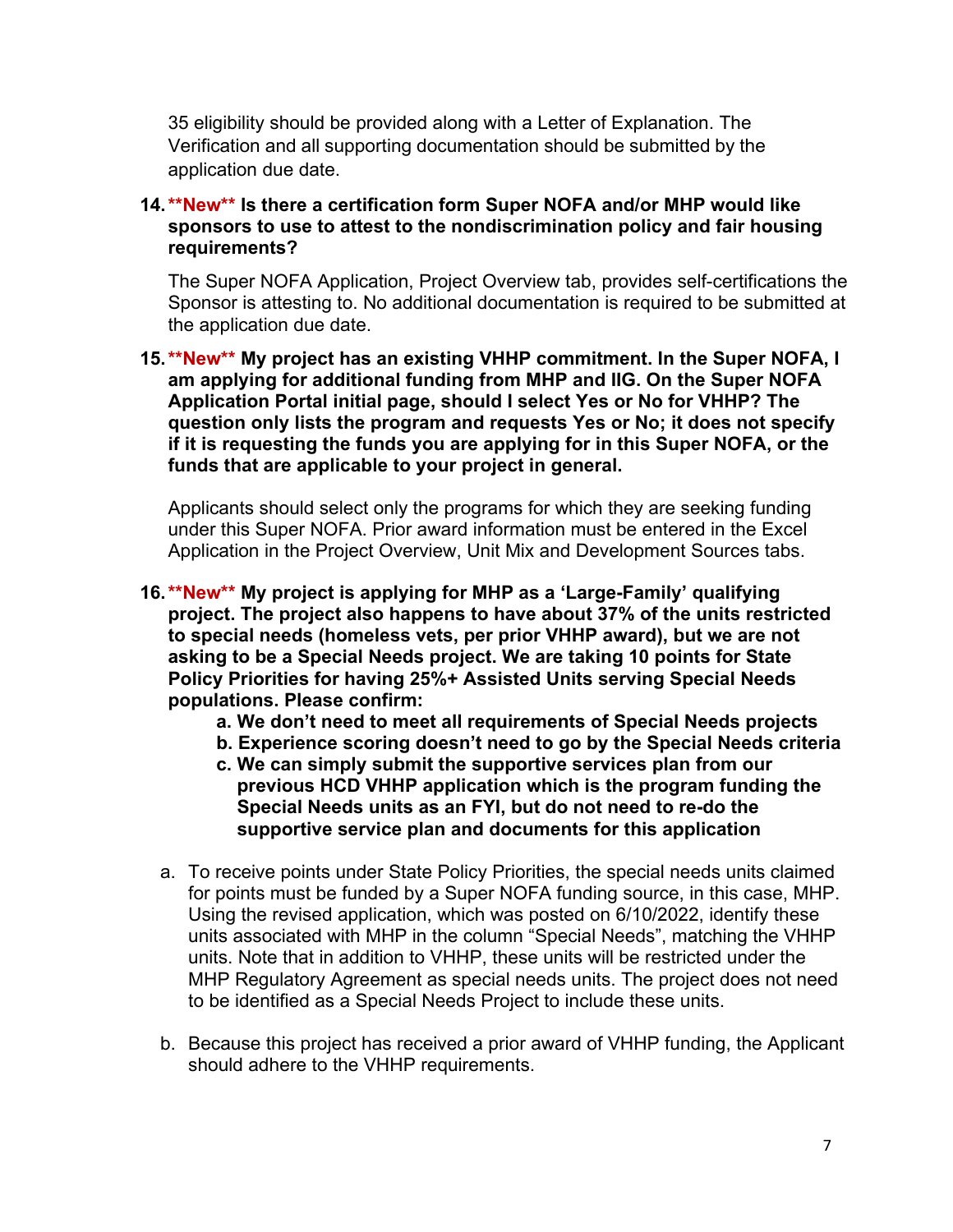- c. If the special needs units are limited exclusively to the VHHP units, an MHP SSP is not required and the VHHP SSP should be submitted. However, if additional units are added as MHP special needs units, an MHP SSP will be required.
- **17. \*\*New\*\* My project plans to request 5 points for being served solely by electricity and no gas connections. The attachment description asks for a certification that the development 'will contain the level of electricity stated in the Green Building Status document.' What is the Green Building Status document as it relates to electrification? Can we simply have a letter from a licensed professional certifying that the building will be all-electric and have no gas connection?**

Please refer to the revised application posted on 6/10 which now states "Provide a document from a licensed professional that the document that the AHD or Mixed-Use Development will contain the level of electricity stated in this application".

#### **18.\*\*New\*\* Is it true that a new workbook will be released? What is the timing? If the application on the website has been populated, then can HCD staff make its corrections to the populated one?**

The Application was revised and posted on 6/10/2022. To ensure the accuracy and functionality of the application, Applicants must reenter their project information in the 6/10 revision and resubmit through the SNAP online portal. Prior versions of the Application will not be accepted.

HCD regrets and apologizes for this inconvenience, but due to several significant changes announced in the NOFA Amendment #1, dated 6/10/2022, use of the revised application has been determined to be necessary.

# <span id="page-7-0"></span>**Appraisals**

**1. We have a project that will be applying for funds under the HCD Super NOFA. We see a note in the NOFA that an appraisal will be required to substantiate the value of the land donation if including in the tiebreaker calculation. We would like to inquire whether a broker valuation letter would be acceptable documentation to establish the value of the land donation?**

**This property was purchased off the market by XXXX at the request of the City of Sunnyvale. It was subsequently sold to the City of Sunnyvale who is now the owner of the land and contributing the land back to the project under a long-term ground lease. Prior to the original purchase off the market, the seller's broker provided a broker's valuation letter to the City with information about all bids received and how our purchase price compared to other bids.**

**Please let me know if this would be acceptable documentation for the**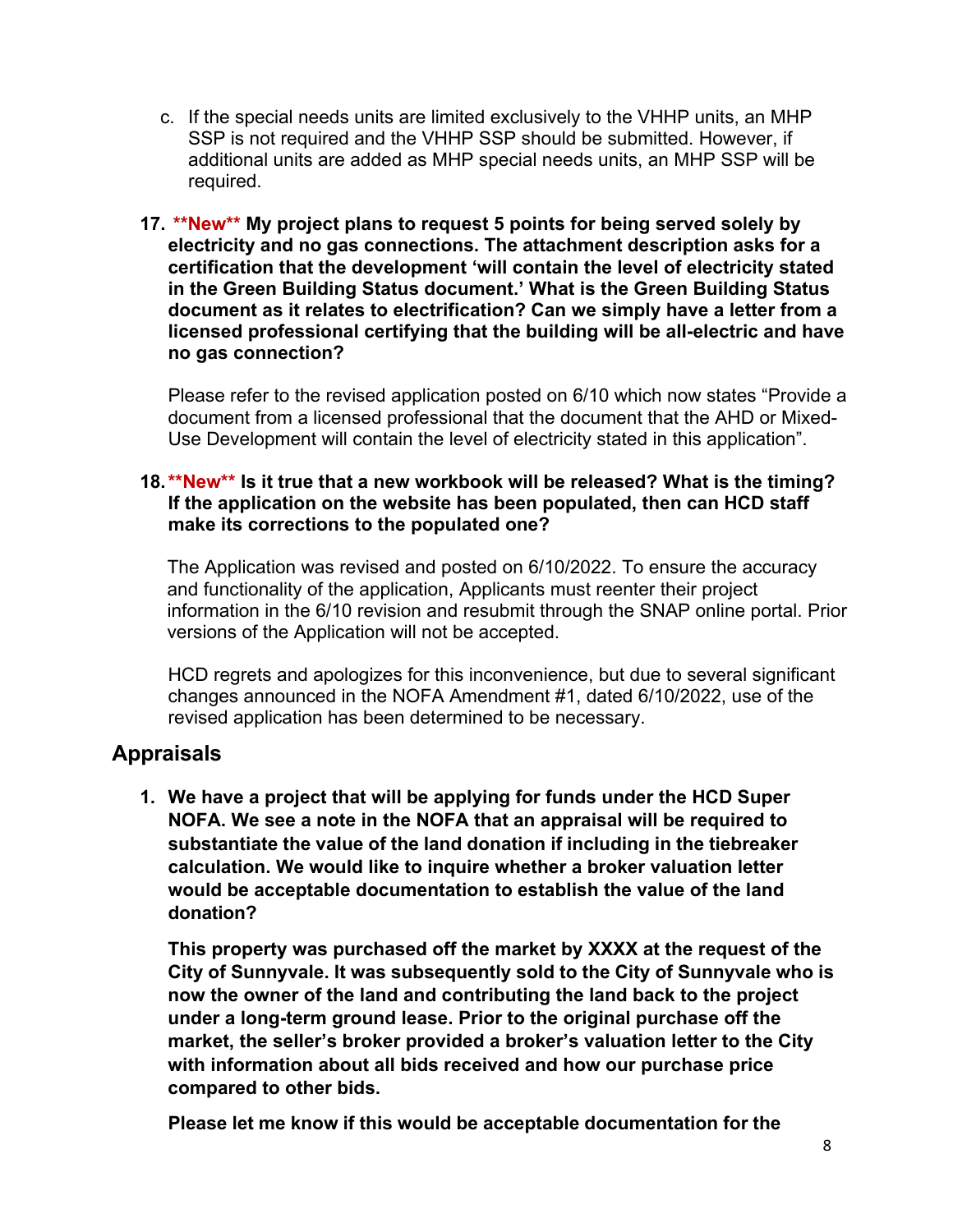### **Super NOFA application.**

A broker's valuation letter to the city would not be deemed acceptable documentation by the Department. If your proposal requires the submission of an appraisal, refer to MHP Guideline Section 7309 for Appraisal Requirements.

### **2. Land donations can be counted as leveraged funds with a "current appraisal" – does current mean within the last 12 months?**

(Land Cost): If the application has land costs or value associated to the project, and shown on the Development Budget, an appraisal is required. Appraisals will be accepted, regardless of date, provided the value supports the costs documented on the Development Budget. In this example the Development Budget would include the value of the donation and the corresponding Source would be Land Donation in the same amount.

**3. Please confirm when an appraisal is required, the application states that "if land cost or value is included int eh development budget, an appraisal report supporting the cost or value is required." Typically an appraisal is only required if the land cost is shown as a source in the development sources but this language seems to indicate that if any land value is shown in the development budget, an appraisal needs to be provided. Please confirm.**

Correct. If the application includes land costs or value associated to the project, in the Development Budget, an appraisal is required. Appraisals will be accepted,regardless of date, provided the value supports the costs documented in the Development Budget.

The Development Budget includes all costs related to the development of the project. Every "cost" would have a corresponding "source", you can not have one without the other. For example, the Development Budget may show a land cost of \$500,000 with a corresponding source of Land Donation of \$500,000

### **4. If we created a Limited Partnership entity to serve as the owner/borrower for project would Sponsor be non-profit controlling entity with experience or Limited Partnership? Would non-profit have to be recipient of funds?**

Pursuant to MHP Guidelines Sections 7303(d), (e), and (f) the Sponsor shall have sufficient experience and capacity to acquire, develop and own an affordable rental housing. Further, the Sponsor shall maintain direct and continuing control of the Rental Housing Development throughout the full term of the Department's use restriction on the Rental Housing Development. Alternatively, if the Department's funding disbursement is structured with or through a special purpose entity (i.e., a Limited Partnership), the Sponsor shall exercise direct and continuing control over such special purpose entity in accordance with UMR Section 8313.2 and throughout the full term of the Department's use restriction on the Rental Housing Development.

For loans, HCD funds will be disbursed to the Owner/Borrower. For IIG Grants,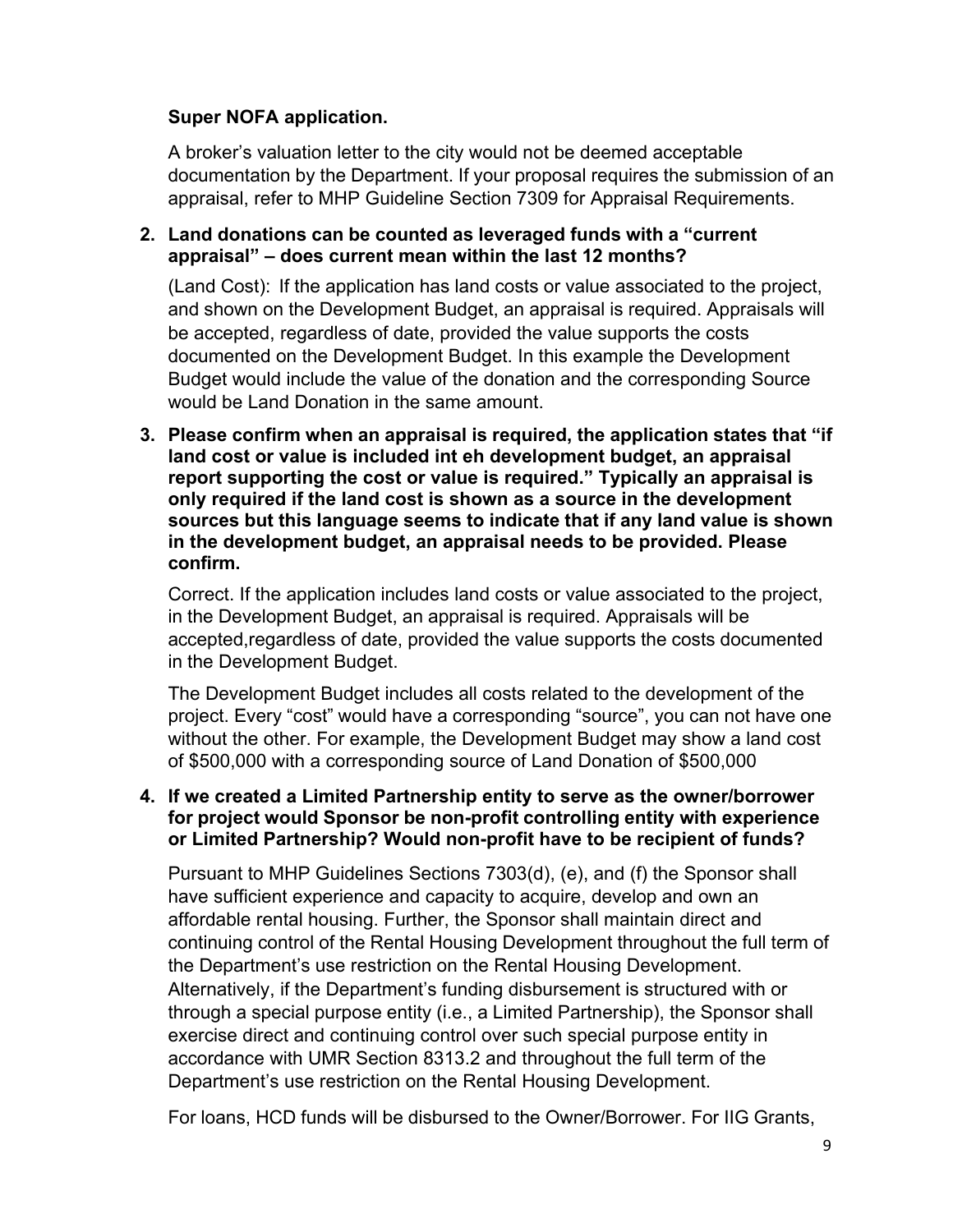funds will be disbursed to the Applicant/Recipient.

**5. \*\*New\*\* Is there a requirement for an appraisal to have been completed within a certain period of time before the application is due? I have an appraisal completed in July 2021 and am wondering if it is recent enough to be accepted.**

# **Also does the value of land if contributed to the project through a ground lease with a \$1/yr payment count toward part 2 of the tiebreaker, just as donated land would?**

(Land Cost): If the application has land costs or value associated to the project, and shown on the Development Budget, an appraisal is required. Appraisals will be accepted, regardless of date, provided the value supports the costs documented on the Development Budget. In this example the Development Budget would include the value of the donation and the corresponding Source would be Land Donation in the same amount

A long-term ground lease of \$1/year would count as land donation for leveraging, supported by a current appraisal. The appraised value of the land cannot be included in the development budget as a project cost because that value is never paid, only the nominal lease payment. The lease payment should always be included as an expense on the operating budget.

# <span id="page-9-0"></span>**Article XXXIV**

**1. If we want to apply to MHP, does Article XXXIV limit how many units we can apply for funding? Are only 49% of units eligible for MHP funding under this NOFA? This would be a building that is 100% affordable (up to 60% AMI) and one manager's unit.**

The Super NOFA dated March 30, 2022, Section I (D) provides a breakdown of the per unit loan limits for an Affordable Housing Development. It identifies the amount available per Restricted Unit based on the level of restriction. Please review the NOFA in its entirety as there are additional per unit loan amount increase opportunities available if the requirements stated are met.

The 2017 UMRs Section 8301 (q) and Appendix A define a Restricted Unit. For MHP, a Restricted Unit is regulated and restricted by a public agency or body, inclusive of TCAC/CDLAC and HCD, for units that are at 60% AMI and less. MHP will lend on units that are Assisted (and therefore restricted) by any HCD source and will also lend on any other Restricted Unit from a non-HCD Source. An Assisted Unit as noted in the application unit mix is also a Restricted Unit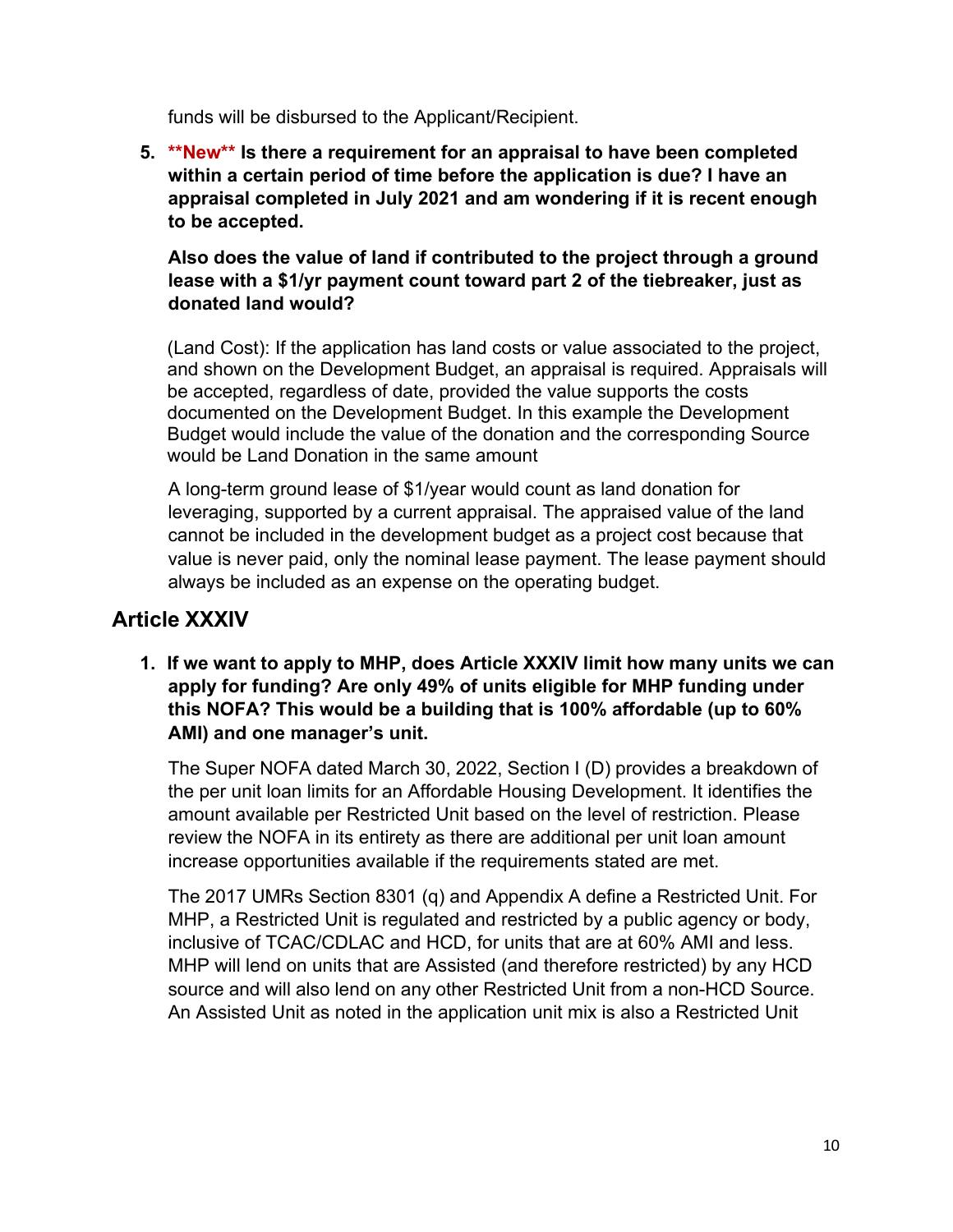based on the definition above. For the purposes of determining a funding request, a Managers Unit is considered restricted.

For those applications seeking Serna or VHHP funding, only Assisted Units will be eligible to receive funding.

If the project has Article 34 authority, meaning the project has received an allocation of units from the local jurisdiction, MHP will Assist the maximum number available to comply with UMR 8304 (c). If the project does not have Article 34 authority, then 49% of the units in the project will be assisted by MHP. In either scenario related to Article 34, your unit mix will be increased/decreased to ensure the maximum number of units will be Assisted (therefore restricted) by MHP in the Regulatory Agreement.

For projects that request Serna funding, Article 34 will only be applied to those Assisted Units, in addition to any Units receiving MHP funds that are subject to the requirements in the paragraph above. VHHP has an Article 34 exemption, therefore does not have a limit on the VHHP Assisted Units.

# <span id="page-10-0"></span>**Eligible Sponsor**

**1. Can a nonprofit apply for this program on its own or does the nonprofit have to be affiliated or backed by a public organization/business?**

If applying for MHP, VHHP, or IIG funding, an eligible Sponsor can be for profit, non-profit, or limited profit.

If the funding request is specific to Serna, then the Sponsor must be a non-profit. For those projects applying as a 4% or 9% tax credit project, a non-profit entity must be a part of the ultimate borrowing structure as required by UMR 8313.2.

For a full list of eligible Sponsor requirements, please see MHP Guidelines Section 7303.

**2. I am looking for guidance regarding if a religious organization can be a SuperNOFA Application Sponsor. I am working with an experienced Sponsor that is partnering with a religious organization, i.e. a Church. The proposed project structure for the application is as follows: Sponsor #1 – Experienced 501c3 Developer, Sponsor #2 – Church Organization, Borrower – Limited Partnership, Managing GP – LLC Affiliate of Sponsor #1 with 501c3 as Sole Member, Admin GP – LLC Affiliate of Church with Church as initial Sole Member until 501c3 is formed. Can you please clarify if a religious organization is a eligible Sponsor and if the Administrative GP will be considered "fully formed."**

We are unable to review project specific information or documentation as that would provide an unfair competitive advantage.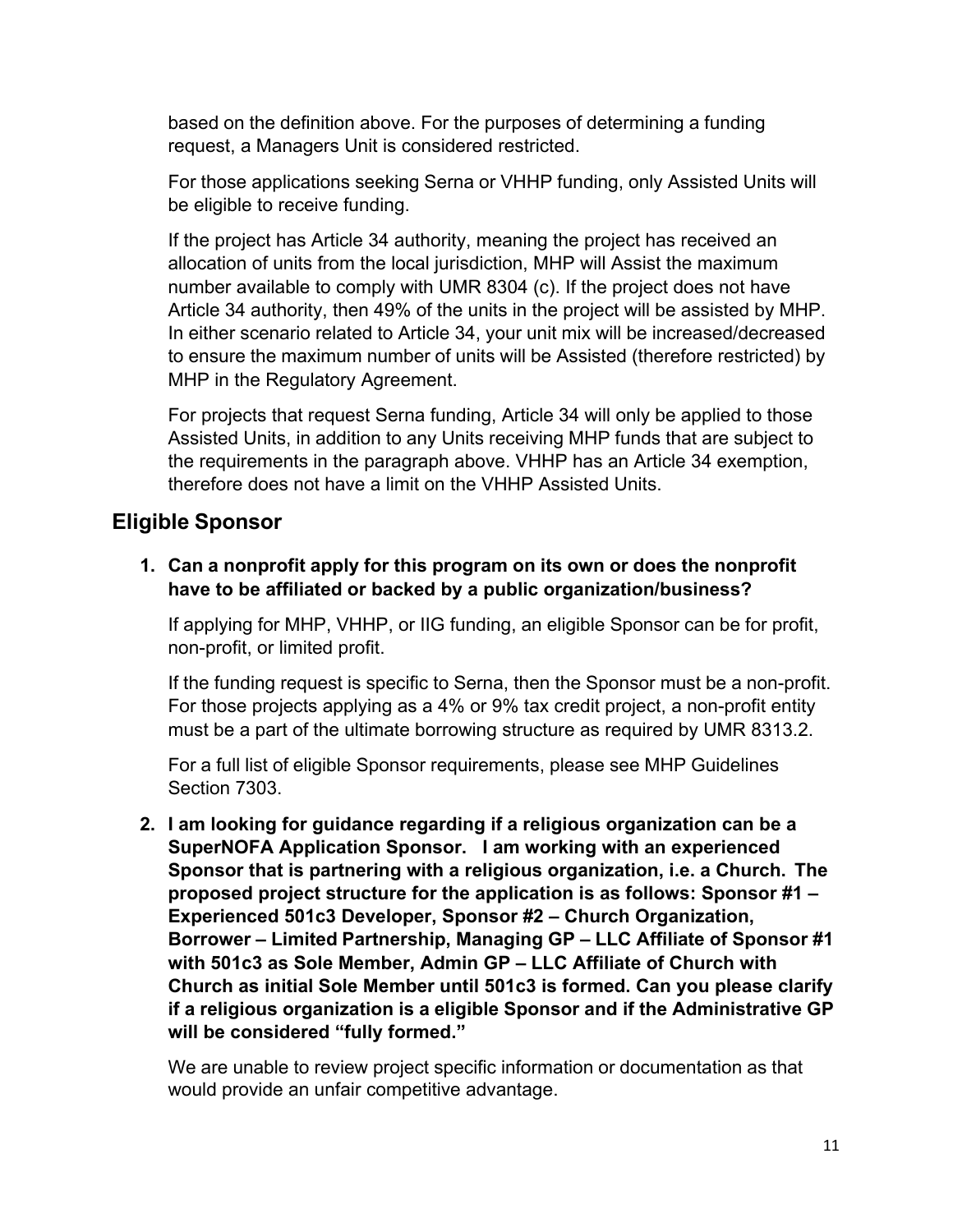The Department does not have a prohibition on religious organizations applying as a Sponsor. In order to be eligible for funding, a Sponsor must meet all criteria listed in MHP Guideline Section 7303. If the project being submitted has a Co-Sponsor, only one of the Sponsors must meet the three criteria of experience, capacity and continuing control as required. It must be the same Sponsor meeting that criteria, they cannot be split between Sponsor and Co-Sponsor.

If the project being proposed is being submitted as a 4% or 9% tax credit project, one of the Sponsors must be a non-profit entity.

All organization documents listed in the Super NOFA application, Document checklist tab, must be submitted by the application due date for all Sponsors. Please note this is a Threshold requirement. For a full list of minimum Threshold requirements, please see MHP Guideline Section 7303.1.

Borrower organization documents are not required to meet minimum threshold requirements. There are scoring opportunities as identified in the Universal Scoring Matrix located in the Super NOFA dated March 30, 2022, Section III (E)(3). Points can be awarded if the ultimate borrowing entity as identified in UMR 8301 and 8313.2, along with all affiliated entities (General Partner, Administrative Partner, Managing General Partner) are fully formed, filed with the state, and have all entity organizational documents submitted by the application due date.

#### **3. Where is definition of Emerging Developer located in NOFA?**

Emerging Developer (ED) is a new Sponsor entity type that has been defined. Defined terms can be located in Appendix A, located at the end of each set of Program guidelines. The ED defined term lists all the qualifying factors and can be found in Appendix A.

All projects must be an Eligible Sponsor (MHP Guideline Section 7303), meet all minimum threshold requirements identified in MHP Guideline Section 7303.1, the NOFA dated March 30, 2022, and documentation requirements listed in the Super NOFA Application. All requirements and documentation must be met and submitted by the Application due date of June 28, 2022.

**4. \*\*New\*\* We are submitting an application as a Community-Based Developer. We are confused by the requirements as there seems to be conf licting information in the MHP Guidelines, the defined term, and the NOFA. Also, arethere different requirements for the Emerging Developer/Community-based developer set-aside?**

To clarify the Community-Based Developer Sponsor entity type, the following requirements must be met in addition to those in MHP Guideline Sections 7303 and 7318.

- 1. For the 24 months prior to the application due date, entity must be located in and operating exclusively from or primarily in:
	- a. A Low or Moderate Resource area **or**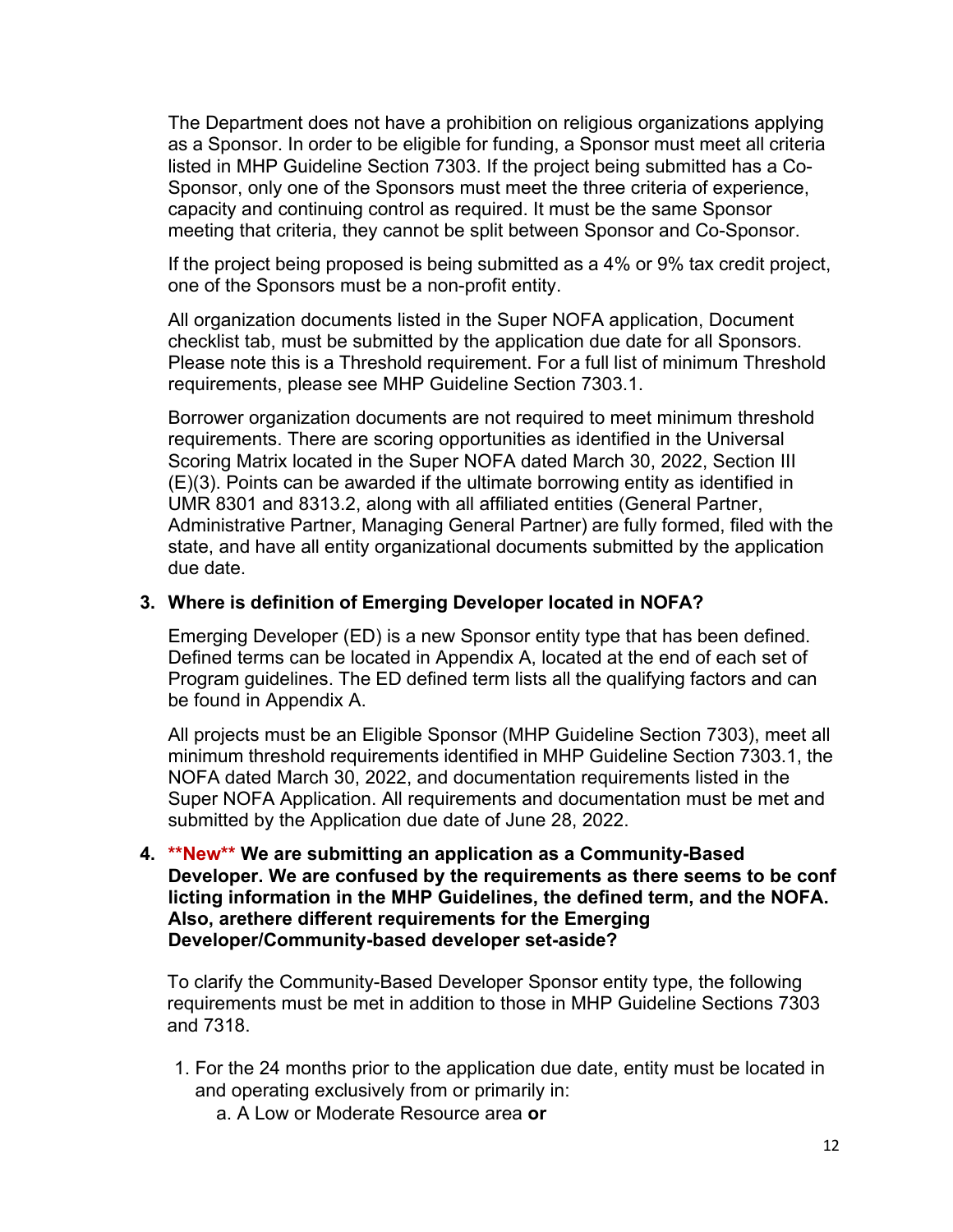b. High Segregation or Poverty area according to the TCAC/HCD Opportunity Area Map

- 2. The Community-Based Developer must:
	- a. Maintain their corporate headquarters within ten miles of the proposed project site **or**
	- b. Have three deed-restricted affordable housing projects within ten miles of the proposed project site
- 3. The entity must have at least five (5) years of experience in the delivery of culturally competent services and/or community development programs to low or lower income households in their community (or census tract).
- 4. Directly provide at least two community benefit programs accessible to the general public within ten miles of the proposed project.

a. Community benefit programs include the following:

i. Free or reduced-cost child-care, after-school care, youth development, or

adult day care programs.

ii. Community center facilities that are staffed and open to the public at least

once a week or a minimum of 7 hours each week

iii. Medical clinic with a physician, physician's assistant, or nurse practitioner

onsite for a minimum of 40 hours each week

iv. Small business technical assistance, lending, or investment to at least ten

neighborhood businesses within five miles of the proposed project

- v. Job training, digital literacy training, college outreach (linking potential students to college resources and information), financial counseling, housing counseling, free tax return, or other economic empowerment programs .
- vi. Food distribution programs

All community benefit programs must be provided directly by the Sponsor and be open to the general public (not limited in any way, such as to building residents). A minimum of 7 hours per week total is required (medical clinic requirement is 40 hours per week); aggregating 7 hours across two or more programs is permitted. Programs that experienced closure or reduced access due to the COVID pandemic in 2020 and 2021 must have either (1) provided programs virtually (online) for a minimum of 7 hours per week during periods of closure or (2) provided a minimum of 7 hours per week in each of the years 2017-2019 and in 2022.

5. Certify that they have community knowledge, commitment to long-term community investment, and population-specific cultural competency through a combination of at least three of the following:

a. Receipt of grant funds for services within the relevant neighborhood or community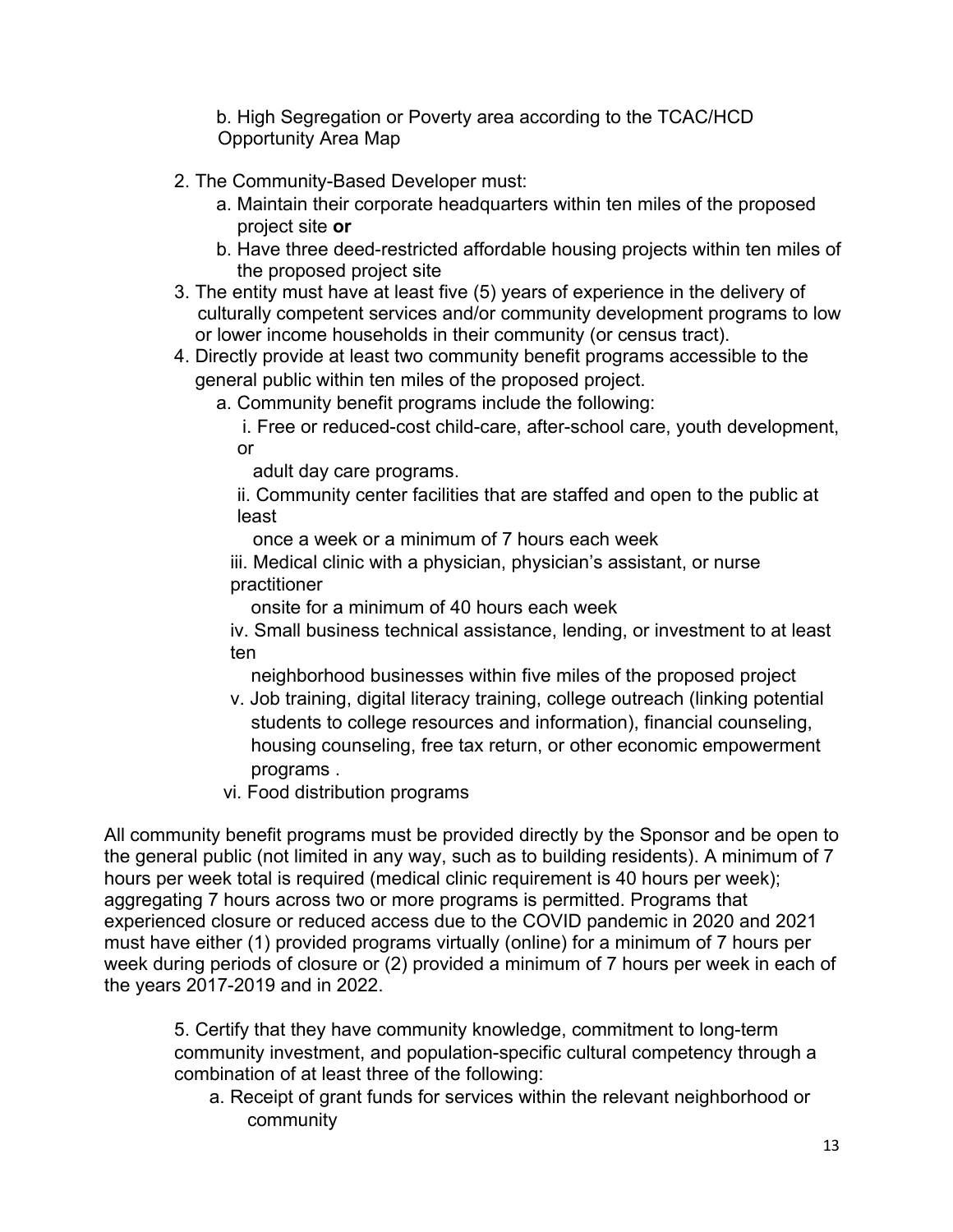- b. Cultural and linguistic competency on staff relevant to community members (must be utilized daily in the provision of services and community benefit programs)
- c. A record of hiring from the community (within a ten-mile range of the Community-Based Developer's central office)
- d. Membership in or recruitment from a local urban league (or substantially equivalent) organization. All the highlighted was already there.

Community-Based Developers may also meet the minimum Threshold experience requirement by meeting the requirement set forth in MHP Guideline Section 7303  $(d)(2)-(4)$ 

1. If choosing Section 7303 (d)(3), the experience requirement can be met by contracting with an entity (experienced Developer) for the application and construction period with the submission of an executed Development Contract Agreement (Super NOFA Application, Document Checklist, Attachment # 11) by the Application due date.

An eligible Sponsor who qualifies as a Community-Based Developer is eligible for the Emerging Developer/Community-Based Developer set aside. Once those funds have been allocated, remaining eligible Community-Based Developers will then be ranked against all remaining applicants in the general pool of funds.

# <span id="page-13-0"></span>**Eligible Project**

# **1. Are projects that have 25% special needs units considered "Supportive Housing" projects and are there specific checklist items for "Supportive Housing" projects?**

For Sponsors submitting a request for funding from MHP, they must be qualified as an eligible Project type per MHP Guideline Section 7302. There are 5 Project types available, but a Sponsor must meet all requirements of at least one (1) to be eligible. Supportive Housing is not an eligible project type for MHP.

Section 7302 (e)(2), the Special Needs Project type, requires at least 25% of the Department Restricted Units target populations listed under the Special Needs Population defined in Appendix A, located at the back of each program guidelines. This percentage can include targeted populations in NPLH, VHHP, and HHC. Farmworkers are excluded from this percentage.

There are eleven (11) population types eligible as a Special Needs Population. Please review Section 7302 to ensure you meet all requirements for an eligible Project, as that is a minimum Threshold requirement as detailed in Guideline Section 7303.1.

If applying for VHHP funding, VHHP Guideline Section 201 lists all eligible Project types and requirements. Section 201 (g) provides the minimum Unit requirements for projects targeting Supportive Housing populations, which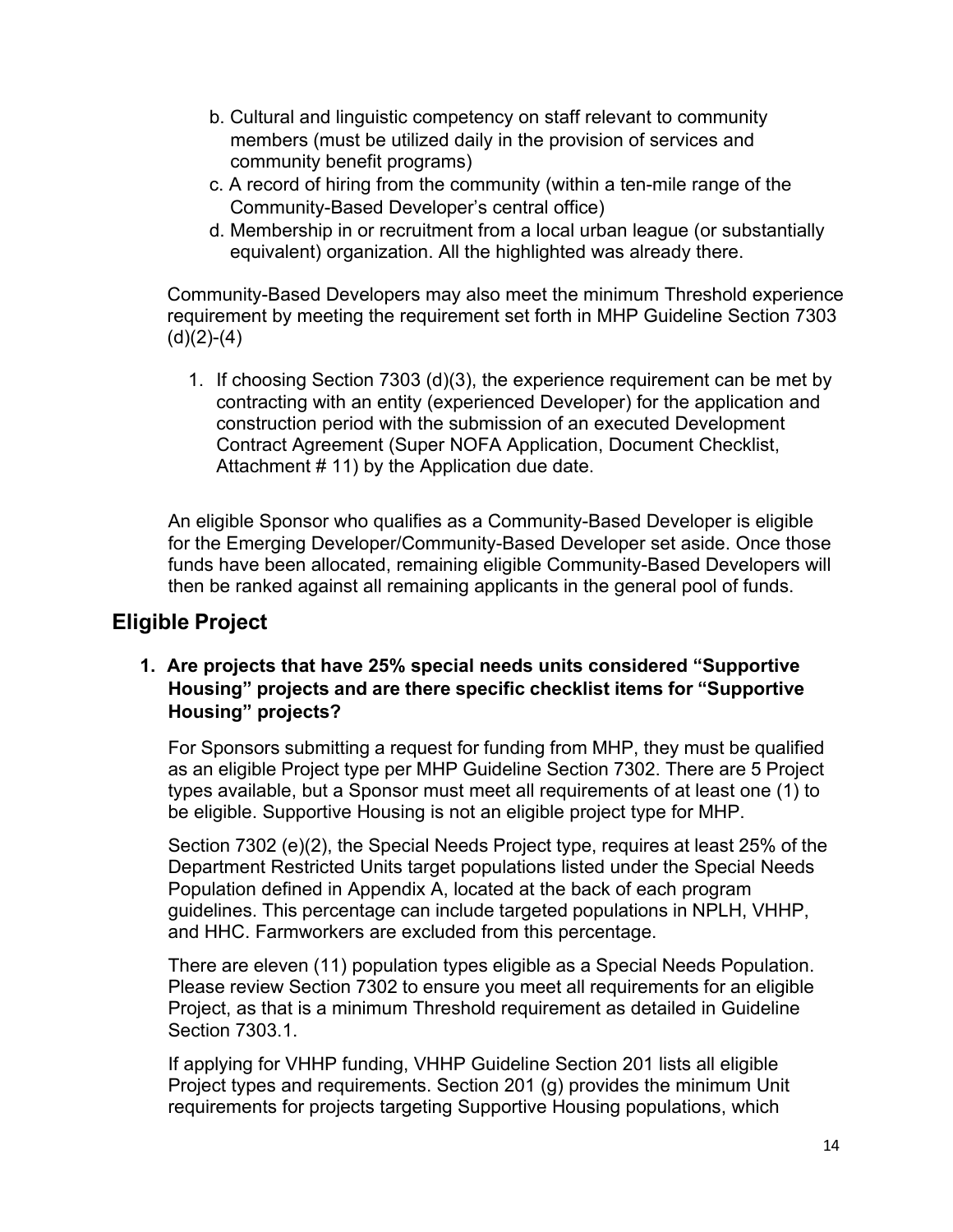includes, but is not limited to, those experiencing Chronic Homelessness and those with a Disability Experiencing Homelessness. Please review Section 201 to ensure you meet all requirements for an eligible Project, as that is a minimum Threshold requirement as detailed in Guideline Section 202.

**2. \*\*New\*\* Is the requirement for a project specific legal opinion labeled "Fair Housing Legal opinion" in item 45 of the checklist limited to senior projects and/or rehabs, or does it apply to all Supernofa submissions? I wasn't able to find the section of the NOFA that matches this requirement, can you please let me know where I should look for it?**

The Super NOFA released March 30, 2022, combined four (4) HCD programs into one (1) funding notice. The four (4) programs are – MHP, VHHP, Serna (Multifamily), and IIG (Qualified Infill Projects). If the proposal seeks MHP in combination with any of the other 3 Super NOFA programs listed above, or is seeking only MHP funds, the Project must be qualified as an eligible Project type per MHP Guideline Section 7302. There are 5 Project types available, but a Sponsor must meet all requirements of at least one (1) to be eligible. MHP Guideline Section 7302 (e)(2) identifies the requirements for a Senior project type.

The Super NOFA Application, Document Checklist, Attachment # 45 Fair Housing Legal Opinion, is only required for Senior project types. The Sponsor's Legal Counsel must provide a written analysis & legal opinion which must be submitted by the application due date. The Department does not have an example of the Fair Housing Letter.

# <span id="page-14-0"></span>**General**

### **1. Is an adaptive reuse non-tax credit application eligible? The NOFA references new construction. Typically, adaptive reuse qualifies as new construction, but we wanted to ask for clarification.**

If applying for MHP, VHHP, or Serna funding, adaptive reuse is not a defined term. Adaptive reuse can be considered a conversion of vacant and underutilized commercial or industrial building into an Affordable Housing Development (AHD).

When applying for these 3 sources of funding, you must be an eligible Project Type as required in MHP Guideline Section 7302. Section 7302 (a) requires a Project to be New Construction, Rehabilitation, or Conversion.

The NOFA dated March 30, 2022, offers scoring opportunities for Adaptive Reuse. Section III (F)(1) list all requirements needed to be awarded points in this category.

Sponsors can submit a Project as a non-tax credit project. Eligible Projects must meet all requirements as listed in the MHP Guideline Section 7302.

**2. Per the HCD Super NOFA and MHP guidelines, Senior Housing type projects are required to make at least 50% of the restricted units with**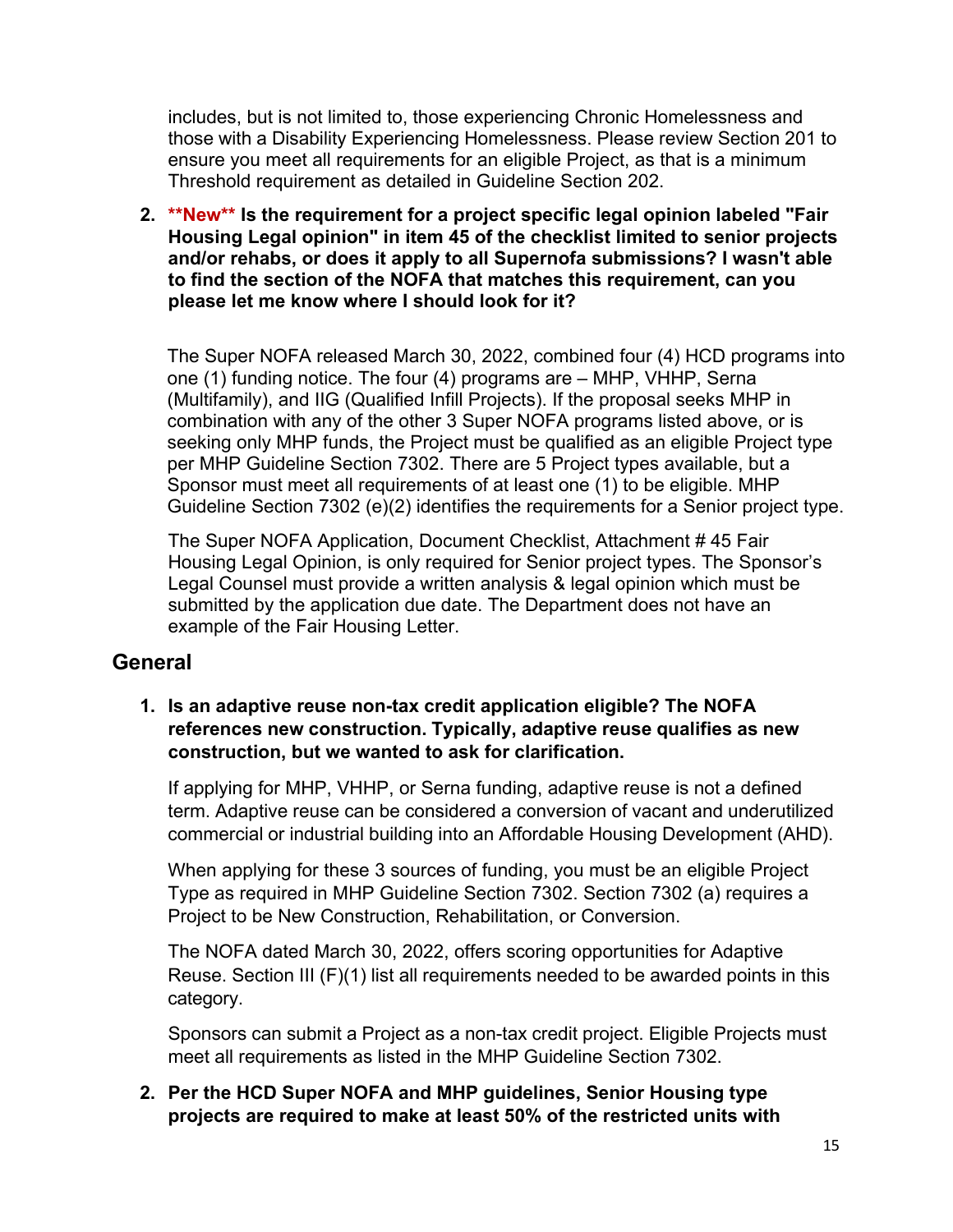### **mobility features to support aging in place. What is the minimum percentage requirement for units with hearing and vision features in a senior housing project? Would this follow the new construction requirement at 10% HVI units?**

MHP Guideline Section 7302 (e)(2) lists the requirements for a Senior Housing Project type, in addition to meeting the requirements listed in (a)-(d).

MHP Guideline Section 7314 (b) provides a breakdown for ADA requirements.

MHP Guideline Section 7314 (b)(1)-(2) lists the requirements for a New Construction or Rehabilitation project.

If qualifying as a Senior Housing Project type, MHP Guideline Section 7314 (b)(3) lists the minimum requirements for mobility features.

Lastly, MHP Guideline Section 7314 (b)(6) provides the requirements for hearing and vision features at 2 percent of total Units rounded up to the nearest whole number.

# **3. On page 6 of the Super NOFA, it states that "layering or stacking of Super NOFA funds on the same unit is not permitted". This appears to conflict with page 14 and 15 that it states, "Use of multiple HCD funding sources on the same assisted unit is permitted" and the HCD Notice 21-06.**

The NOFA released March 30, 2022, states the stacking of Super NOFA funds is not permitted. To clarify, if requesting AB 434 funds in MHP, VHHP, or Serna, the Super NOFA prohibits the stacking of more than one (1) of these program funds on the same unit. If requesting more than one (1) of these program funds, *it can be acceptable if* funds are allocated to different units.

The use of multiple Department sources of funds on the same unit *is permissible* when requesting Super NOFA funding from MHP, VHHP, or Serna in combination with a non-Super NOFA funding program such as AHSC or NPLH.

Last, the Department released Administrative Notice 21-06, known as the Repeal of the Stacking Prohibition. The use of multiple Department funding sources is allowed on a single unit. This notice also instituted a cap on Department funding per project. There is now a cap of 2 loans and 2 infrastructure grants per project. This applies to all programs listed in the memo. If you have a previously awarded project, these loans count towards the 2 loan and 2 grant limit.

**4. I have a question regarding rehab projects and MHP funding. I was reviewing the recently released Super NOFA guidelines, and it appears that there is new language that would not allow currently existing affordable projects to apply for MHP funding – is this correct? XXXX would like to apply for one of its existing properties that is not "At High Risk" but needs a great deal of rehab work.**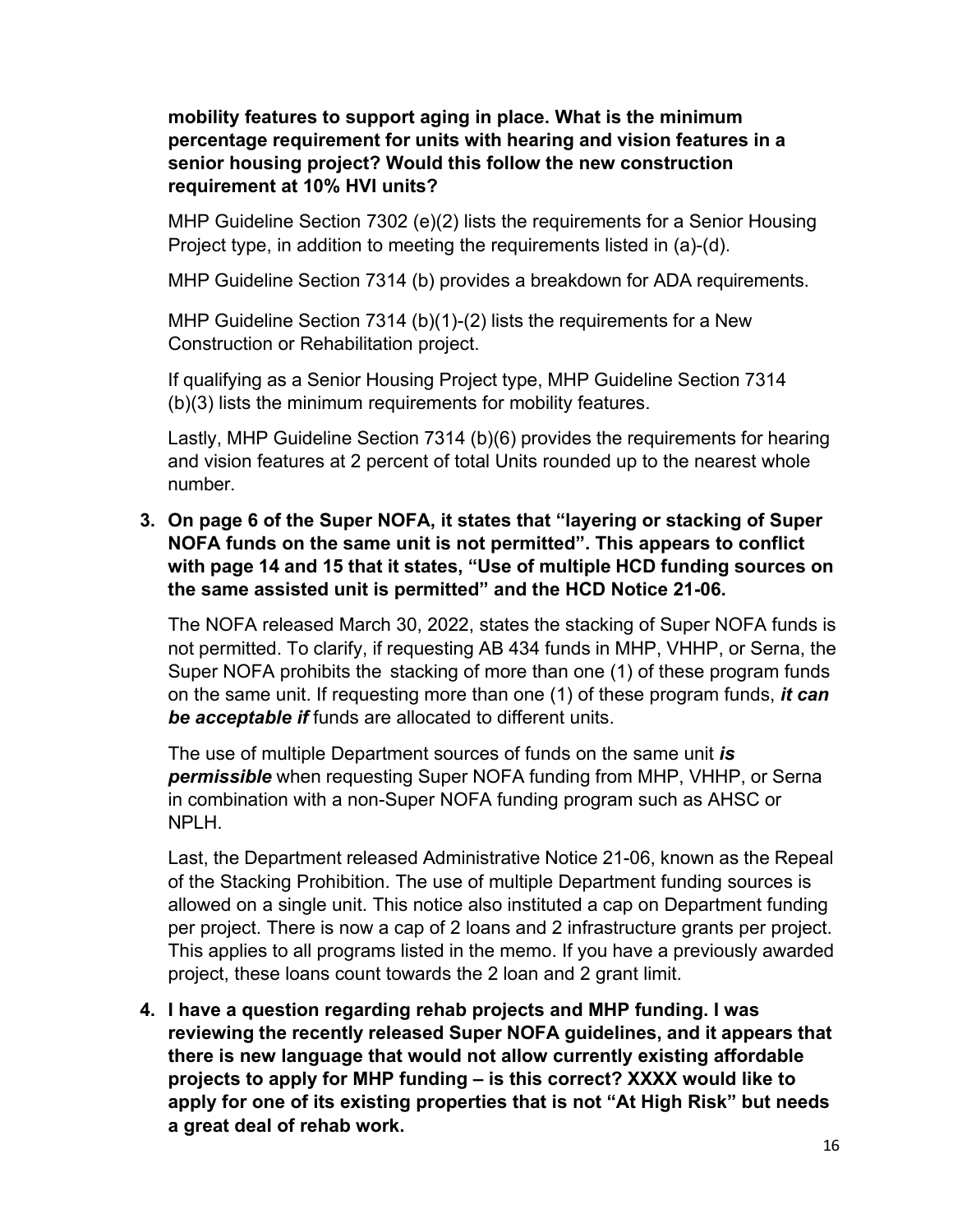**Here is the text in question:**

**Rehabilitation Projects must also meet the following conditions: a. The Project qualifies as At High Risk or involves the conversion of single occupancy units without kitchens and/or bathrooms to units with kitchens and bathrooms; and b. The contract for rehabilitation work equals or exceeds \$60,000 per unit in hard construction costs. Hard construction costs mean costs included in a construction contract but excluding general requirements, profit and overhead. Would that mean then that the Super NOFA is not really for rehab projects that are currently affordable rent restricted like any of our existing XXXX properties?**

For any previously awarded Department projects, Sponsors/Awardees must go through our Transaction Unit to verify a project is eligible to apply for new Department funding. This process must be completed prior to the application due date of June 28, 2022.

An existing Affordable Housing Development can apply for Super NOFA funding. It must meet the requirements as listed in MHP Guidelines Section 7302. Additionally, Section 7302 (a) requires a Project to be New Construction, Rehabilitation, or Conversion. For those Projects that have rehabilitation or a demolition/rehabilitation component, please refer to the Super NOFA Application, Document Checklist, to ensure all required documents are submitted.

The Super NOFA dated March 30, 2022, has scoring opportunities available for qualified Rehabilitation Projects. Please review NOFA Section III for all available scoring opportunities depending on the Project being proposed.

### **5. Please advise with moving forward with application for Funding Application. This would be for housing acquisition for veteran affordable housing.**

The Super NOFA released March 30, 2022, makes funds available for the MHP, VHHP, Serna (Multifamily), and IIG (Qualified Infill Projects) programs in one combined application. Sponsors may apply for one or more Super NOFA program, with the request based on the funding needs and gap.

VHHP provides funding in the form of a 55-year loan to eligible Sponsors and eligible Projects who meet all minimum threshold requirements and are competitive during the rating and ranking process. For a full list of threshold requirements, please review VHHP Guideline Section 202, eligible Sponsor requirements in Section 203, and eligible Project requirements in Section 201.

VHHP does provide funding to specific targeted populations, which include Veterans. For all defined terms, please review Appendix A, located at the back of all program guidelines.

#### **6. I had a quick question about eligibility. Are housing trusts eligible to**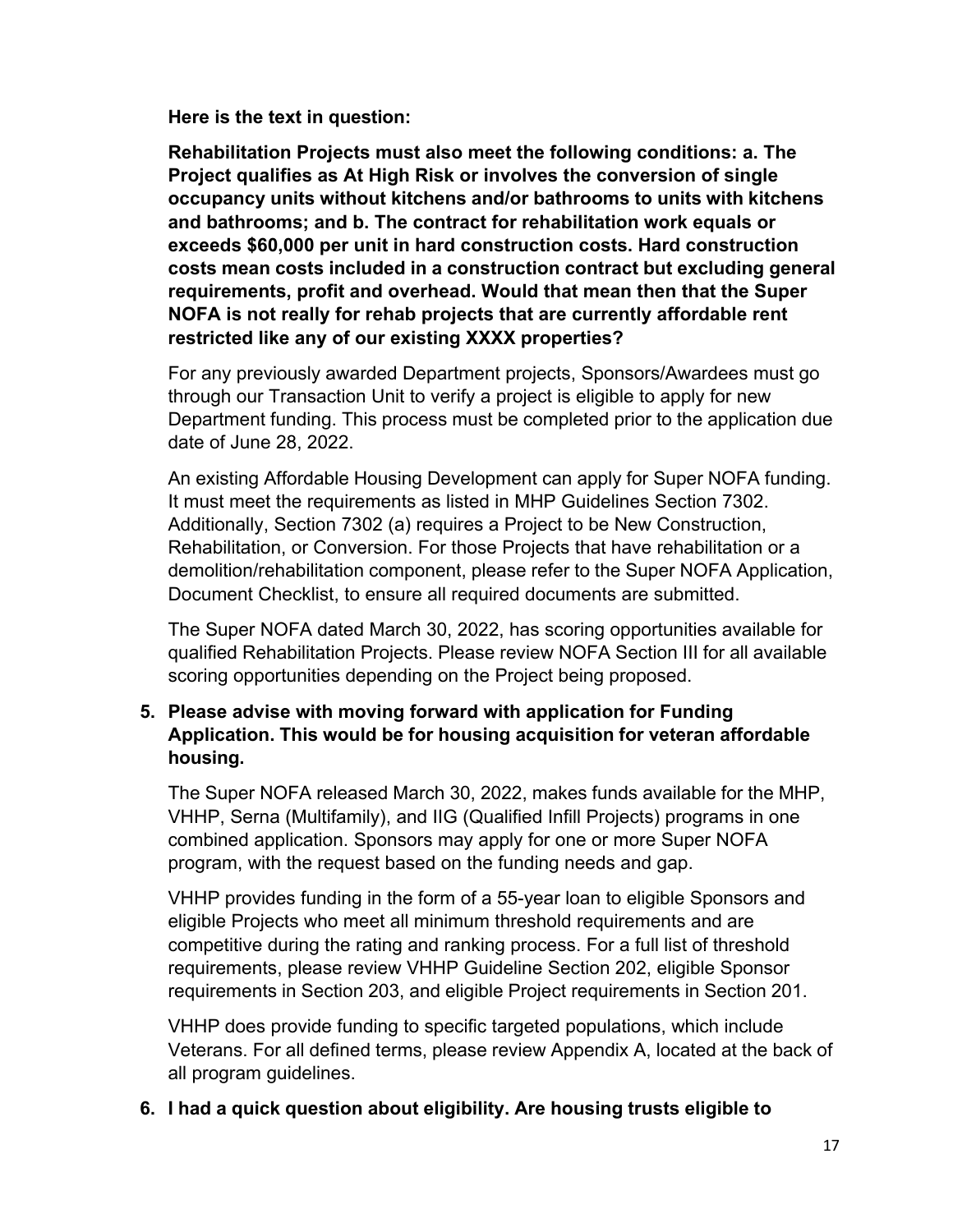# **apply?**

Eligible Sponsor entity types can be found in the MHP Guideline Section 7303 (a), which includes a Trust. To qualify as an eligible Sponsor, all requirements in Guidelines Section 7303 must be met. Last, the Super NOFA Application, Document Checklist, lists all minimum documentation required dependent on the entity type, and must be submitted by the application due date of June 28, 2022.

# **7. I would like to obtain more information on how NOFA works. Is this funding available to anyone or is it only to a certain group? Is it free money that the State gives for building homes?**

The Super NOFA released March 30, 2022, combined four (4) HCD programs into one (1) funding notice. There are three (3) programs – MHP, VHHP, and Serna MF, that provide 55-year loans. The fourth program, IIG, is specific to Qualified Infill Projects. IIG awards are in the form of a grant.

All projects must be an Eligible Sponsor (MHP Guideline Section 7303), Eligible Project (MHP Guideline Section 7302), have Site Control (UMR Section 8303 & 8316), as well as meeting all minimum threshold requirements identified in MHP Guideline Section 7303.1, the NOFA dated March 30, 2022, and documentation requirements listed in the Super NOFA Application. All requirements and documentation must be met and submitted by the Application due date of June 28, 2022.

**8. During the webinar today, you had responded to a question that it is possible to submit to TCAC/CDLAC as well as the Super NOFA at roughly the same time – but if the TCAC/CDLAC scoring is dependent on having a committed source from HCD for one of the Super NOFA sources, wouldn't you need to wait until you receive the award from HCD prior to submitting to TCAC/CDLAC?**

The Department does not prohibit concurrent HCD and TCAC/CDLAC applications. The Departments requirement is that is an application is submitted as a 4% tax credit project seeking any HCD funding, the concurrent application submitted to TCAC/CDLAC would be the same – a 4% tax credit project. The Department would disqualify an application in the event concurrent applications are submitted as a 4% and 9% tax credit projects to both HCD and TCAC/CDLAC for the same project.

# **9. Please forward the presentation documents. We would like to apply.**

Power Point presentation will be posted on the HCD website [www.hcd.ca.gov](http://www.hcd.ca.gov/) by close of business Friday, May 20, 2022.

The Super NOFA Application has been released and is also available at the following link Multifamily Finance Super NOFA | California Department of Housing and Community Development. In this link, you will also find the program guidelines for MHP, VHHP, Serna (Multifamily), and IIG (Qualified Infill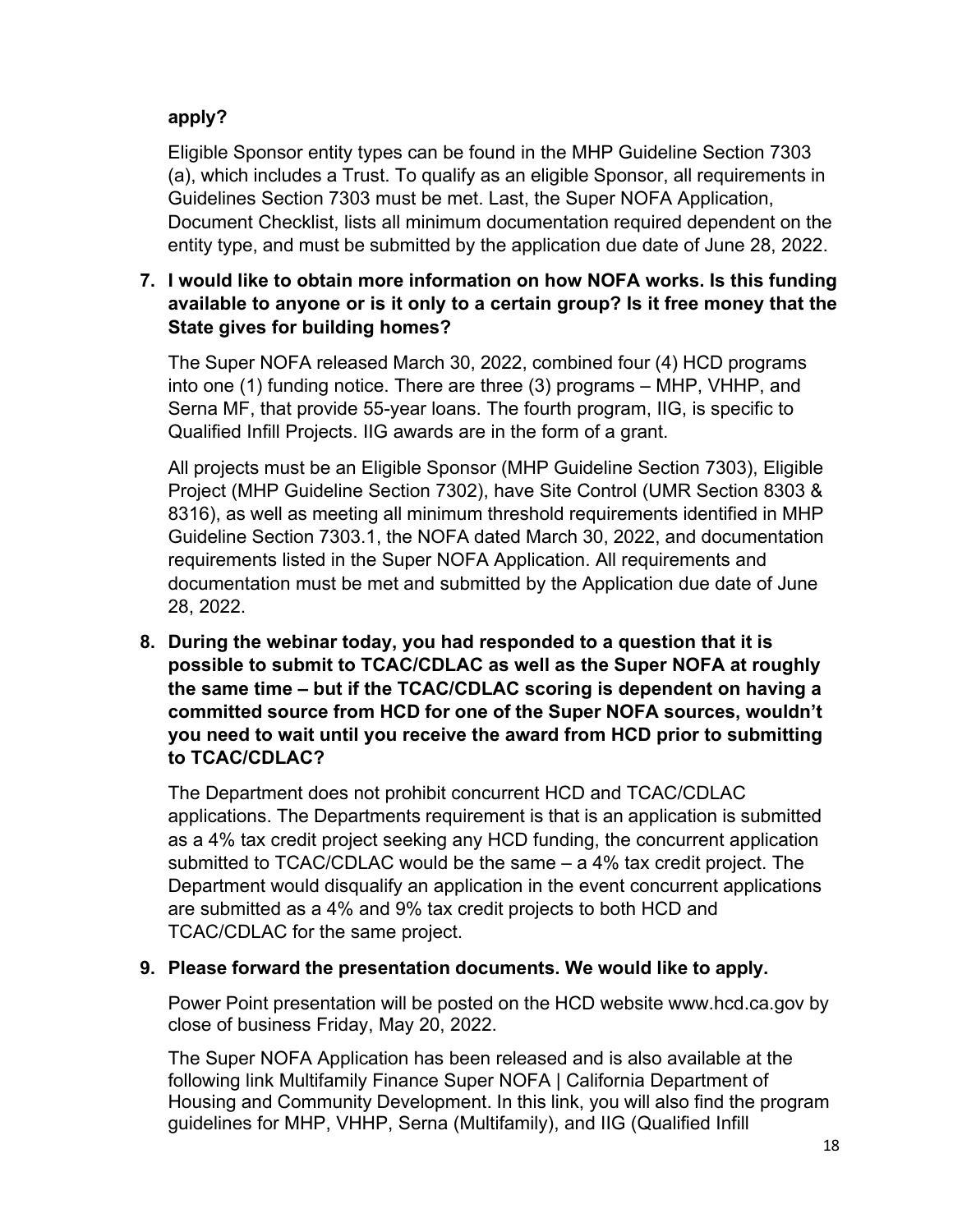### Projects).

In order to be awarded funding, you must meet all minimum threshold requirements (MHP Guideline Section 7303.1), score competitively against all other projects according to the Universal Scoring Matrix (Super NOFA dated March 30, 2022 Section III), and be deemed a feasible project per UMR 8310.

The Super NOFA application, documentation checklist tab also lists all document requirements dependent on your project proposal. All threshold requirements, application, and documentation must be met and submitted by the application due date of June 28, 2022 at 4pm PDT.

# **10.Thank you for the very helpful webinar last week for emerging developers. Wanted to follow-up with one additional question. We have a project that was awarded MHP Funds in Round 4 (but our request was not fully funded). Given rising construction costs, we applied for HHC funds to make the project more competitive for CDLAC. It is unclear when HHC awards will be announced. Wondering if given per unit loan limits are higher in the SuperNOFA, we can apply for additional MHP funds under the SuperNOFA? These funds wouldn't "substitute" previously awarded funds but would be in addition to previously awarded funds. Would such a scenario require us to withdraw our prior award (we are not intending on doing that)? I see the language below in blue in the new MHP guidelines but I'm not sure if this language pertains to additional MHP funds as well (not just "substitution"). Thanks! "Substituting previously awarded Department funds is prohibited, except as provided below: (1) Applicants seeking to substitute previously awarded funds must request withdrawal of their prior award in writing and provide reasonable justification that the substitution is necessary to ensure project feasibility. Substitutions based solely upon Sponsor preference or convenience will not be permitted. Department approval of the withdrawal is required prior to the application due date without assurance of receiving a new award. This prohibition applies to funds awarded under any Department program, including a prior MHP award."**

Thanks for joining us at the workshop and for your follow up inquiry. Hopefully the following provides more clarity to the scenario you have presented. For a complete list of policies and requirements, please review the MHP Guidelines dated March 30, 2022, the Super NOFA dated March 30, 2022, and Administrative Memo 21-06.

If you have previously awarded MHP funds, and you intend to submit an application for additional MHP funding in the Super NOFA funding cycle due June 28, 2022, the project will be deemed ineligible upon receipt. In order for the Sponsor to be eligible to submit an application in the upcoming Super NOFA round, the previous MHP award would need to be relinquished prior to the application due date. An request to relinquish that award must be received in writing from the Sponsor(s). If you have a previous MHP award, and intend to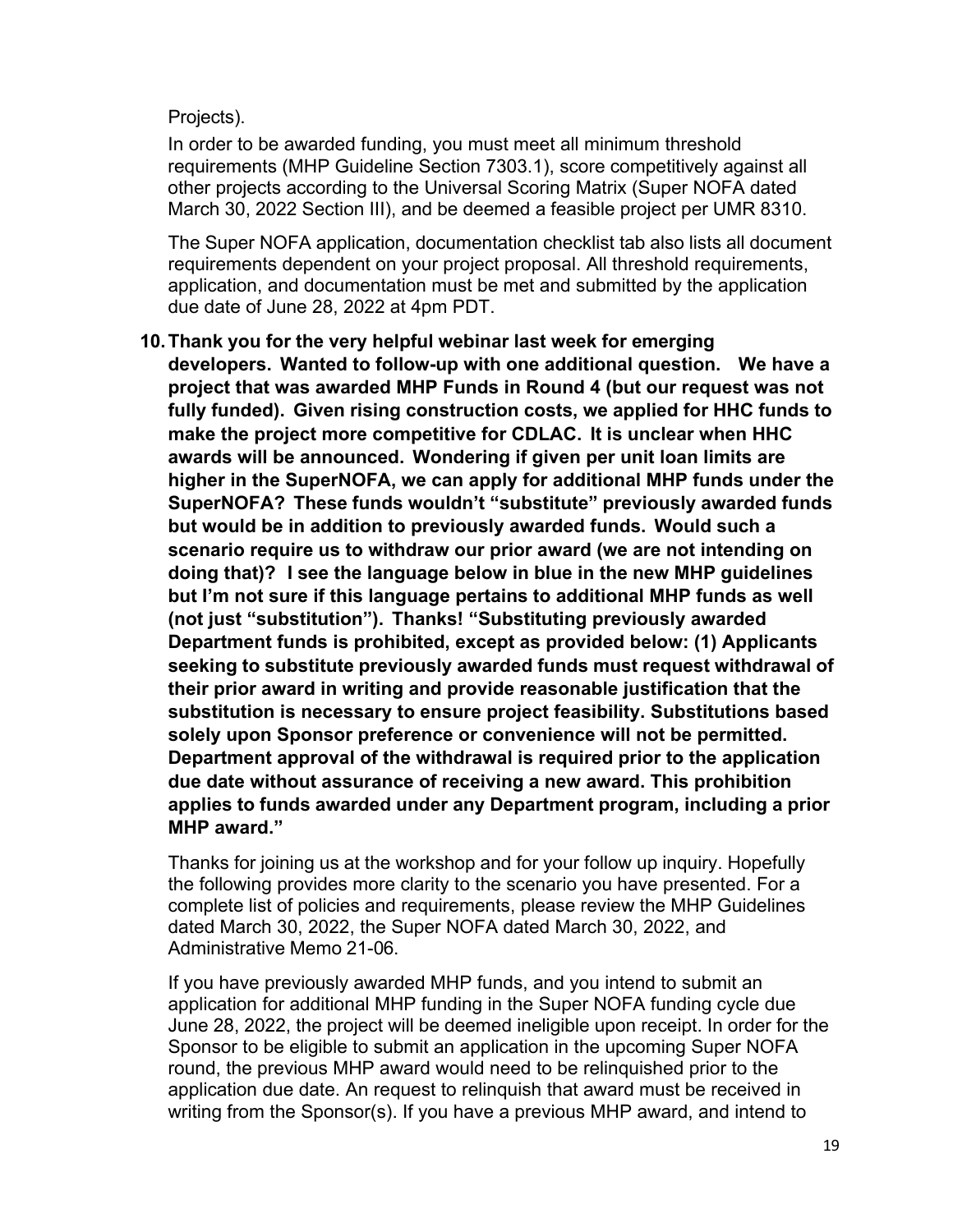apply for funding for any Super NOFA funds other than MHP, you do not need to relinquish the MHP award.

Please note, a relinquishment of an award, and subsequent application for future funding in the same program, does not guaranty an award. The project must meet all threshold requirements, be competitive against all projects in scoring, and be reviewed for feasibility per the new NOFA.

In the scenario that a previous MHP award is not relinquished, and additional funds for the project are received from Super NOFA funds, they would be subject to the per unit loan limit, Project cap, and Sponsor cap, and 2 loan and 2 limit infrastructure grant cap. Additionally, if the MHP award is not relinquished, and non-Super NOFA funds are awarded, such as HHC, the project would be subject to the Project cap, and 2 loan and 2 limit infrastructure grant cap.

If separate applications are submitted that do not identify in the Development sources all Department funding applied to whether awarded or not, the first program to award funds will be the award received and concurrent applications would be removed from the review process.

#### **11.Will governing body letters of support be required in the application and if so is there specific language HCD wants to see?**

The Super NOFA released March 30, 2022, combined four (4) HCD programs into one (1) funding notice. The four (4) programs are – MHP, VHHP, Serna (Multifamily), and IIG (Qualified Infill Projects). The Department does not have templates available.

If the proposal seeks MHP in combination with any of the other 3 Super NOFA programs listed above, or is seeking only MHP funds, Health and Safety Code 50675.7(e) requires each applicant to notify the local legislative body (City Council or County Board of Supervisors) of the Sponsor's loan application prior to application submission. Sponsor must provide a copy of the legislative letter as part of the application submission per the Super NOFA application, Document Checklist, Attachment #3.

For projects seeking IIG funding, IIG Guideline Section 206 (a)(2) requires that a letter of support be submitted for a Qualifying Infill Project from the local governing body. For any applicant that is requesting IIG funding in combination with any other Super NOFA funding source or IIG funding on its own, the due date to meet the requirement has been extended to September 30, 2022, 5pm PDT.

This extension is specific to this requirement and does not provide an extension to any other requirement, and is listed in the Super NOFA Application, Document checklist, as Attachment #84. Failure to provide this attachment by date and time listed above will result in the disqualification of the project due to not meeting minimum threshold requirements as stated in MHP Guideline Sections 7303.1 (a) & (d) and 7318.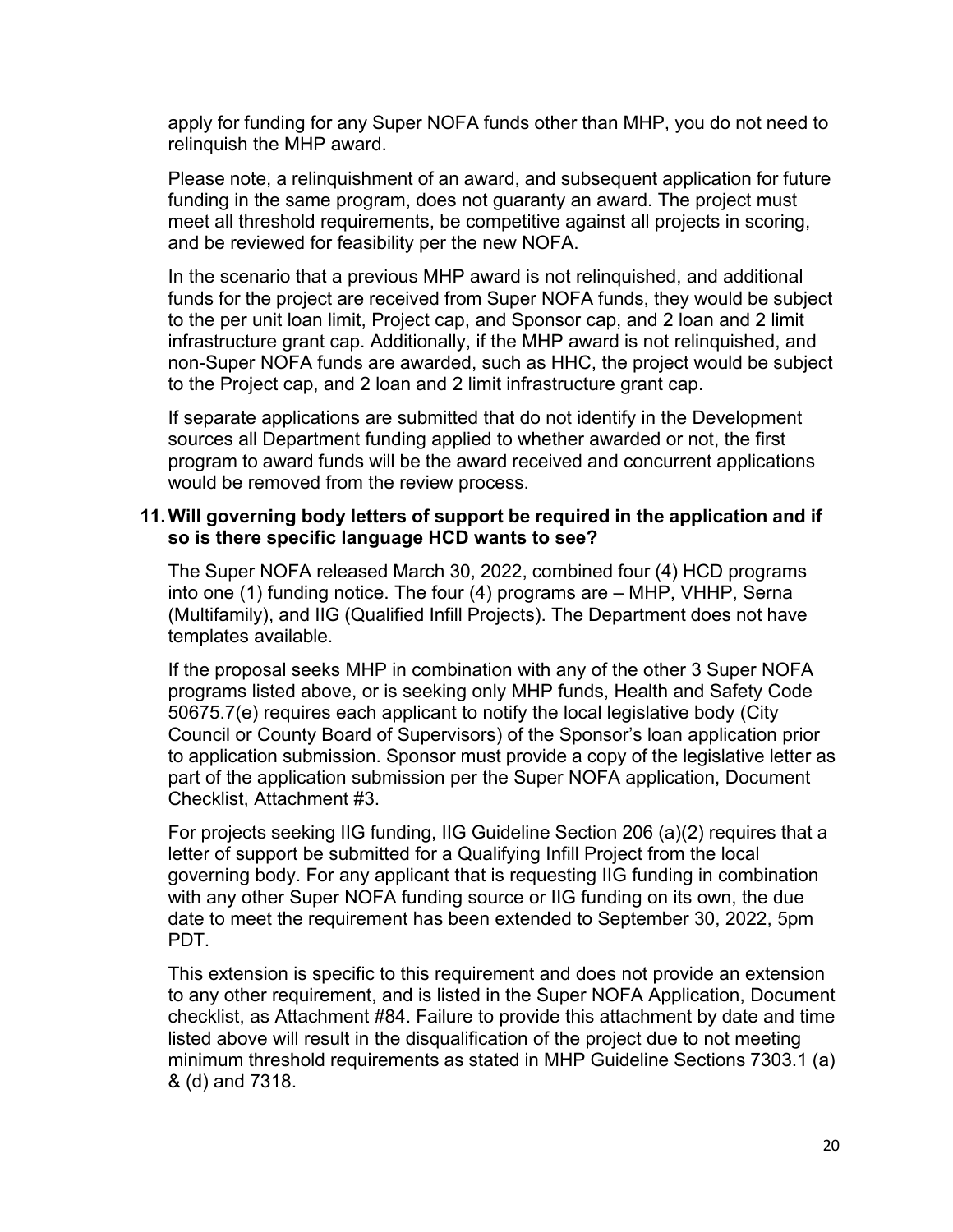#### **12.Will HCD accept Docusign signature on documents or must it still be a scanned hand signature?**

The Department no longer requires a wet signature on documentation being submitted. HCD will accept forms signed via Docusign, e-signatures, or scanned copies.

The exception to this policy is the Certification of Relocation/No Relocation this is only applicable to awarded projects.

#### **13.Can you confirm there is no application fee?**

The Super NOFA released March 30, 2022, combined four (4) HCD programs into one (1) funding notice. There are three (3) programs – MHP, VHHP, and Serna (Multifamily), that provide 55-year loans. The fourth program, IIG, is specific to Qualified Infill Projects. IIG awards are in the form of a grant.

The Department does not have an application fee for projects seeking any of the Super NOFA programs - MHP, VHHP, Serna (Multifamily), and IIG (Qualified Infill Projects).

The fourth program, IIG, is specific to Qualified Infill Projects. IIG awards are in the form of a grant.

If the proposal seeks funding from any of the three loan programs, MHP, VHHP, Serna (Multifamily), the Department charges an annual monitoring fee of 0.42 % per loan based on the loan request(s). Please see MHP Guideline Section 7308 for loan rate and repayments.

### **14.For purposes of stacking limitations on the 2 loans and 2 infrastructure grants, does HomeKey in this instance count as a grant or a loan?**

All Department Funding Sources listed in the HCD Repeal of Stacking Prohibition of Multiple Department funding sources Administrative Notice Number: 21-06 (the Notice), are applicable to the requirements set forth in the 2022 Super NOFA, Section I.G.3 and Note. These Department funding sources include both loans and grants. This HCD-wide Department funding cap applies not only to 2022 Super NOFA awards, but to all Department awards.

We were contemplating stacking HomeKey with NPLH and MHP if that is a valid configuration within the guidelines.

The Notice includes Homekey, NPLH and MHP as sources and all three are loans, so this configuration would not be acceptable.

In the event that the Sponsor has received prior awards for Homekey and NPLH and is seeking to substitute MHP for previously awarded funds, including but not limited to substitutions in order to increase the amount of an award, must first withdraw their previous award in writing and provide reasonable justification that the substitution is necessary to ensure project feasibility. A consultation with Department program staff is required at the time of the withdrawal. Substitutions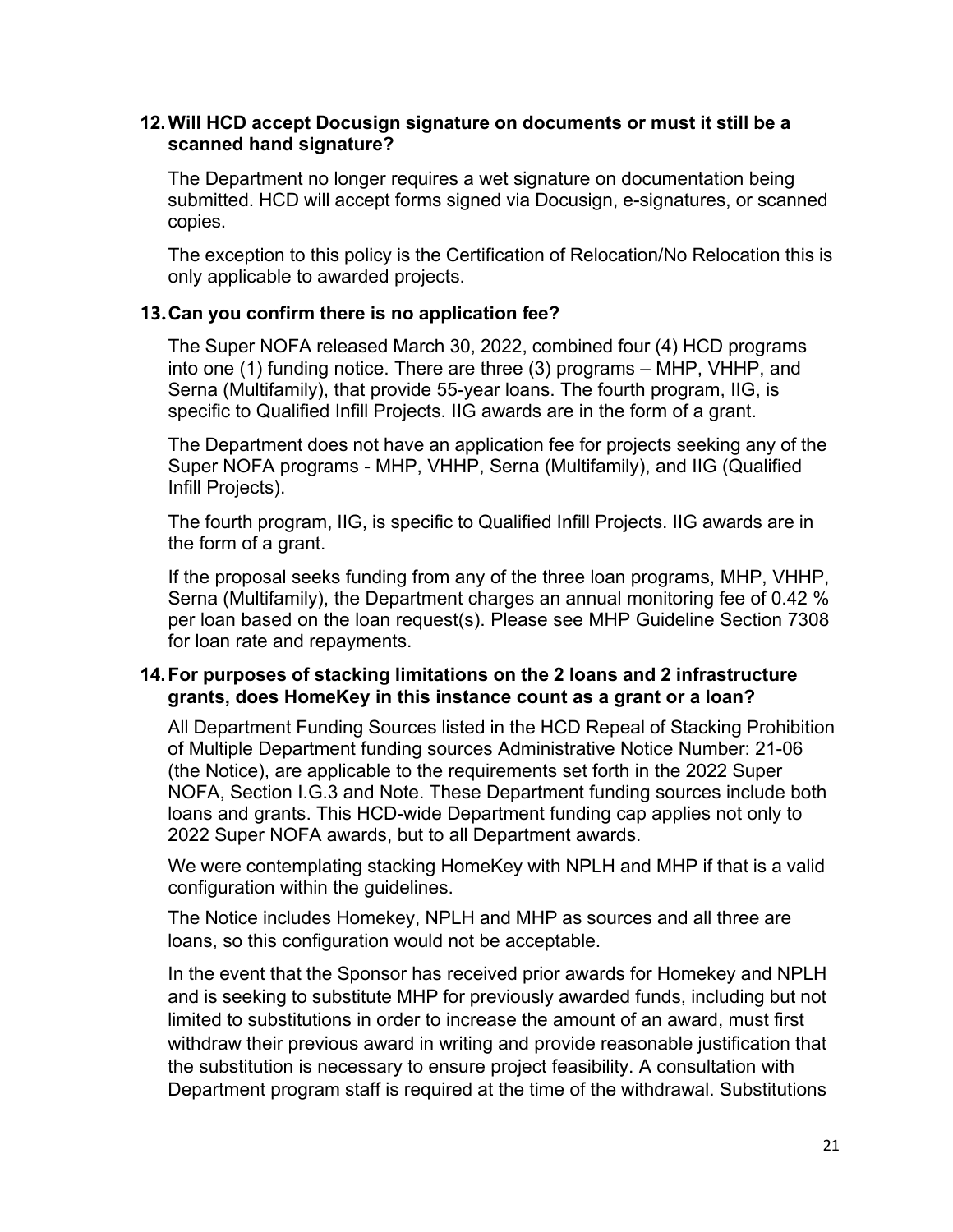based solely upon Sponsor/Applicant preference or convenience will not be permitted.

### **15.Do projects in the Emerging Developer or Community Based Developer setaside need to score the min 85 points, if the experience points are not taken into account in that set-aside?**

Pursuant to the 2022 Super NOFA Section I.I Threshold a Project is not eligible for an award unless it meets all the threshold requirements of the applicable Designated Program(s) and the universal requirements of this NOFA. Further, Sponsors/Applicants must achieve a minimum point score of 85 points in Universal Scoring criteria to be considered for a funding award. There is no exception for Emerging Developer or Community Based Developers. Although experience is not considered in ranking of these applications only for the purpose of this set-aside, all applications are required to meet all applicable threshold requirements. An application which does not meet all threshold requirements will be disqualified and will not be considered in ranking.

### **16.What are the requirements in terms of how updated the relocation plan needs to be for the MHP application? The plan I have is from 8/30/21.**

Relocation plans must conform with MHP Guideline Section 7315(c) which states that the Sponsor shall prepare a Relocation Plan in conformance with the provisions of Title 25 CCR, Section 6038. The Department currently does not have restrictions on the date of the initial relocation plan, however, should the project receive an award, an updated plan may be required. Relocation plans or other relocation documentation shall be subject to the review and approval by the Department. For further guidance, refer to the Super NOFA dated March 30, 2022 Section VI.

Last, a Relocation plan if required, would be required to meet minimum threshold requirements as stated in MHP Guideline Section 7303.1 and 7318. The relocation plan can be located in the Super NOFA Application, Document Checklist, attachment # 36, and shows all minimum documentation required dependent on the Project, and must be submitted by the application due date of June 28, 2022.

**17.III. E.2.a.i of the SuperNOFA reads: "Five (5) points will be awarded for obtaining all land use approvals or entitlements necessary prior to issuance of a building permit, including any required discretionary approvals. Notwithstanding this requirement, design review, variances, and development agreements are not required to be completed. Project sites where the planning department confirms eligibility for streamlined ministerial approval (including but not limited to the Senate Bill 35 (2017) Streamlined Ministerial Approval Processing) are eligible for these points." (Underline added).**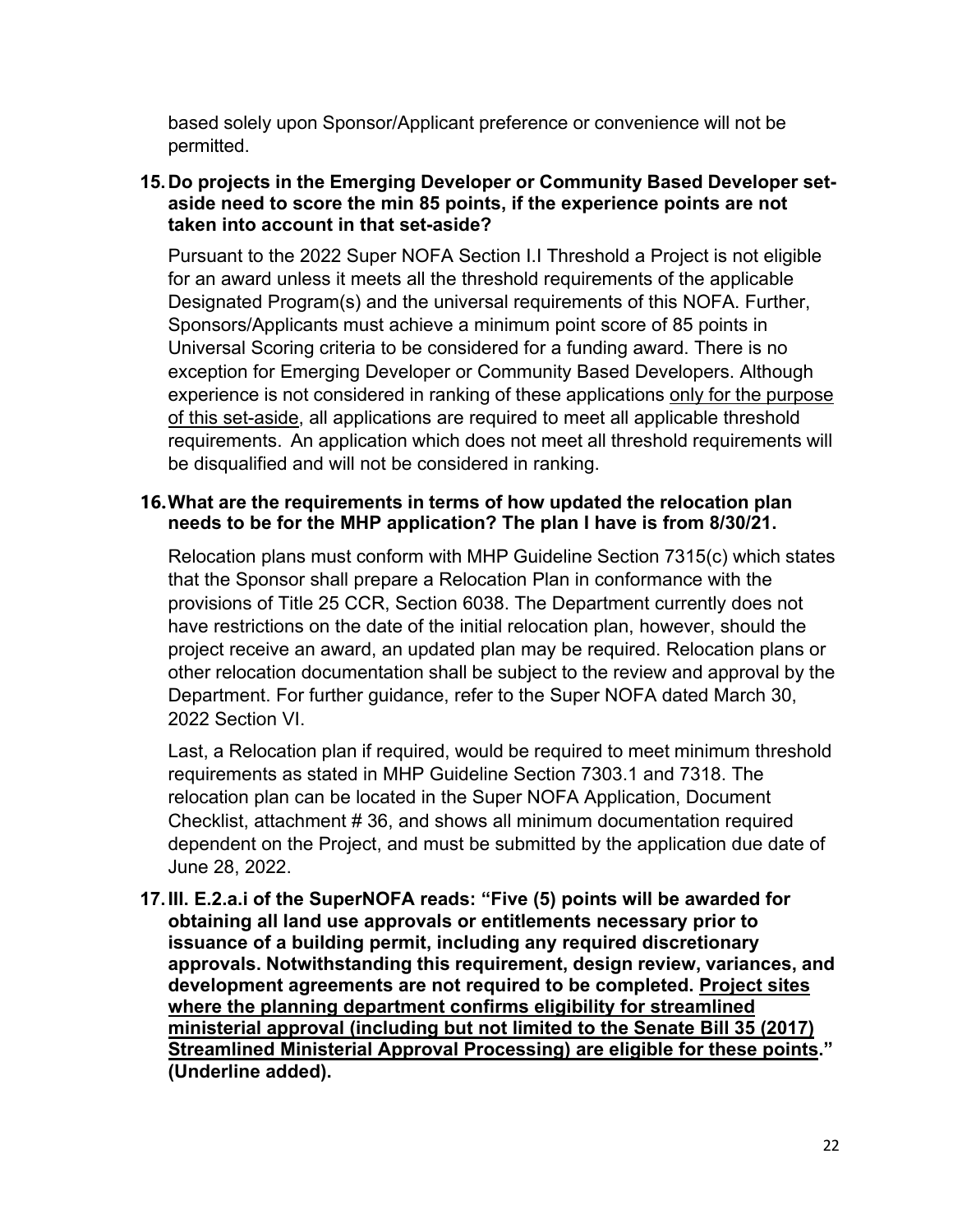**Can you confirm that if a Planning Department confirms a project's eligibility for Assembly Bill 2162 [leginfo.legislature.ca.gov] that this will result in 5 points for Land Use Approvals, ie, that AB 2162 is equivalent to SB 35 in this matter? AB 2162 provides for ministerial approval of supportive housing projects within a specified timeframe.**

Yes, a Planning Department can confirm a project's eligibility for streamlined ministerial approval through Assembly Bill 2162 as part of signing the Local Approvals Verification sheet. Yes, AB 2162 is equivalent to SB 35 in this matter. There is a comment box, cell B21 of this sheet/tab, where this information can be provided. Please also answer the ministerial approval question on row 155 of the Scoring sheet of the Excel application.

#### **18.Is 45. Fair Housing Legal Opinion a required attachment for all MHP applications?**

The Fair Housing Legal Opinion is required for Senior Projects only.

#### **19.To satisfy the requirements for 58. Land Use App Submission, is documentation of planning commission approval the same as "complete application?"**

In scoring, pursuant to the Universal Scoring Section E(2)(a)(ii), Local Approvals, "4 points will be awarded for submission of a complete application to the relevant local authorities for land use approval under a Nondiscretionary Local Approval Process, where the application has been neither approved nor disapproved".

Please disregard item 58, instead, please submit the Local Approvals and Environmental Review Verification form, which will show that the application is "Under Review". Note that this will be corrected in future applications.

#### **20.The Sponsor understands it needs to notify the local legislative body of its intention to apply for funding. To fulfill this requirement, does the application need to include only a copy of the notifying letter or does it also need to include a reply letter from the local legislative body?**

The Leg Letter is a notification of the intention to apply for a loan from the Multifamily Housing Program (MHP) and is different from a letter communicating the general approval of a loan to the project as you describe. A copy of the Leg Letter must be submitted at the time of application. Confirmation of receipt or reply is not required.

**21.For this project, 2 established not for profit developers are co-developing this project. One has a strong housing background and easily qualifies for the experience and management points. The other has a strong services expertise but does not qualify on its own for the experience and management points. The two organizations have a property management agreement in place for the experienced organization to manage the project. Is this sufficient to get full points or is some other documentation**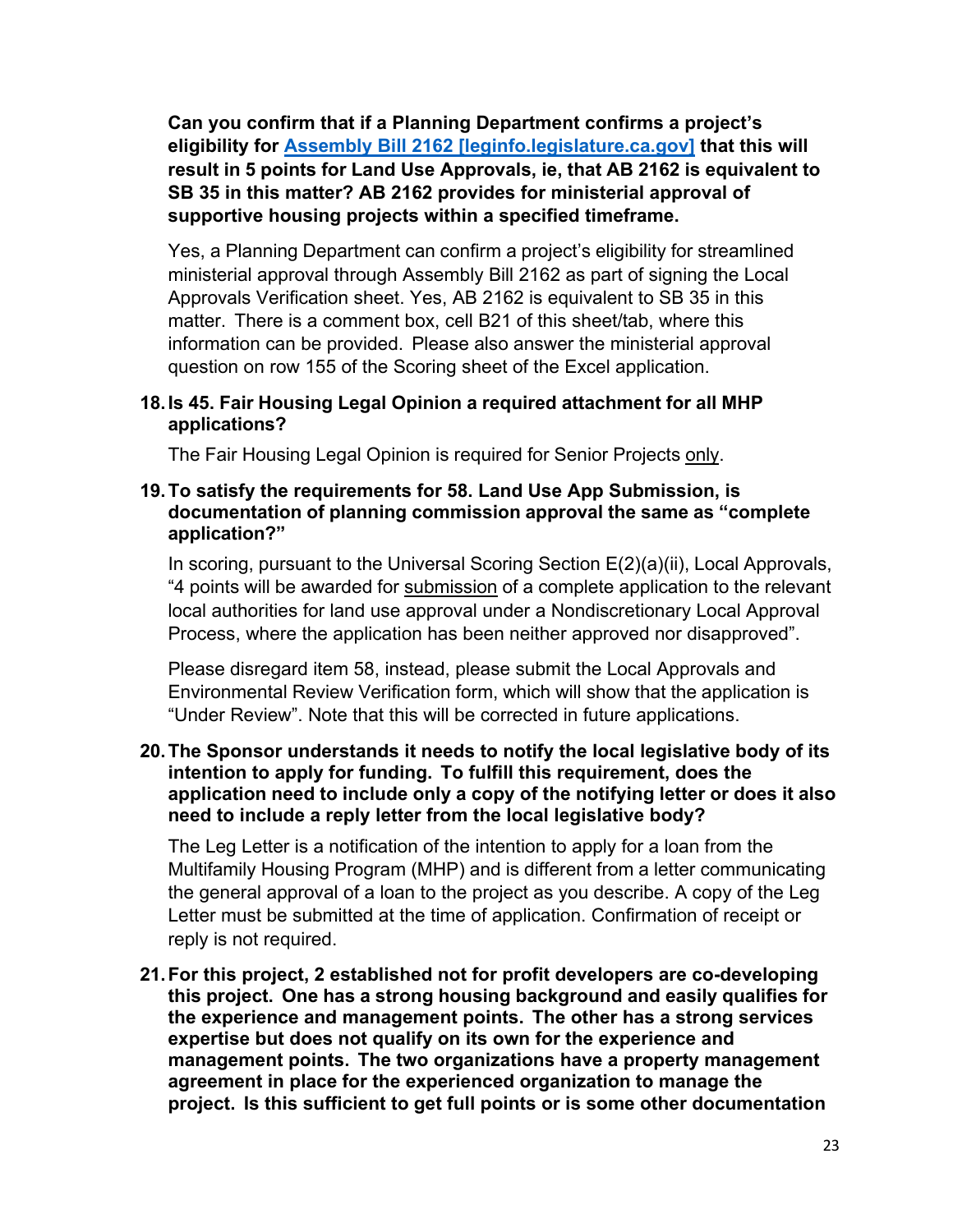#### **needed as well? Would the property management agreement suffice as the bona fide agreements as well for #52 and #53?**

Based upon the information provided, it appears that the parties will be co-Sponsors or partners in this application. Under the scenario presented, one partner meets both the Development and Management requirements to receive points under Section (D)(1) and (2). In this case, the applicants should rely upon the experience of the most experienced partner for the purpose of scoring. Contracting with a bona fide management company is only required when the Sponsor has fewer than four active Rental Housing Developments in service more than three years. If you determine that contracting with an experienced Property Manager is needed, the requirements set forth below would be applicable and would need to be addressed in the Property Management Agreement. The Property Management Agreement needs to be fully executed and submitted with the application (#52 & 53).

### **22.I'm interested in viewing the webinar for Tribal Entities and Emerging Developers. Is there a recording of that event?**

Although there is not a recording of this specific webinar, you may view our recorded webinar and power point slides at: Webinars and Workshops | California [Department](https://www.hcd.ca.gov/super-nofa-webinars) of Housing and Community **[Development](https://www.hcd.ca.gov/super-nofa-webinars)** 

# **23.Can you please clarify what the difference is between a ministerial approval and a nondiscretionary approval? In many cases they seem to be used interchangeably, but in the NOFA and guidelines it seems like HCD might consider them to be different.**

HCD does not determine whether a requirement is discretionary or ministerial, instead, HCD relies upon the information provided in the Local Approvals and Environmental Review Verification form as verified and signed by the local jurisdiction.

# **24.Can you tell me if the Support Services Verification form is required if the Project will have a special needs population but is not supportive housing/permanent supportive housing?**

Special Needs Projects and projects having even one Special Needs Unit must complete the "MHP Supportive Services Plan", "MHP Supportive Services Costs", "Special Needs Exp", and "Supportive Services Verification" Application Worksheets .

**25.My office represents multiple affordable housing developers who will be submitting SuperNOFA applications in the near future. I am reaching out to confirm that Required Document #45, "Fair Housing Legal Opinion" is only required for projects designated as Senior Housing, and to**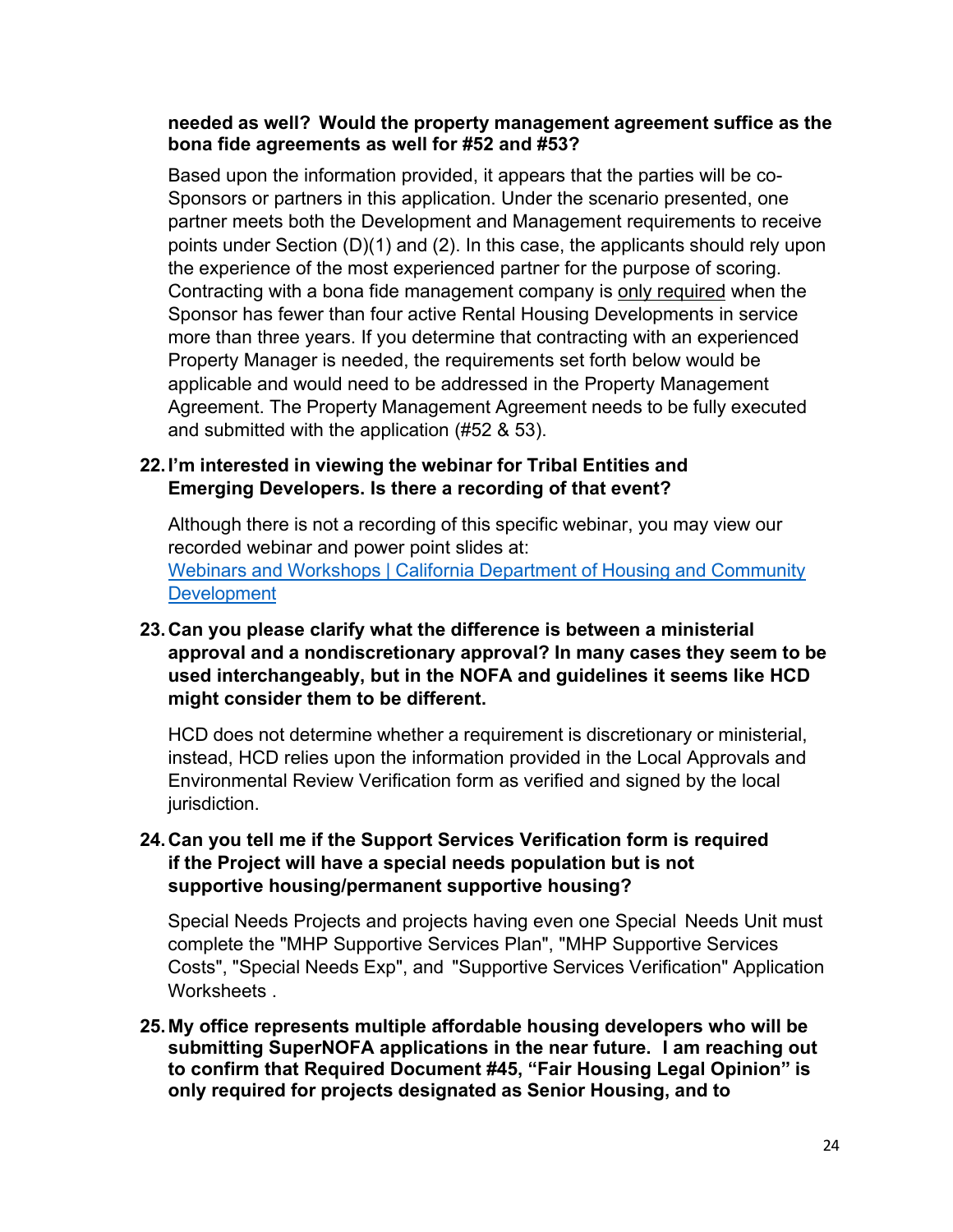### **determine whether the Department has a specific form of opinion that will satisfy the requirement.**

The "Fair Housing Legal Opinion" is required only for Senior Housing projects. HCD cannot offer legal advice regarding the manner, form, or sufficiency of a legal opinion. However, at a minimum, the opinion should describe the project and proposed age restrictions, a well-reasoned analysis of applicable state and federal laws, and an opinion as to the eligibility of the project as Senior Housing.

### **26.For Phase II update requirements would a letter from environmental consultant suffice versus new Phase II? Environmental consultants do not provide updates like they do for Phase I's.**

HCD can not comment regarding the sufficiency of documents we have not reviewed. Often, the original consultant will provide a "Reliance Letter" reaffirming their original findings and attesting that there has been no change to the conditions reported.

### **27.What is allowable documentation of location in an Urban Area?**

Regarding IIG, please refer to Guidelines Appendix A for definitions of Qualifying Infill Project, Urban Uses and Urbanized area. Documentation should include a narrative description of the project site, aerial maps, and documentation from the U.S Census Bureau, as appropriate.

Similar documentation would also be applicable to Universal Scoring Section F.1. Infill Development and should be appropriate to the scoring criteria the Applicant has selected.

# **28.Is a service funding commitment required for SH/SN projects?**

Although service funding commitments are not specifically required at the time of application, they are required to receive the Department's final plan approval prior to closing the MHP loan. However, the initial plan must identify all sources of service funding, whether committed or not, and total funding must be sufficient to meet the costs of services. Please refer to the MHP Supportive Services Plan Part VI, Sections 1, 2, and 3 for complete details and instructions.

#### **29.Property Management Experience - Could we use the PM experience of a staff member to qualify for points?**

Yes, a Sponsor/Applicant may include the experience of its controlled affiliated entities or its principals (e.g., employed by, and under the control of the Sponsor/Applicant and responsible for property management activities), but not the experience of non-management board members. HCD anticipates additional clarification of this to be posted soon.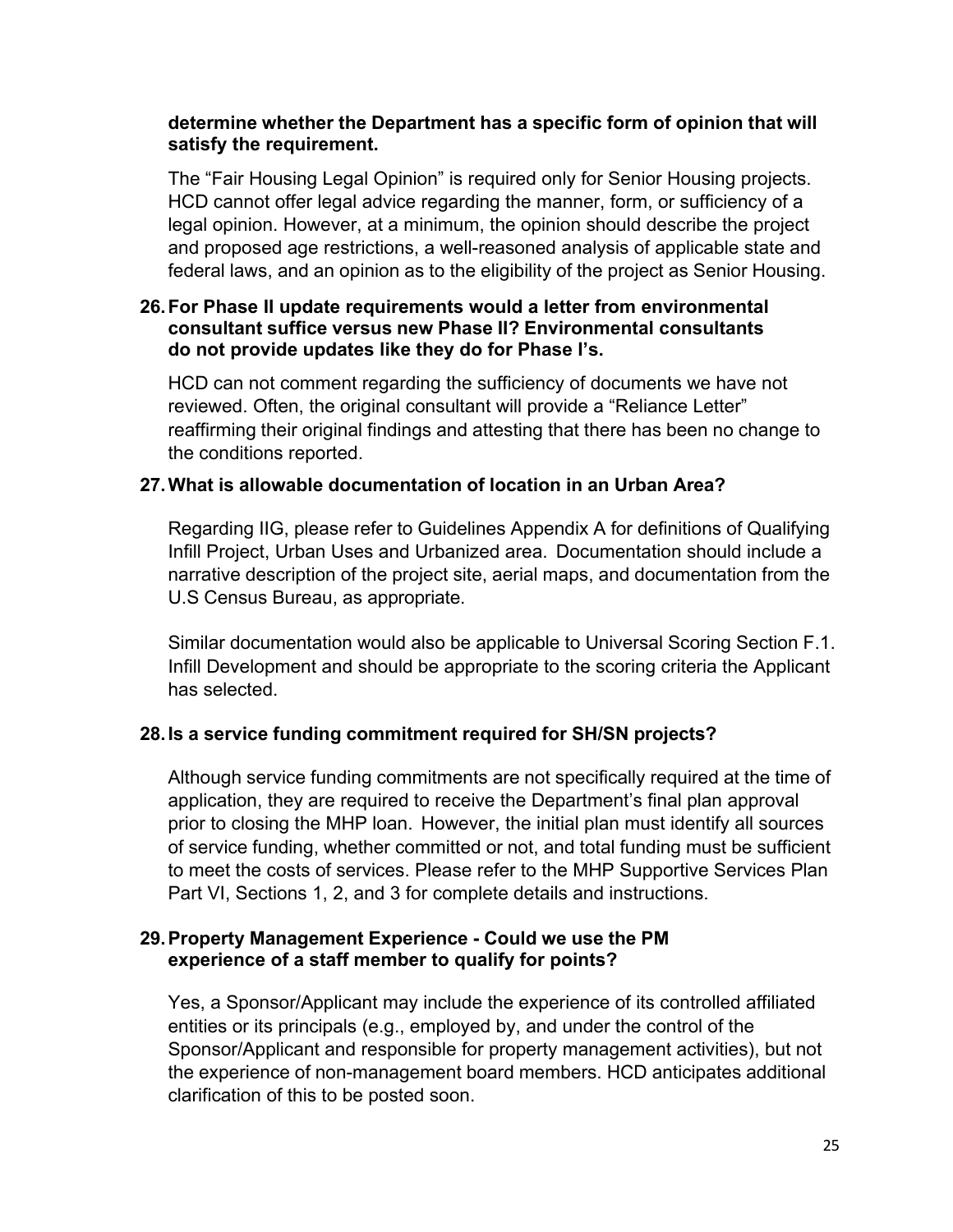#### **30.What is the difference between the principal resume and principal SOQ?**

The SOQ and resume can be quite similar but differ somewhat in their purpose: an SOQ generally describes the individual's skills and qualifications in detail, whereas the resume documents the individual's employment history, where they worked, period of employment, position held and description of responsibilities. The resume may also include contact information for prior employers.

# **31.\*\*New\*\* Is a Fair Housing Legal Opinion required if the project is not age- or gender-restricted?**

HCD cannot offer legal advice regarding the manner, form, or sufficiency of a legal opinion. However, at a minimum, the opinion should describe the project and proposed age restrictions, a well-reasoned analysis of applicable state and federal laws, and an opinion as to the eligibility of the project as Senior Housing. Gender-restricted housing is not permitted.

**32.\*\*New\*\* Our project involves relocation. Per 7315(c) of the MHP Guidelines: " The Sponsor shall prepare or update a relocation plan in conformance with the provisions of Title 25 CCR, Section 6038, and any other application relocation laws. The relocation plan shall be subject to the review and approval by the Department prior to the disbursement of Program funds and prior to actual displacement of persons, businesses, or farm operations." Please can you clarify what level of detail HCD requires of the relocation plan at application versus prior to disbursement of Program funds.**

The relocation plan submitted with the application shall be prepared in conformance with Title 25 CCR, Section 6038, and any other applicable relocation laws.

At a minimum, a Relocation Plan shall include the following:

(1) A diagrammatic sketch of the project area.

(2) Projected dates of displacement.

(3) A written analysis of the aggregate relocation needs of all persons to be displaced (as required by section 6048) and a detailed explanation as to how these needs are to be met.

(4) A written analysis of relocation housing resources (as required by section 6052).

(5) A detailed description of the relocation advisory services program, including specific procedures for locating and referring eligible persons to comparable replacement housing.

(6) A description of the relocation payments to be made (pursuant to Article 3) and a plan for disbursement.

(7) A cost estimate for carrying out the plan and identification of the source of the necessary funds.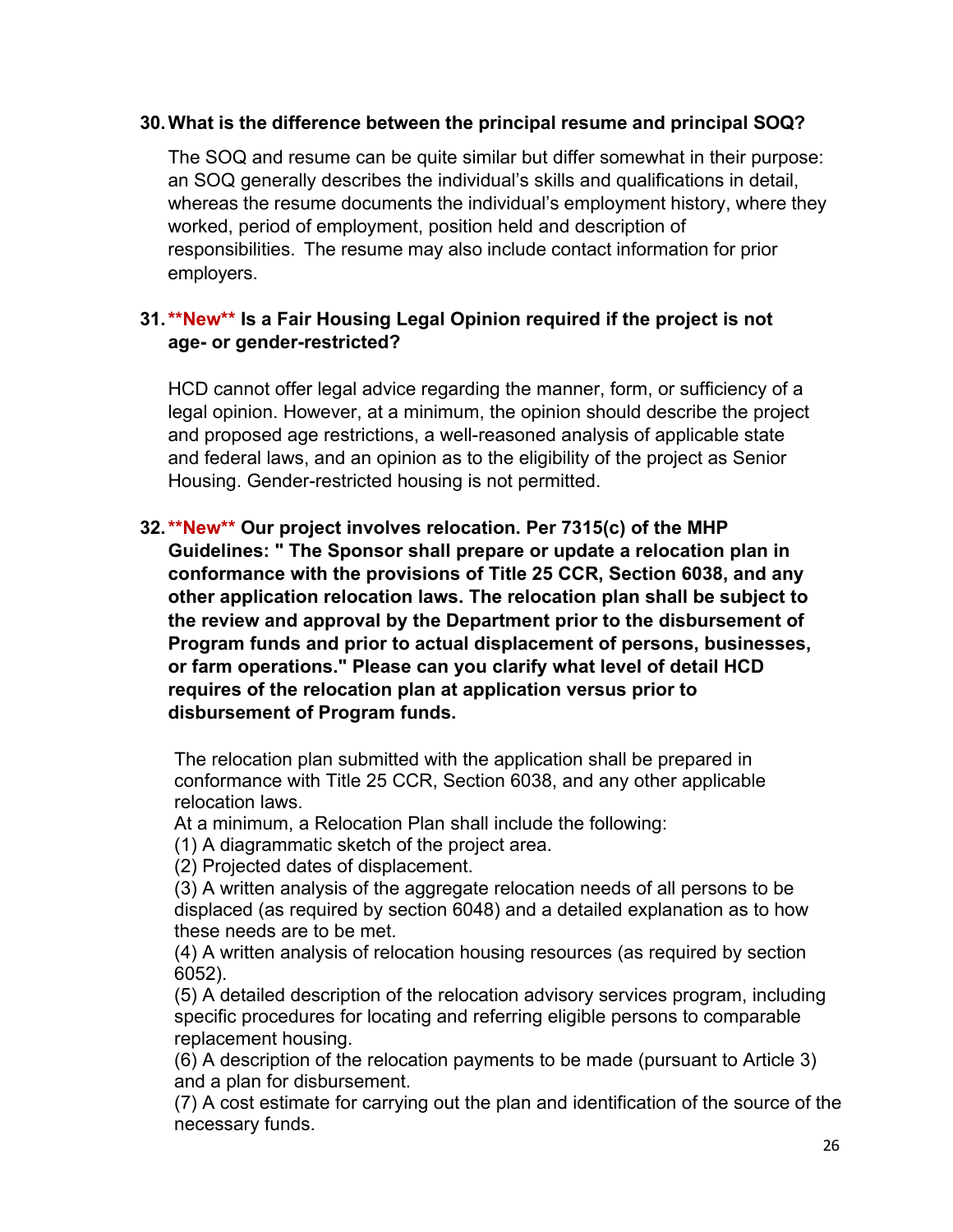(8) A detailed plan by which any last resort housing (as described in section 6054 and Article 4) is to be built and financed.

(9) A standard information statement to be sent to all renters who will be permanently displaced (as required by section 6046).

(10) Temporary relocation plans, if any.

(11) A description of relocation office operation procedures.

(12) Plans for citizen participation.

(13) An enumeration of the coordination activities undertaken (pursuant to section 6052).

(14) The comments of the relocation committee, if any (pursuant to section 6012). (15) A written determination by the public entity that the necessary resources will be available as required.

Copies of the Model Relocation Plan HCD-832(6/8/99) as well as the Informational Notice HCD-833(6/8/99), which is incorporated by reference as if set forth in full, may be downloaded from the Department's internet web site at www.hcd.ca.gov. This form can be obtained from the Department by telephoning 916-323-7288.

You may also download the Relocation Project Planning Check list available at: d06 relocation program planning checklist.doc (live.com)

# **33.\*\*New\*\* In a case where a project is pursuing both MHP and IIG funds, should we use the Limited Partnership or the Non-Profit/For-Profit Developer as the Sponsor/Applicant?**

To provide clarification regarding the terms "Sponsor" and "Applicant" as stated in the Super NOFA:

Although both terms are often used to mean the entity which is submitting the application, there are some distinct differences. "Sponsor" is associated with loan programs. Pursuant to MHP Guidelines Sections 7303(d), (e), and (f) the Sponsor shall have sufficient experience and capacity to acquire, develop and own an affordable rental housing. Further, the Sponsor shall maintain direct and continuing control of the Rental Housing Development throughout the full term of the Department's use restriction on the Rental Housing Development. Alternatively, if the Department's funding disbursement is structured with or through a special purpose entity (i.e., a Limited Partnership), the Sponsor shall exercise direct and continuing control over such special purpose entity in accordance with UMR Section 8313.2 and throughout the full term of the Department's use restriction on the Rental Housing Development.

In legal documents, including the Standard Agreement, the term "Sponsor" refers collectively to all entities included in the Borrower organizational structure. Within this meaning, the "Sponsor" is the recipient of loan proceeds, but the loan is made to the Borrower.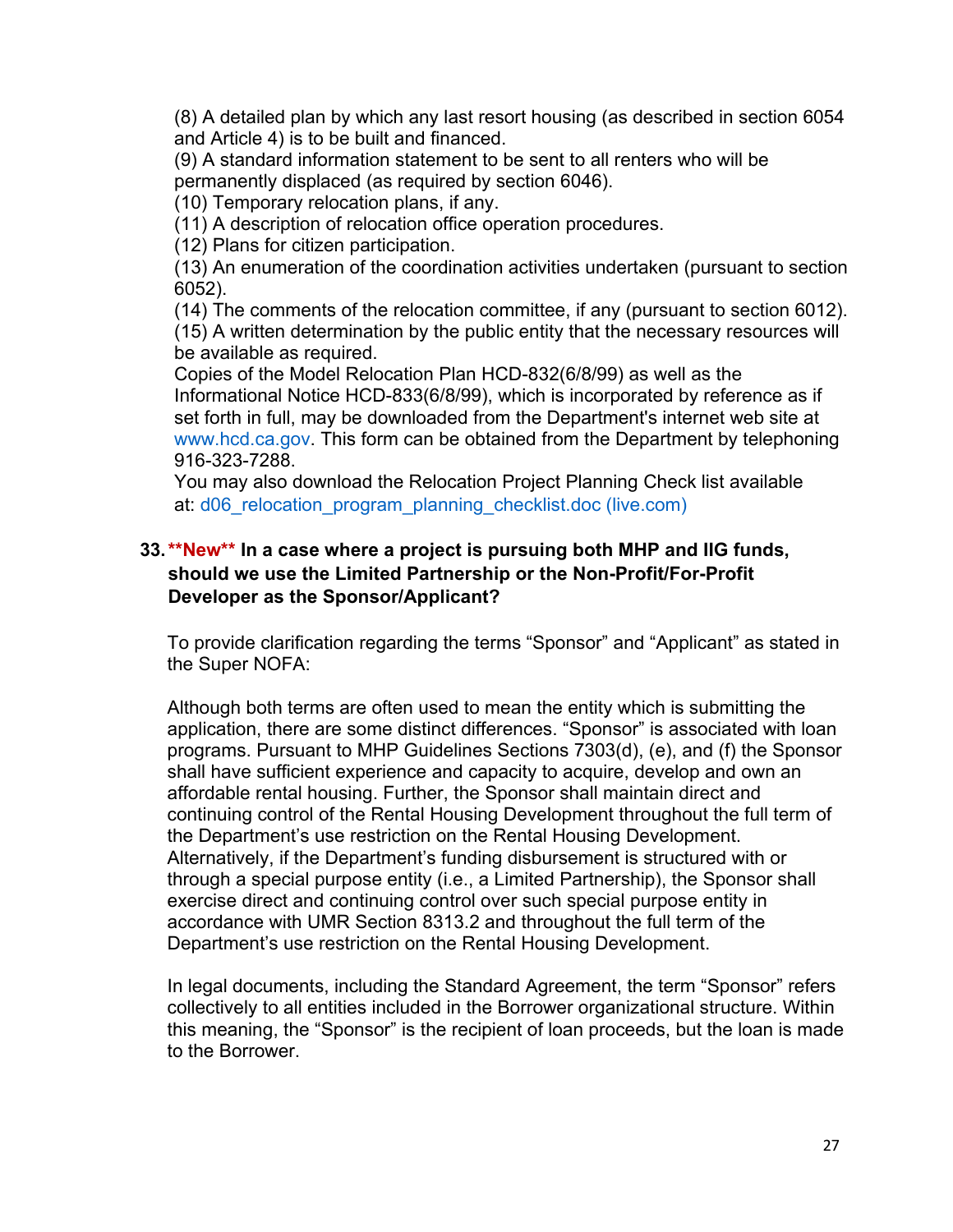"Applicant" and "Recipient" are terms related specifically to IIG. The Applicant is the eligible entity defined in IIG Section 201. An Applicant which receives an award of funds is the Recipient. Funds are disbursed to the Recipient.

Pursuant to IIG Section 205(e): "where the Qualifying Infill Project is receiving lowincome housing tax credits, the Recipient may provide Program funds to the Sponsor of the Qualifying Infill Project in the form of a zero percent deferred payment loan, with a term of at least 55 years", subject to limitations set forth in this section. Sponsor, within the meaning of this section, refers to the Borrower/Owner.

For purposes of the Application, when applying for both MHP and IIG, the Sponsor/Applicant should be the eligible entity as define in applicable program guidelines—typically, this will be the for-profit or non-profit developer. The Limited Partnership/Borrower is not the Sponsor but is identified as the Borrower.

Regarding the question "Will the Sponsor/Applicant be the Recipient/co-Recipient of the Department's Award of funds?" on the Project Overview tab, Line 190, the correct answer should be "yes".

### **34.\*\*New\*\* I am working on the "Resume of Principal" section on the MHP application and I am reaching out for a bit of clarity on this. Does this section only apply to newly formed sponsors that rely on experience from "principal" staff?**

The following requirements are applicable whenever a Sponsor relies upon the experience of its Principal, whether newly formed or not:

Pursuant to MHP Section 7303(d) "Except as abrogated below in this subdivision, Sponsor shall demonstrate that it has successfully developed, operated, and owned at least four (4) affordable rental housing developments of equivalent size, scale, and occupancy. If applying as a Farmworker Housing Project, one (1) of the four (4) must be a development that houses Agricultural Households. Sponsor shall have satisfied this experience requirement at the time of its application for the funds. To satisfy experience requirements, Sponsor may include the experience of its controlled affiliated entities or its principals (e.g., employed by, and under the control of the Sponsor and responsible for managing development activities), but not the experience of non-management board members."

#### **If a Sponsor/Applicant relies upon the experience of its Principal**, documentation of the Principal's experience is required as set forth in the NOFA and application.

As set forth in the application, documentation of the principal's experience includes the Resume of Principal, Statement of Qualifications of Principal, and Certification of Prior Employment Executed by Previous Employer.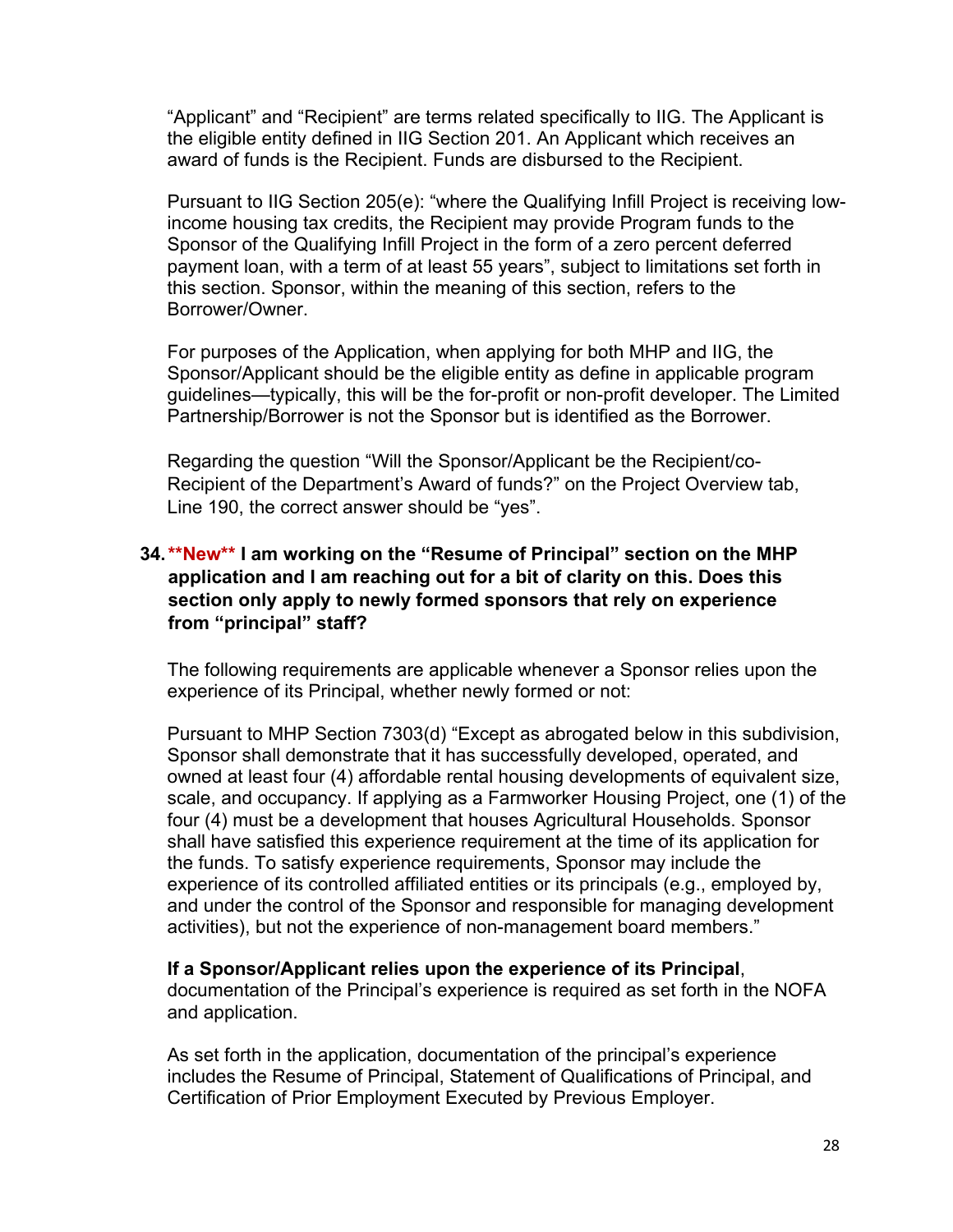These requirements are not applicable if the Sponsor entity relies upon its own experience.

# <span id="page-28-0"></span>**Feasibility**

# **1. Do we have to run two scenarios for the Proposed rents?**

The Department underwrites to the maximum Restricted rents, generally with the expectation that full rents will be charged. Should an applicant propose lower "proposed rents", the project would need to demonstrate compliance with the UMR 8310 for both scenarios. This would require inclusion of two cash-flow analyses: one using Restricted rents and another using Proposed rents. Further, an explanation as to why the lower rents are necessary must be included. HCD will evaluate the proposal on a case by-case basis. Lastly, if lower rents are proposed as a method of managing the cashflow to meet the DCR requirements, HCD may require the units be restricted at lower Restricted rents.

# <span id="page-28-1"></span>**IIG**

# **1. In regards to the IIG: Could a jurisdiction identify potential areas prime for redevelopment and request funds for Capital Improvement Projects to improve infrastructure in anticipation of future projects? In this case, would it be more usual for Public Works to apply for funding rather than Planning?**

Local Jurisdictions are not an eligible entity type for IIG. IIG Guideline Section 201 (a) lists eligible entity types for this round of funding. To qualify as an eligible Sponsor, all requirements listed in IIG Guideline Section 201 must be met.

# **2. Are Capital Improvement Projects only for IIG projects or are they also for MHP projects?**

If a proposal is seeking funding from the Infill Infrastructure Program (IIG) through the Super NOFA released March 30, 2022, it must include a Qualifying Infill Project (QIP). The three (3) other Super NOFA programs, MHP, VHHP, or Serna MF, do not have a QIP as an eligible Project type. It is specific to IIG.

IIG Guideline Section 200 (a) states that to be eligible to receive funding, the QIP must include a CIP.

Capital Improvement Project is a defined term, and can be found in Appendix A, located at the back of each program guidelines*.*

Please review IIG Guideline Section 200 for all QIP eligibility requirements, Section 202 for minim Threshold requirements, the Super NOFA dated March 30, 2022 Section for the Universal Scoring Matrix, and the Super NOFA Application, Document checklist for documentation needed based on your project proposal.

# **3. We're very pleased to see the first iteration of the Super NOFA and several of our sponsors are preparing to submit applications by the June 28**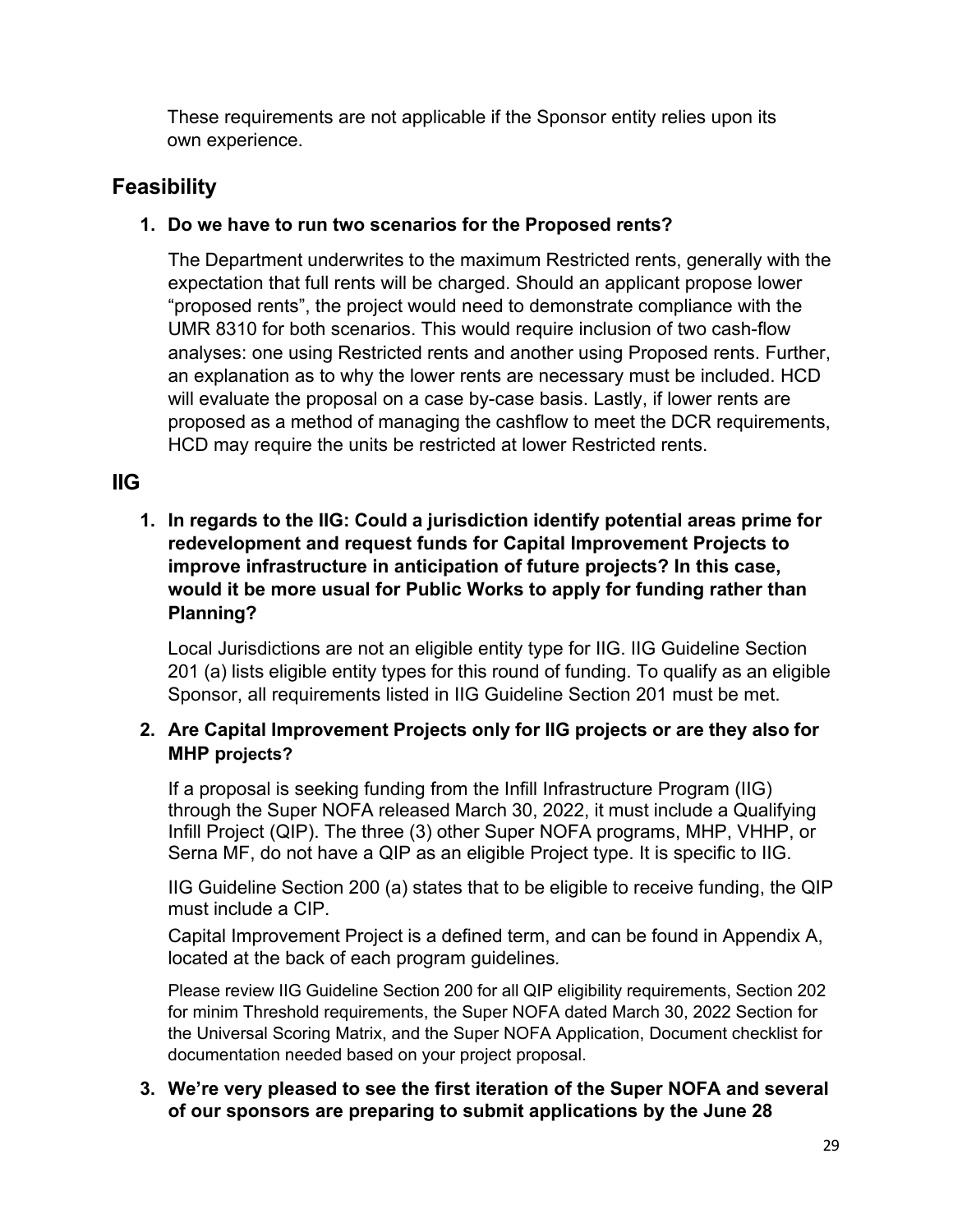**deadline. We noticed the language below for eligible applicants asks for a letter of support from the governing body of the city, county or city and county. Would a letter from the MOHCD Director be acceptable for purpose of establishing local jurisdiction support? Our Board of Supervisors doesn't typically write letters of support, and for previous applications where there the sponsor is the sole applicant, the MOHCD Director usually submits a commitment letter of our gap loan to show local support in our state funding applications. Obtaining a resolution from the BOS for this application would take a number of weeks and could delay the projects' applications, so we want to ask this clarifying question early. Here's the language: (2) Eligible Applicants for IIG-2019 include the following:**

**(A) A nonprofit or for-profit developer of a Qualifying Infill Project that has received a letter of support from the governing body of the city, county, or city and county that has jurisdiction over a Qualifying Infill Project. For purposes of this paragraph, "governing body" means a city council or a board of supervisors of a county or city and county.**

**i. "Developer" within this section means the legal entity that the Department of Housing and Community Development (Department) relies upon for capacity, experience, and Site Control of the Qualifying Infill Project, and which controls the Rental Housing Development during development and through occupancy.**

**ii. For the purposes of this section only, a nonprofit or for-profit developer may include a Tribally Designated Housing Entity, as defined in Section 4103 of Title 25 of the United States Code and Section 50104.6.5.**

IIG Guideline Section 206 (a)(2) requires that a letter of support be submitted for a Qualifying Infill Project from the local governing body. For any applicant that is requesting IIG funding in combination with any other Super NOFA funding source or IIG funding on its own, the due date to meet the requirement has been extended to September 30, 2022, 5pm PDT.

This extension is specific to this requirement and does not provide an extension to any other requirement, and is listed in the Super NOFA Application, Document checklist, as Attachment #84. Failure to provide this attachment by date and time listed above will result in the disqualification of the project due to not meeting

minimum threshold requirements as stated in MHP Guideline Sections 7303.1 (a) & (d) and 7318.

#### **5. What documentation will be accepted to satisfy Attachment 04. Urban Area?**

Attachment 04 is required only for projects seeking IIG funding.

(a) To be eligible for funding, a Capital Improvement Project must be an integral part of, or necessary to facilitate the development, of the Qualifying Infill Project(s) identified in the application.

(1) To be eligible for funding, all applications must include a Qualifying Infill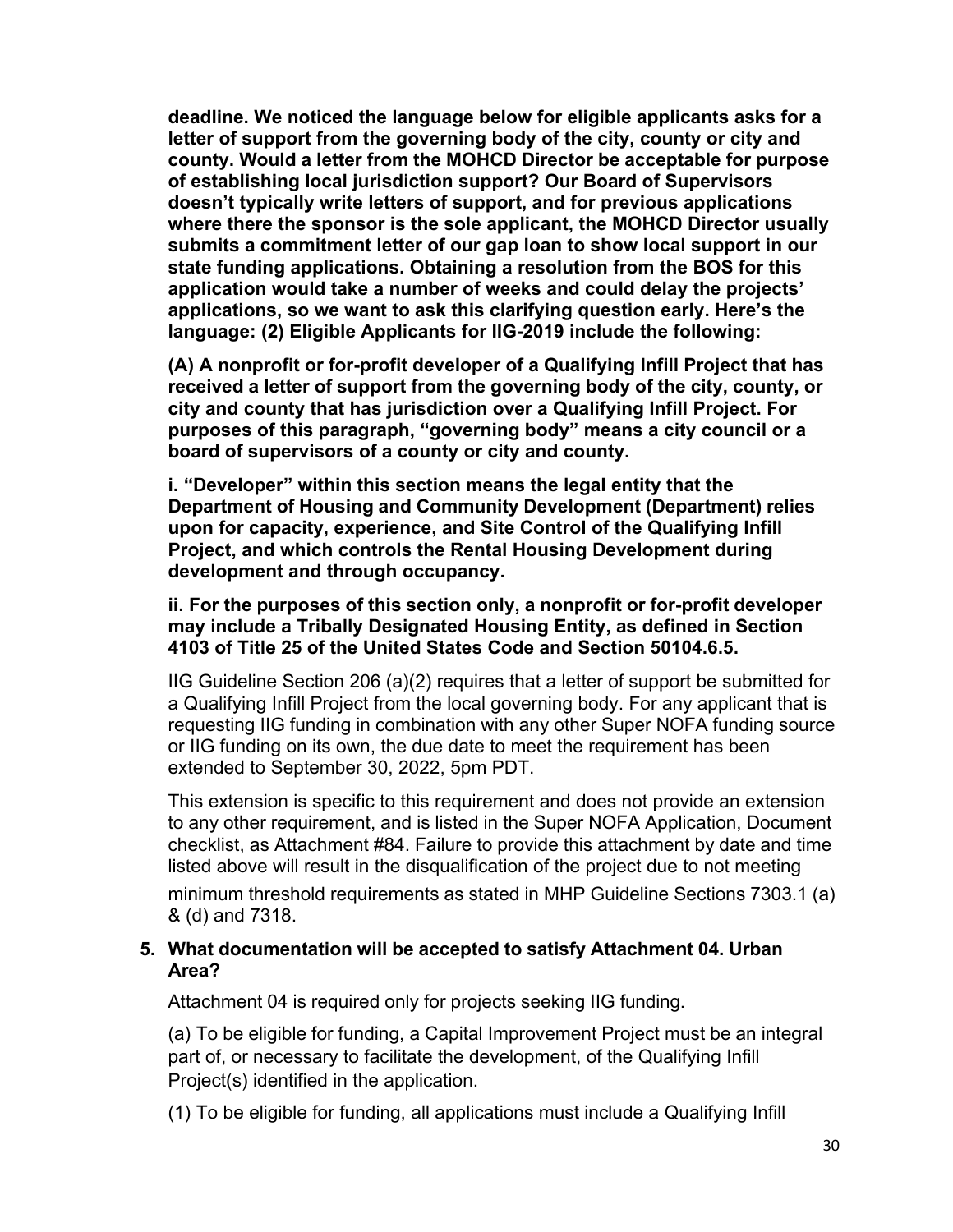Project. Qualifying Infill Project (QIP) means "a residential or mixed-use Residential Development Project designated in the Program application that is located within an Urbanized Area on a site that has been previously developed, or on a vacant site where at least 75 percent of the perimeter of the site adjoins parcels that are developed with Urban Uses. A property is adjoining the side of a Project site if the property is separated from the Project site only by an improved public right-of-way".

Urban Uses - any residential, commercial, industrial, public institutional, transit or transportation passenger facility, or retail use, or any combination of those uses. Urbanized Area - an incorporated city or an Urbanized Area or urban cluster as defined by the United States Census Bureau. For unincorporated areas outside of an Urbanized Area or urban cluster, the area must be within a designated urban service area that is designated in the local general plan for urban development and is served by public sewer and water systems.

Documentation should include documentation obtained from the Census Bureau, aerial maps of the site and surrounding area, as well as a narrative explanation.

**6. In past rounds, for the minimum density ordinance requirement described in Section 200(b)(5) listed as an IIG Threshold Requirement (checklist item 86) we have been able to submit project-specific letters like the attached and it was called Net Density Verification. Would the attached, or a similar letter from a licensed surveyor be considered sufficient documentation that the future development will be at the required densities?**

(5) The Eligible Applicant must identify a mechanism, such as a minimum density ordinance or a recorded, binding covenant, acceptable to the Department to reliably ensure that future development will occur at an overall Net Density equaling or exceeding that set forth in Section 200(b)(3). This mechanism must be in effect and legally enforceable prior to the initial disbursement of Program funds.

At the time of application, the Applicant must identify this mechanism or covenant, which must be effective or recorded and legally enforceable prior to disbursement of funds. At a minimum, the Applicant should provide a Letter of Explanation regarding the mechanism or covenant and how it meets this requirement. A project-specific letter, as you've described may be sufficient for the application, but would not, in and of itself, satisfy the requirement of Section 200(b)(3). If possible, the Applicant should also include a copy of the draft mechanism or covenant.

### **7. Minimum Density - if the project will be subject to a recorded land use covenant evidencing a density bonus, what can be submitted at time of application as proof of density?**

Pursuant to IIG Section 200(b)(5) The Eligible Applicant must identify a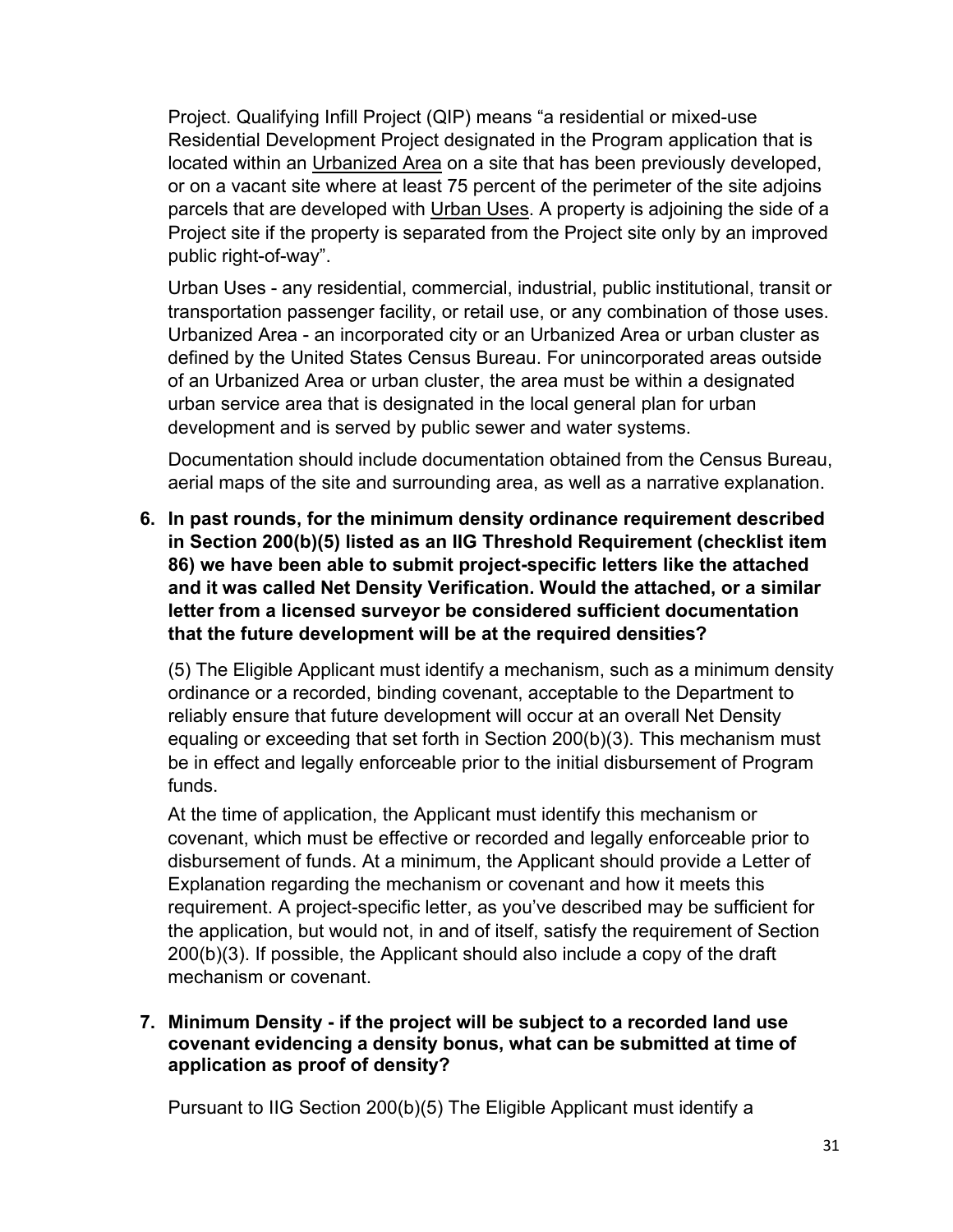mechanism, such as a minimum density ordinance or a recorded, binding covenant, acceptable to the Department to reliably ensure that future development will occur at an overall Net Density equaling or exceeding that set forth in Section 200(b)(3). This mechanism must be in effect and legally enforceable prior to the initial disbursement of Program funds.

At the time of application, the Applicant must identify this document, which must be recorded and legally enforceable prior to disbursement of funds. At a minimum, the Applicant should provide a letter of Explanation regarding the covenant and how it meets this requirement. If possible, include a copy of the draft covenant.

### **8. Does a QIP have to meet one of the criteria under 200(b)(2)(A)-(C) to be eligible? Is there another way to evidence that it will meet the minimum 15% affordable unit requirement?**

Pursuant to the 2022 SuperNOFA, the project must meet the threshold requirements of IIG Section 202 to be eligible for IIG 2007 funding. In addition, the threshold requirements of IIG Section 206 must also be met to be eligible for IIG 2019 funding. The evidence of compliance is the project's unit mix chart.

**9. \*\*New\*\* IIG guidelines Section 202(m)(2) regarding Site Control states that the Sponsor must demonstrate site control for proposed off-site improvements via an easement or encroachment permit. Please confirm that this is a construction closing requirement, not an application requirement. Easements aren't always applicable and encroachment permits would typically be granted at construction closing along with the rest of the building permits, not this early in the process.**

Pursuant to IIG Guidelines Section 202(m)(2)(A) & (B): "The following shall apply to offsite work proposed for Capital Improvement Projects:

(A) Recipient/Sponsor shall have a right of way or easement, which is either perpetual, or of sufficient duration to meet Program requirements, and which allows the Recipient/Sponsor to access, improve, occupy, use, maintain, repair, and alter the property underlying the right of way or easement; and

(B) Recipient/Sponsor shall have an executed encroachment permit for construction of any improvements or facilities within the public right of way or on public land".

Such easement or encroachment shall be fully executed/recorded and enforceable prior to disbursement of funds but are not required at time of application.

# **10.\*\*New\*\* Past IIG applications have required a Net Density verification by an engineer, but I don't see it this time. Please confirm this is not required**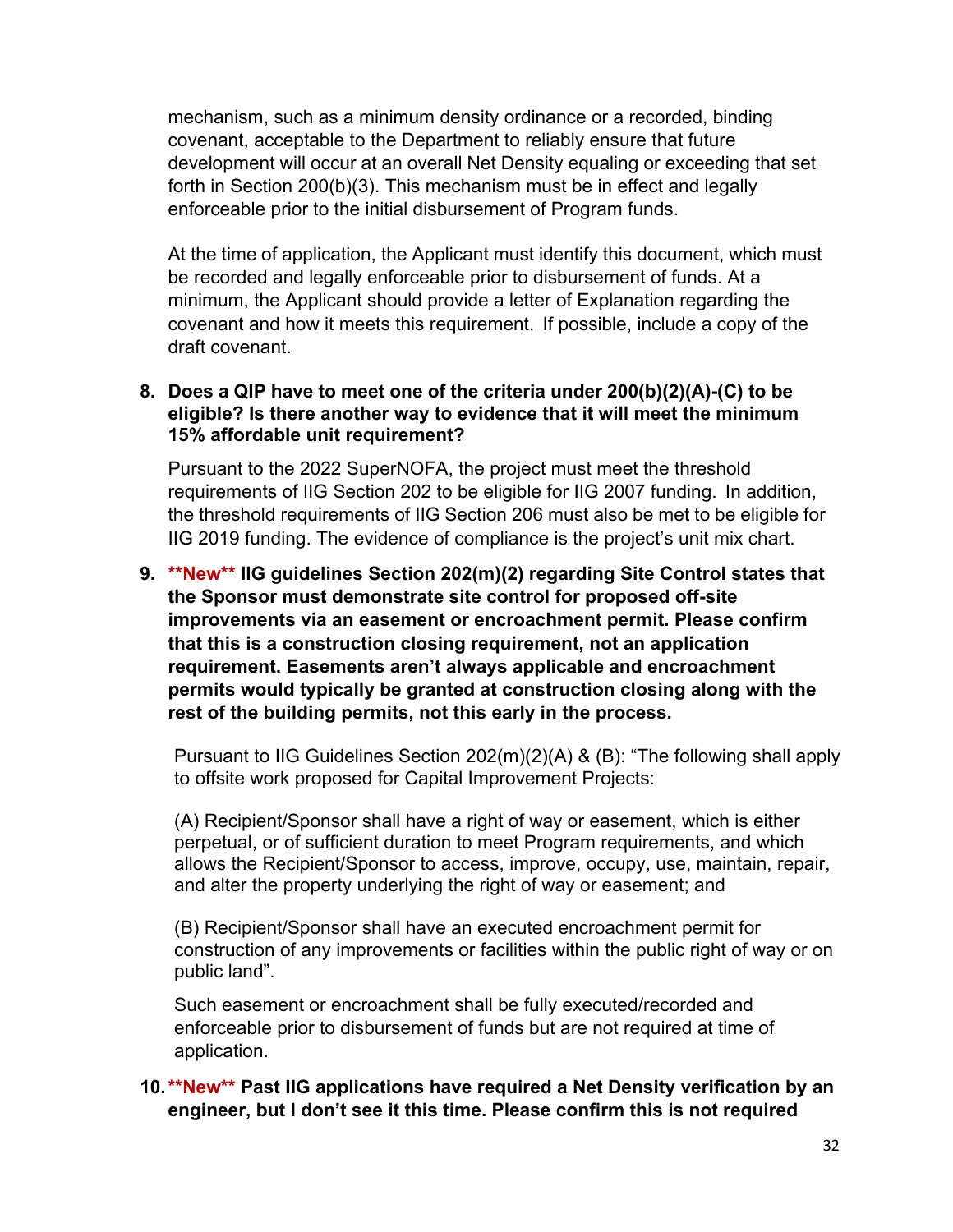#### **this round.**

IIG Guidelines Section 200(b)(3), Eligible Capital Improvement Project, specifies the minimum Net Densities required for the Qualifying Infill Project.

The Application Document Checklist specifies that Applicant "provide a minimum density ordinance, recorded binding covenant or date stamped map, and letter certified by a California State-licensed professional such as an engineer, surveyor or architect confirming the Net Density".

**11.\*\*New\*\* I am an Assistant Project Manager with Alliant Strategic Development, an affordable housing developer working on a proposed new construction affordable housing project in the City of Moorpark, Ventura County, which would bring 150 units of LIHTC-financed housing to the city. We are currently working on an IIG only application for this NOFA, and we'd like some clarification on the Document #5 on the Document Checklist "Capital Improvement Project." In the excel application, it says that the document should include an "Applicant narrative and documentation evidencing the Locality requiring the CIP." What does "documentation evidencing the Locality requiring the CIP" mean? Does a certification from the applicant describing the required infrastructure investments for the project suffice?**

To be eligible for funding, a Capital Improvement Project must be an integral part of, or necessary to facilitate the development, of the Qualifying Infill Project(s) identified in the application.

Documentation submitted should clearly describe and establish that the Capital Improvement Project is "integral or necessary to facilitate the development of the Qualifying Infill Project". The Applicant narrative should include a description of the required infrastructure, how the infrastructure meets this requirement and describes infrastructure required by the local jurisdiction to obtain plan approval. Documentation demonstrating local requirements may include but is not limited to standard or special conditions of approval, requirements pursuant to a Development and Disposition Agreement (or similar document), which support the finding that the infrastructure is "integral, or necessary".

#### **12.\*\*New\*\* We are applying to IIG for a project in the City of LA. It appears the City is OUT of compliance; however, a Housing Element has been submitted and it is under review. I would like to confirm that a Housing Element under review is sufficient at the time of application submittal. Please opine.**

Jurisdictions should continue to work toward substantial compliance with urgency, but current compliance status should not discourage a jurisdiction from applying to the Super NOFA. Requirements and application deadlines vary by program but achieving compliance past the due date is not disqualifying. Only the Infill Infrastructure Grant program funding within the Super NOFA requires housing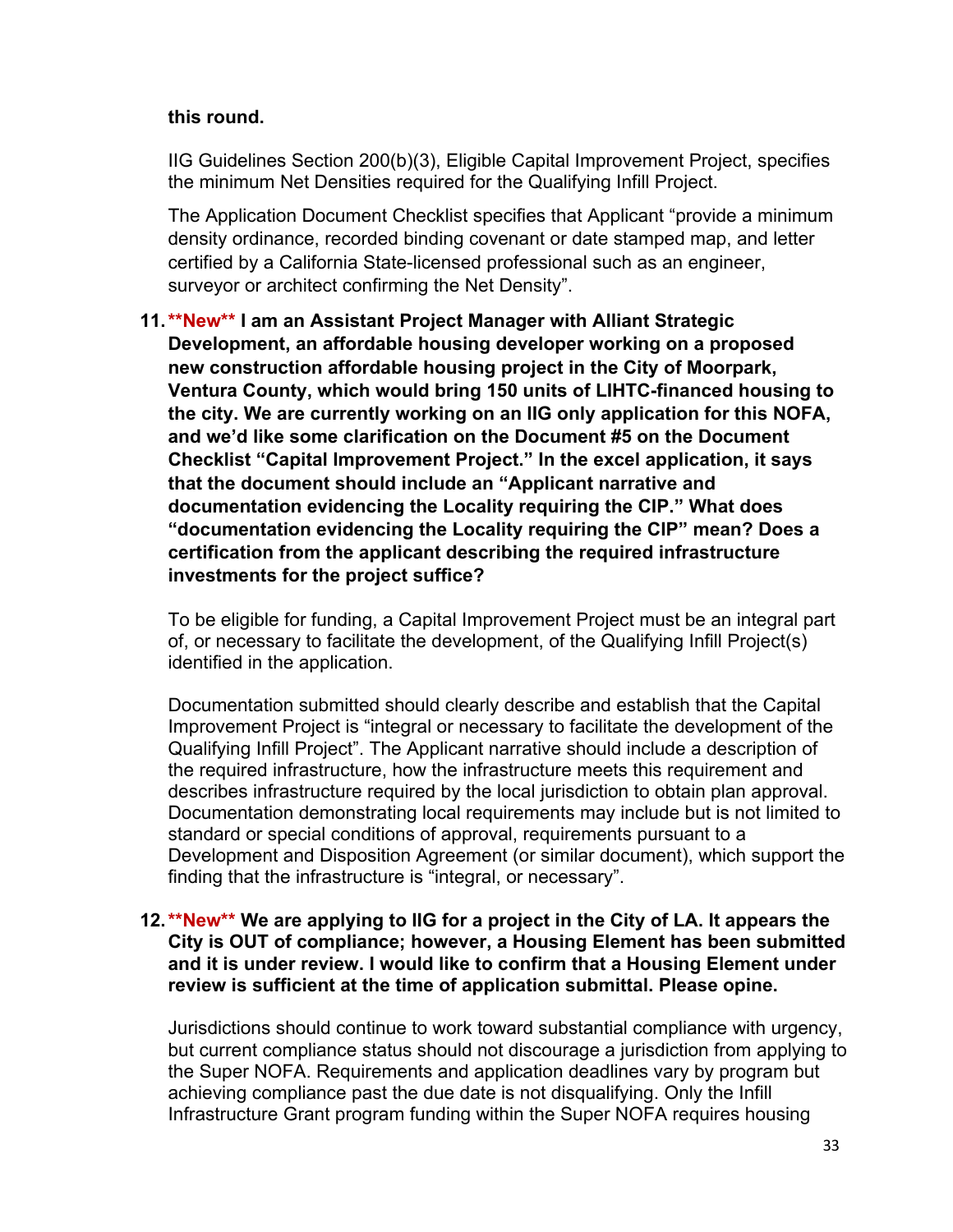element compliance, however even that program is a blended fund, with only some of the funding requiring housing element compliance. As you will see from the NOFA amendment, only 2019 IIG funds require housing element compliance and that is by time of award, not application. See the NOFA amendment for other provisions. No applicant should hesitate to apply based on their jurisdiction's current housing element status. What is most important for all jurisdictions is working toward substantial compliance, including robust public engagement, as quickly as possible.

# <span id="page-33-0"></span>**CEQA/NEPA**

**1. Will HCD require NEPA clearance at the application deadline for existing projects that are being re-syndicated and have an existing loan from a federal source being rolled over as part of the re-syndication or is the NEPA clearance requirement for new federal sources that are not PBVs?**

For projects that are a Rehabilitation development type (MHP Guidelines Section 7303 (a)) and have existing federal funds, the Authority to Use Grant Funds (ATUGF) must be submitted to meet minimum Threshold requirements by the Application due date of June 28, 2022.

For New Construction projects, the ATUGF is not required.

The NOFA dated March 30, 2022, lists the Universal Scoring Matrix. NOFA Section III (E)(2) provides the opportunities for Local and Environmental Approvals. NEPA is not a part of the scoring opportunity and is not required to be awarded points.

If a Project proposes Project Based Vouchers/Rental Subsidies (PBV), an Enforceable Funding Commitment (EFC) from the funding source must be provided by the Application due date of June 28, 2022, in order to be awarded points. An EFC for PBV is not required for Threshold.

Please note, an Operating Subsidy must have an EFC to meet minimum Threshold Requirements and possibly be awarded points as shown in the Universal Scoring Matrix.

For any previously awarded Department projects, Sponsors/Awardees must go through our Transaction Unit to verify a project is eligible to apply for new Department funding, which can include re-syndication or refinances. This process must be completed prior to the application due date of June 28, 2022.

#### **2. Local & Environmental Approvals - Is this sheet required to be signed by the jurisdiction even if you are only providing the letter from a certified planner for one point?**

The Local Approvals and Environmental Verification form is used to determine points which may be awarded under Universal Scoring Section (E)(2) (a) & (b),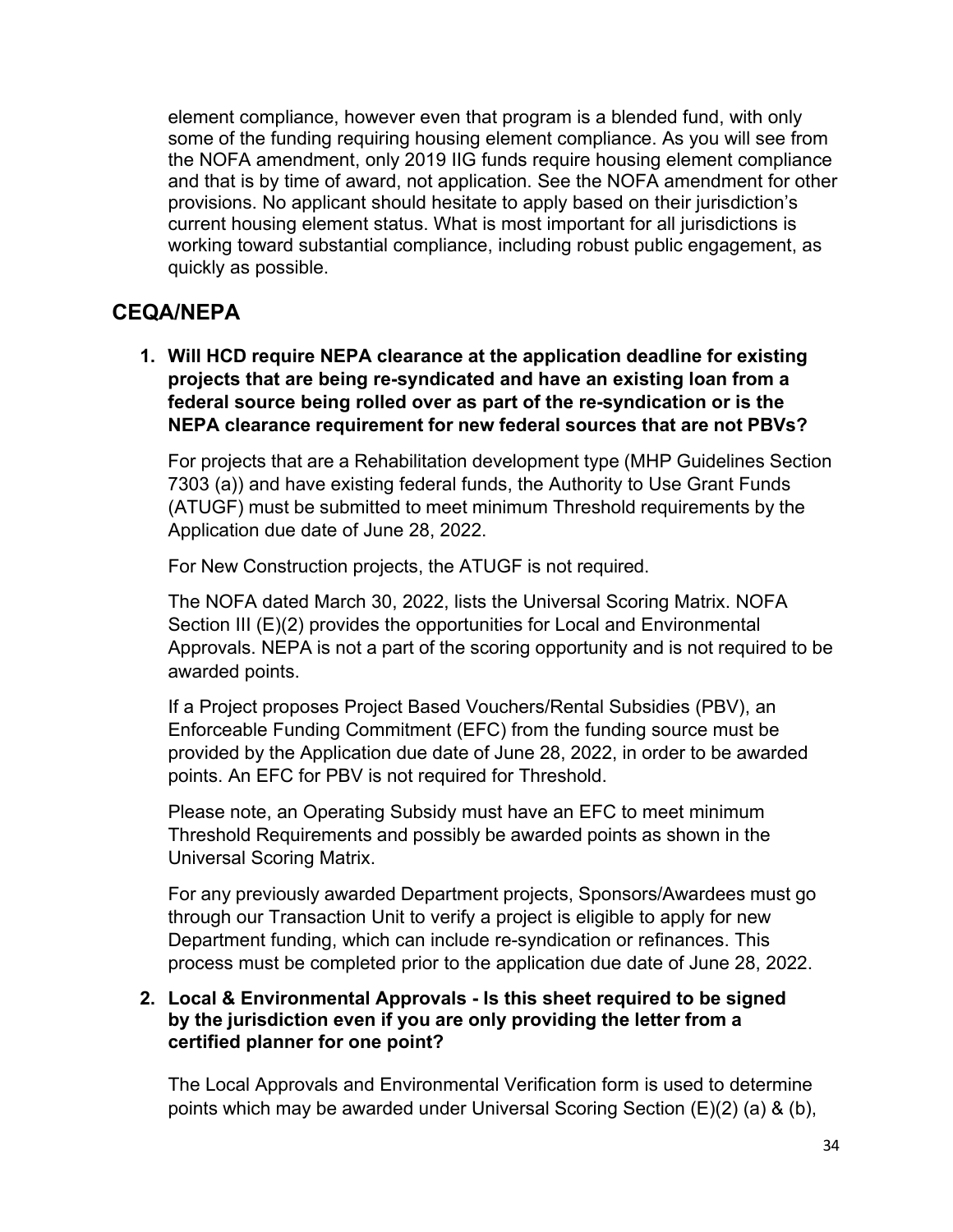which includes Land Use Approvals and verification of CEQA status. Although you can provide a letter from a certified planner to obtain one point, you will still need verification of CEQA status. If the form is not submitted, the two points available for CEQA will not be awarded.

**3. \*\*New\*\* I am working on a Super NOFA application for a project in Marin on a State Surplus site. Because this project is on State owned land, it has State Sovereignty and therefore has an entitlement process that does not fit nicely into the Super NOFA's readiness categories. We currently do not have any land use approvals process because of State Sovereignty but we do need to get CEQA sign off, which we have not yet done. Because we are not yet done with CEQA, I understand that we will not get the 'Environmental Approval' points, but could we get any or all of the 'Land use approvals' points?**

The Super NOFA Application, Local Enviro Verification tab is applicable to all Project proposals, regardless of funding type requested. MHP Guideline Section 7303.1 lists all minimum threshold requirements. Submission of the completed Local Approval and Environmental Review Verification (the "Verification") is a threshold requirement as part of a complete application.

There are also scoring opportunities per the Universal Scoring Matrix, Section III (E) located in the Super NOFA dated March 30, 2022. For CEQA, the local jurisdiction must complete the Verification indicating the status of the review and supporting documentation is required (e.g., Negative Declaration, Exemption Letter or explanation in the Verification as to why CEQA is not required).

To qualify as an eligible excess site pursuant to Governor Gavin Newsom's Executive Order N-06-19, you would need to submit a Request for Information (RFI), followed by a Request for Qualifications (RFQ), and if approved, a Request for Proposal (RFP) starting with the Department of General Services (DGS) (https://www.dgs.ca.gov/OFAM/Services/Page-Content/Office-of-Fleet-and-Asset1Management-Services-List-Folder/Reutilize-State-owned-Personal-Property). DGS will then contact HCD to verify proposal eligibility with approval needed *prior to the application due date*. At that time, you would be advised what source of funding you could apply for. All applications will be subject to minimum Threshold, Scoring, and Feasibility requirements for all programs and funding rounds. A surplus site identified by a local jurisdiction would not be considered an excess site as defined by Executive Order N-06-19.

The Universal Scoring Matrix, Section III (C) located in the Super NOFA dated March 30, 2022, provides scoring opportunities for approved excess sites that have completed the process described above. Surplus sites would not be eligible to be awarded these points. Additionally, proposals that are excess sites but have not completed the approval process with DGS and HCD prior to the application due will not be eligible to be awarded these points.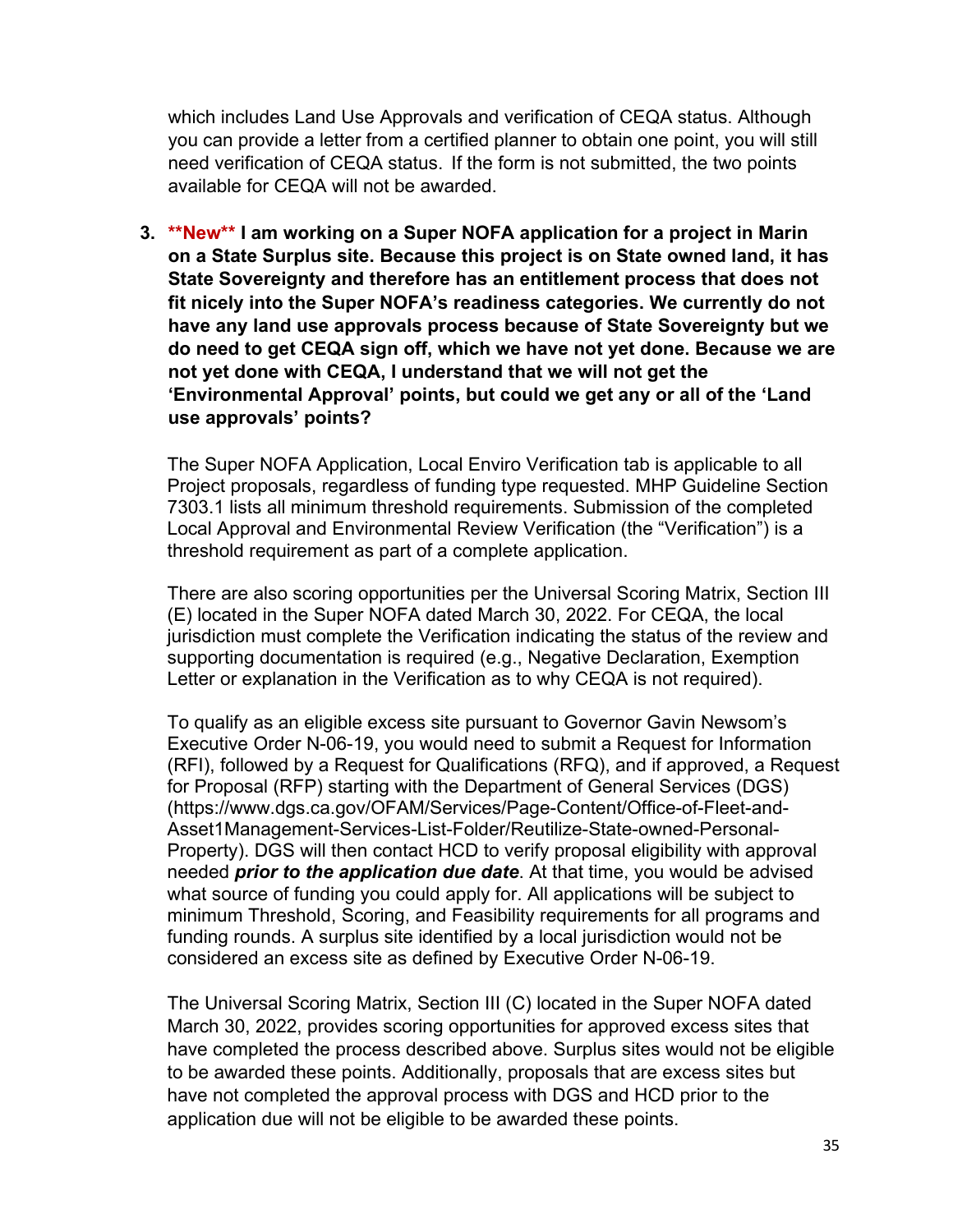# <span id="page-35-0"></span>**Reports**

**1. I will be submitting an MHP application in the upcoming 2022 NOFA for a 108-unit affordable family project which is a 2nd phase on a 4.63-acre vacant parcel and is immediately adjacent to the 84-unit 1st phase. Both phases include the same percentages of 1, 2, and 3 bedroom units and the same unit sizes, amenities, parking ratio and the same affordability levels, and are two-story residential buildings. All that is different is the unit count. MHP Guideline Section 7303.1 lists the minimum threshold requirements for projects requesting funding from any of the four (4) Super NOFA programs – MHP, VHHP, Serna MF, and IIG QIP.**

Section 7303.1 (d) lists the requirement of a complete application.

Applicants must complete the NOFA Application, which includes the Document Checklist, listing the required documents and reports for a Project. A Market Study is required to be submitted for the specific, proposed Project, and cannot be a previous or future phase. The Market Study must be dated no greater than 12 months from the application due date. The Assessor's Parcel Numbers (APN) and subject Property address(s) must match all documentation submitted.

All documentation must be submitted by the Application due date of June 28, 2022.

**2. While looking at the requirements for the Super NOFA, I noticed that neither the NOFA nor the MHP Guidelines mentions Phase 1 environmental reports. I'd appreciate it if you would confirm whether that means that we don't need a Phase 1 to apply for MHP this year (and that Phase 1 environmental reports do not impact scoring).**

MHP Guideline Section 7303.1 lists the minimum threshold requirements for projects requesting funding from any of the four (4) Super NOFA programs – MHP, VHHP, Serna MF, and IIG QIP.

Section 7303.1 (d) lists the requirement of a complete application.

Section 7303.1 (h) identifies that the Project must be free of severe adverse environmental conditions. The NOFA Application, Document checklist, lists the documentation required for environmental reports. A Phase 1 and/or Phase 2 must be dated no greater than 12 months from the Application due date. The Assessor's Parcel Numbers (APN) and subject Property address(s) must match all documentation submitted.

All documentation must be submitted by the Application due date of June 28, 2022.

**3. Will HCD require NEPA clearance at the application deadline for existing projects that are being re-syndicated and have an existing loan from a**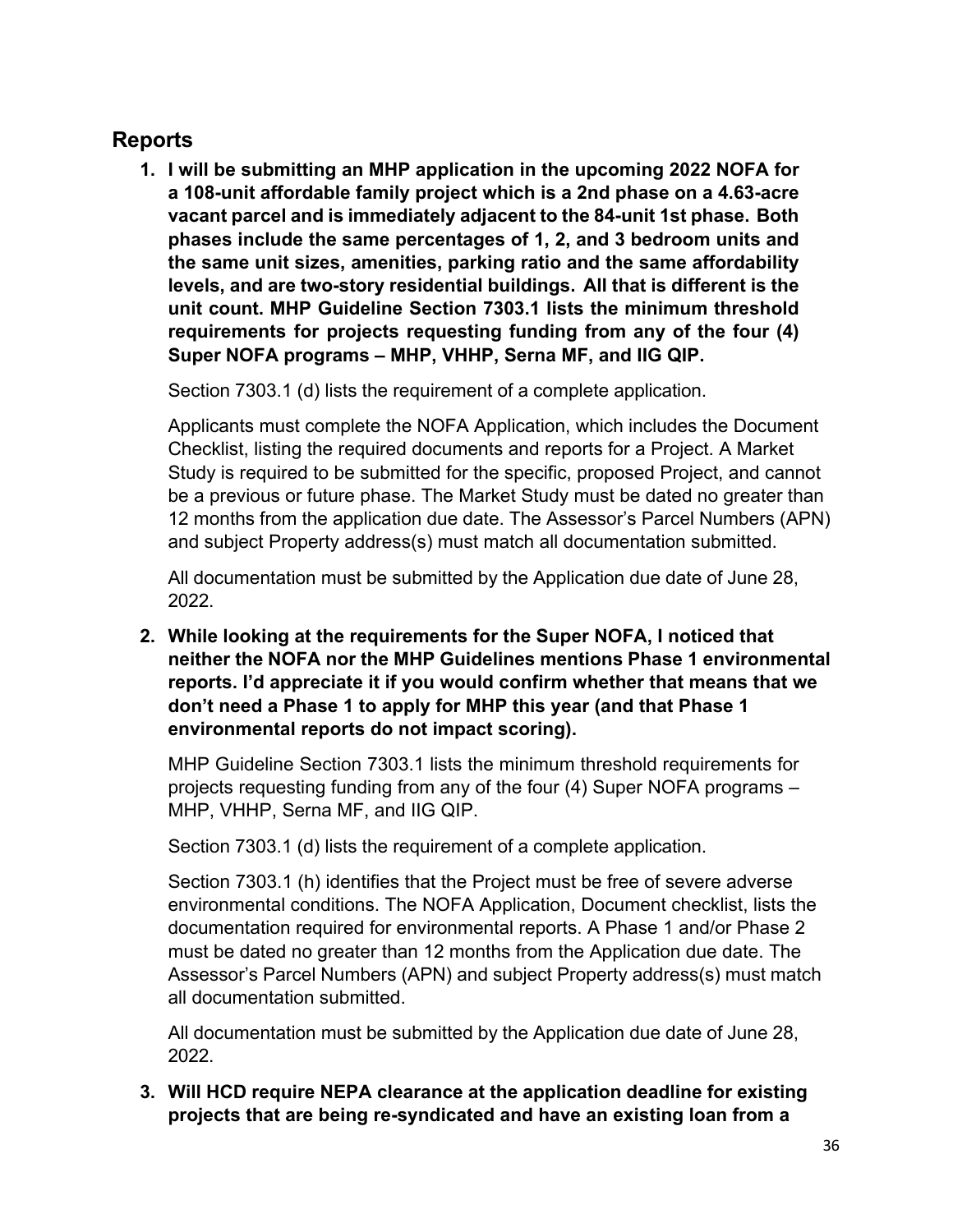# **federal source being rolled over as part of the re-syndication or is the NEPA clearance requirement for new federal sources that are not PBVs?**

For any previously awarded Department projects, Sponsors/Awardees must go through our Transaction Unit to verify a project is eligible to apply for new Department funding, which can include re-syndication or refinances. This process must be completed prior to the application due date of June 28, 2022.

For projects that are a Rehabilitation or have a Demolition/Rehabilitation component (MHP Guidelines Section 7303 (a)) and have existing federal funds, the Authority to Use Grant Funds (ATUGF) must be submitted to meet minimum Threshold requirements by the Application due date of June 28, 2022.

For New Construction projects, the ATUGF is not required.

The NOFA dated March 30, 2022, lists the Universal Scoring Matrix. NOFA Section III (E)(2) provides the opportunities for Local and Environmental Approvals. NEPA is not a part of the scoring opportunity and is not required to be awarded points.

# <span id="page-36-0"></span>**Site Control**

**1. I am writing for your input on whether a site control document that XXXX's partner, XXXX Collaborative, has with the U.S. Department of Health and Human Services would be acceptable to HCD under the just released Super-NOFA. XXXX had opined that the document would be acceptable for MHP or NPLH when he reviewed it in 2019 but I wanted confirmation that his opinion would still be considered valid.**

**The document is attached for reference and is in the form of a 3-year ground lease that allows the lessor to acquire the property by Quitclaim Deed after the site has been re-zoned (which has already occurred) and after HHS has received and approved an updated financial plan. The term of the original lease expired September 2021 and was extended to July 1, 2022. We are currently working with HHS to get a longer extension. A secondary question if the ground lease form is acceptable is what duration the extension would need. Most relevant language of ground lease is as follows:**

**Lessee covenants and agrees that upon proper rezoning of the property for the Lessee's program of use as set forth in its approved application dated August 7, 2017, and amended on August 24th, October 30th, November 9th, November 14th, November 16th, and December 2, 2017, Lessee shall submit a request to Lessor to acquire the property by Quitclaim Deed which will be processed by the Lessor without undue delay. The request shall include a statement that the Lessee is ready, willing and able to fully implement the Lessee's program of use as set forth in its approved application dated August 7, 2017, and amended on August 24th, October**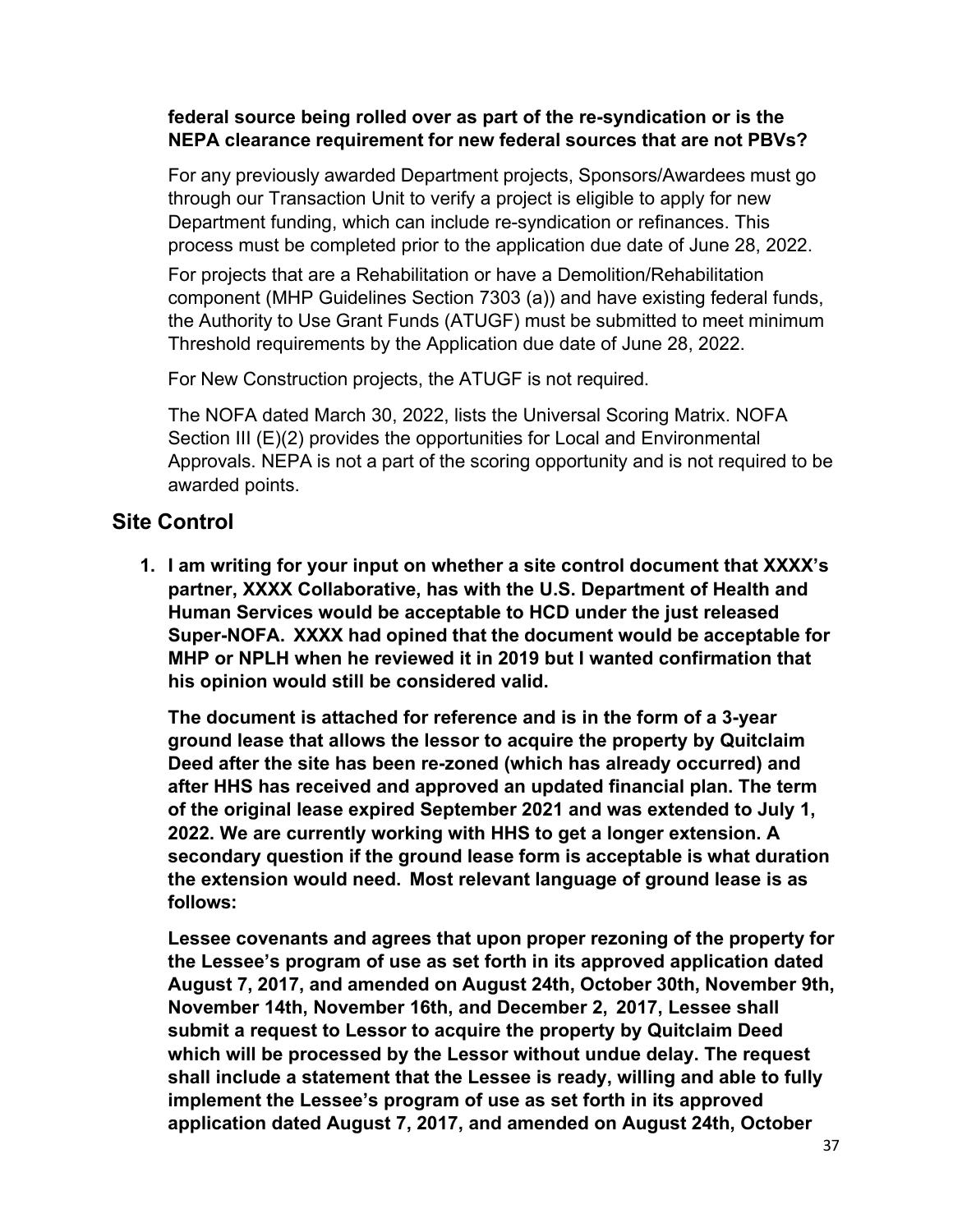### **30th, November 9th, November 14th, November 16th, and December 2, 2017 and an updated financial plan which demonstrates Lessee's ability to fully implement and sustain the program.**

The Super NOFA released March 30, 2022, combined four (4) HCD programs into one (1) funding notice. All four (4) programs – MHP, VHHP, Serna MF, andIIG QIP, are subject to minimum threshold requires that can be found in the MHP Guideline Section 7303.1

Guideline Section 7303.1 (n) requires the Sponsor to demonstrate Site Control for all proposed Projects through the award date meeting all the qualifying factors listed in UMR Section 8303 and, 8316 if Site Control is subject to a lease agreement. The minimum documentation requirements are listed in the NOFA Application, Document checklist.

If the Site Control is in the name of an entity other than the Sponsor or Co-Sponsor, organizational documents must be submitted to establish Sponsor control of the entity identified on the Site Control documentation.

All documentation must be submitted by the Application due date of June 28, 2022.

# **2. If the applicant is a 501C3 corporation, is it permissible to show site control in the form of a PSA held by an LP of which the 501C3 corporation is part?**

Site control is a threshold requirement, which is not related to scoring. Failure to meet the requirement specified below will result in disqualification for failure to meet threshold requirements.

UMR Section 8303 provides the requirements of Site Control. At the time of application due date, a Sponsor must have site control of the proposed Project property (all parcels, sites and land associated with the Project), in the name of the Sponsor or an entity controlled by the Sponsor. If an entity controlled by the Sponsor, all organizational documents and/or supporting documents must be submitted at the time of application. It is the responsibility of the Sponsor to submit all supporting documentation as listed in the Super NOFA Application document checklist to evidence Site Control. Draft documentation would not be deemed acceptable, as the Department would require fully executed documentation, as applicable. Submitted documents will be reviewed by the Department and must be deemed acceptable.

If the Applicant is the Sponsor, the LP must be an entity controlled by the Sponsor as evidenced by organizational and/or other supporting documentation which clearly demonstrates Sponsor control. The Sponsor's non-profit status is not relevant.

# **3. We are currently in escrow for a site and were scheduled to close in May.**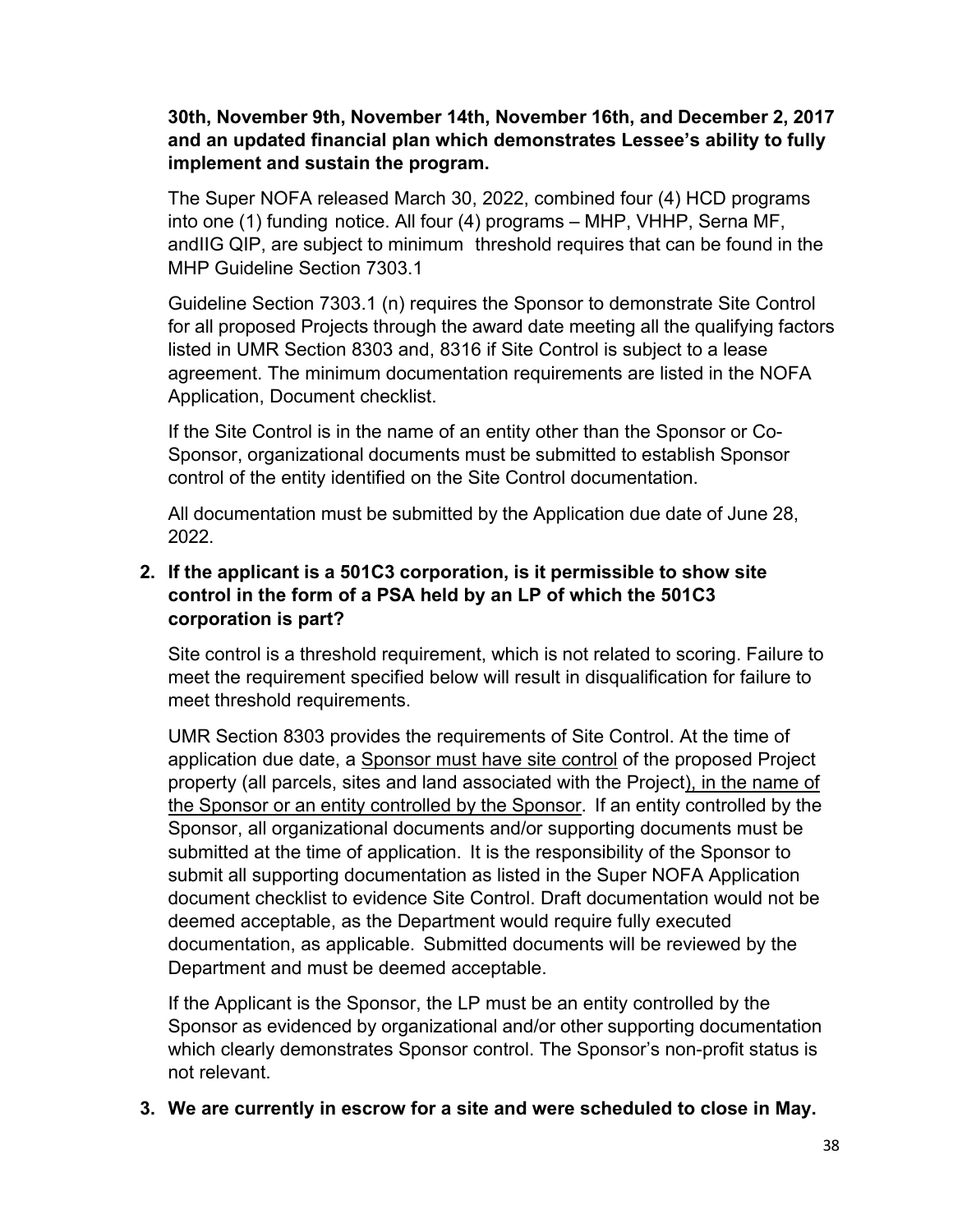**But because we have a conditional CDBG-DR award from Butte County, there is a choice-limiting action provision requiring us to complete our NEPA prior to closing escrow. This meant we needed to secure an extension from the seller— which we did through August.**

**Since we are waiting for completion of the NEPA, we won't achieve perfect site control by the application deadline of June 28th, but we will perfect our site control between the application date and the award date in November (first week of August). We already secured an acquisition loan approval, so we are only waiting for the NEPA to be completed in order for us to close.**

**What is HCD's opinion on our situation? Do we meet the site control criteria? Would HCD agree with our thinking that while we won't have site control by the application deadline, the fact that we will close prior to the award date, means that we meet the requirement for site control? Is there any documentation that HCD would want us to provide upon close of escrow to help satisfy the site control requirement?**

**When defining site control, the NOFA (see attached) defers to UMR section 8303 (see attached), and in 8303 (a) there are 2 sections that could match our current situation:**

**(3) an enforceable option to purchase or lease which shall extend through the anticipated date of the Program award as specified in the Notice of Funding Availability (NOFA);**

**(6) a land sales contract, or other enforceable agreement for the acquisition of the property.**

**I believe our situation meets the criteria for (6) above, but could you confirm whether my thinking is correct here? We want to ensure we receive those points in the application.**

Site control is a threshold requirement, which is not related to scoring. Failure to meet the requirement specified below will result in disqualification for failure to meet threshold requirements.

UMR Section 8303 provides the requirements of Site Control. At the time of application due date, a Sponsor must have site control of the proposed Project property (all parcels, sites and land associated with the Project), in the name of the Sponsor or an entity controlled by the Sponsor. If an entity controlled by the Sponsor, all organizational documents and/or supporting documents must be submitted at the time of application. It is the responsibility of the Sponsor to submit all supporting documentation as listed in the Super NOFA Application document checklist to evidence Site Control. Draft documentation would not be deemed acceptable, as the Department would require fully executed documentation, as applicable. Submitted documents will be reviewed by the Department and must be deemed acceptable.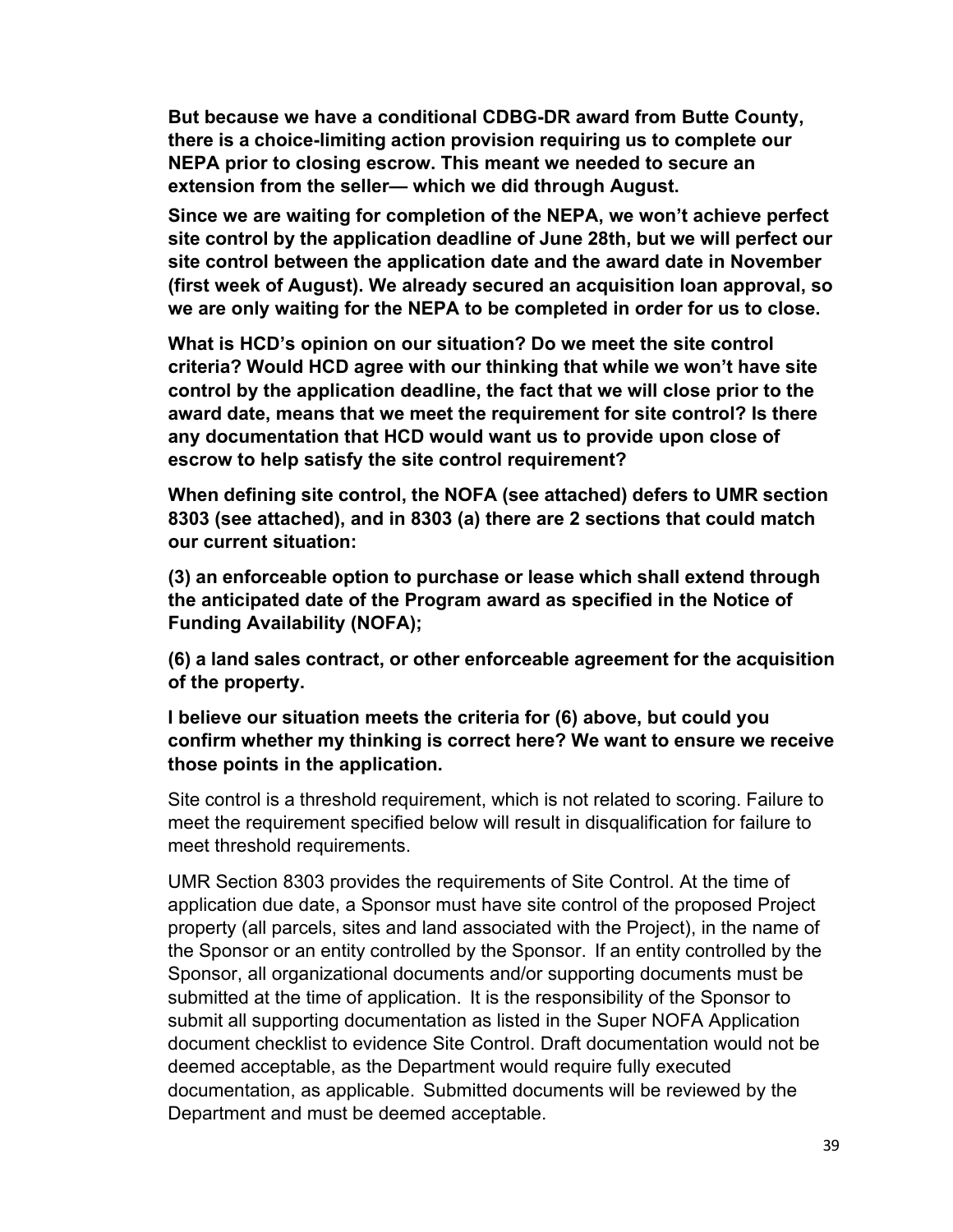HCD cannot comment on the acceptability of documents without benefit of viewing the application. #3 & #6, mentioned above may be acceptable forms of site control pursuant to UMR 8303, but such determination will be made during application review. Note that site control, in all forms, must extend through the anticipated date of awards.

**4. My team will be submitting applications to the Super NOFA and am curious about the requirement for the Phase II ESA.**

**If our Phase II is dated earlier than 12 months from the submission date but our consultant does not expect any difference in the site conditions due to the lack of activity between when the report was first issued and now, can we include a signed consultant letter stating as such in place of a full Phase II update?**

**Our consultant is working on a Phase I update, but re-sampling the site would considerably more time consuming and expensive, and we don't expect there to be any findings. For reference, the original Phase II will be 14-months old at the time of submission.**

The Super NOFA dated March 30, 2022 and Super NOFA Application, Document Checklist provide report requirements which include effective dates. A Phase 1 and/or market study must be dated within 12 months of the application due date which is June 28, 2022. If you have an update provided by the firm that completed the original report and they provided something on their letterhead, that would be acceptable. If they are unwilling to do that, then a full updated report would be required. If a Phase II environmental report is recommended by the Phase I, and the Phase II is dated within 12 months prior to the application due date, the Department would accept an older Phase I.

The completed Super NOFA application and all supporting documentation must by submitted by the application due date.

# <span id="page-39-0"></span>**Threshold**

**1. \*\*New\*\* Our aim is to develop a 100% Affordable Special Needs project at 30% AMI in the Palmdale community of LA County. Unfortunately, as we discussed no agency wants to be the first to commit funding. In the Super NOFA, it clearly stated the funding commitments as scoring items. Would you be able to confirm the NOFA guidelines do not require other funding commitments at the time of application?**

Enforceable Funding Commitments (EFCs) are considered as part of the threshold requirement of a complete application – MHP Guideline Sections 7303.1 (d) & (f), 7317, and 7318.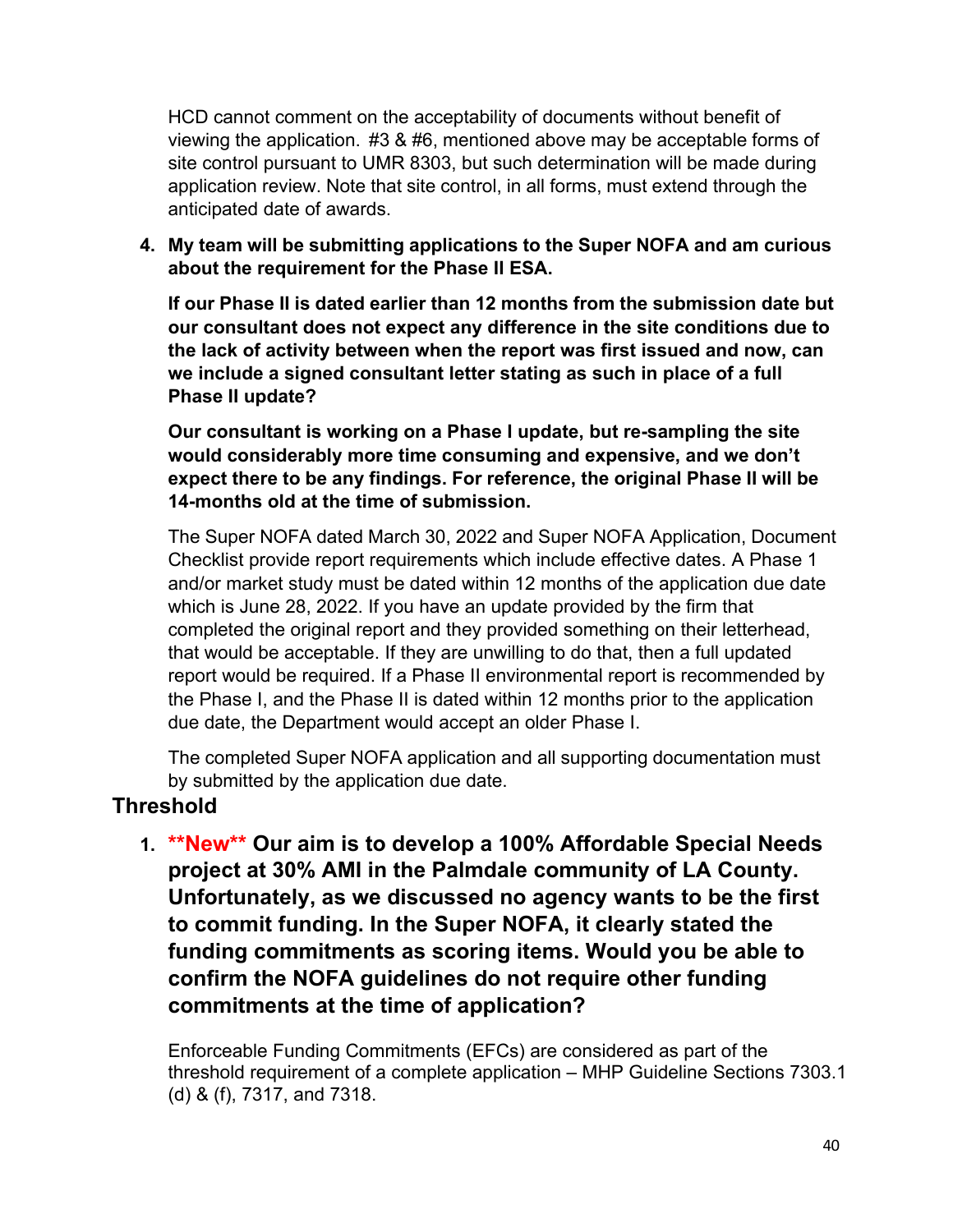A Project will not fail threshold if the EFCs were not provided.

*EFCs are required documentation for various scoring opportunities*. So in order to obtain the points in the Universal Scoring Matrix, Section III (E)(1), those EFCs must be provided for any Construction Development Sources, and Permanent Development Sources, including operating subsidies, but not project based rental subsidies to obtain points. During Threshold and Scoring review phases, the application and supporting documents submitted at the application due date are all that is used to review for threshold and scoring.

#### **2. \*\*New\*\* The preliminary title report requirement indicates the report must be dated less than 30 days from the date of application submittal. The title company informs us that many counties are 3 weeks or more behind posting recorded documents? Can the title report be dated 60 days from application submittal?**

As a threshold requirement, the Application requires submission of a preliminary report dated within 30 days of application due date. For projects developed in Indian country, an attorney's opinion regarding chain of title and current title status is acceptable in lieu of a title report.

Generally, a request for a current title report does not require posting of additional recorded documents and HCD is currently not aware of specific difficulties encountered by Applicants. If you do have documents which are awaiting recordation, please provide a title report dated within 30 days of the application due date, which has been extended to July 12, 2020 pursuant to the NOFA Amendment #1, dated 6/10/2022, and also include a pro forma title policy showing the pending, unrecorded documents.

# <span id="page-40-0"></span>**VHHP**

**1. As we try to make the affordable housing more accessible and streamlined we are also striving to make sure we are in compliance with all applicable regulations that might impact affordable units. What definition of Veterans should we be using?**

Veteran is targeted population in VHHP that has been defined. Defined terms can be located in Appendix A, located at the end of each set of Program guidelines.

**2. Are VHHP projects restricted to the greater of 25% of the total units (or 10 units) as Assisted? I just want to make sure I am reading this right, as it used to be the minimum was 25% of the units as Assisted.**

For eligible Projects requesting VHHP funding, the VHHP Guidelines Section 201 (e) requires at least 25 percent of the total units in the project, but not less than